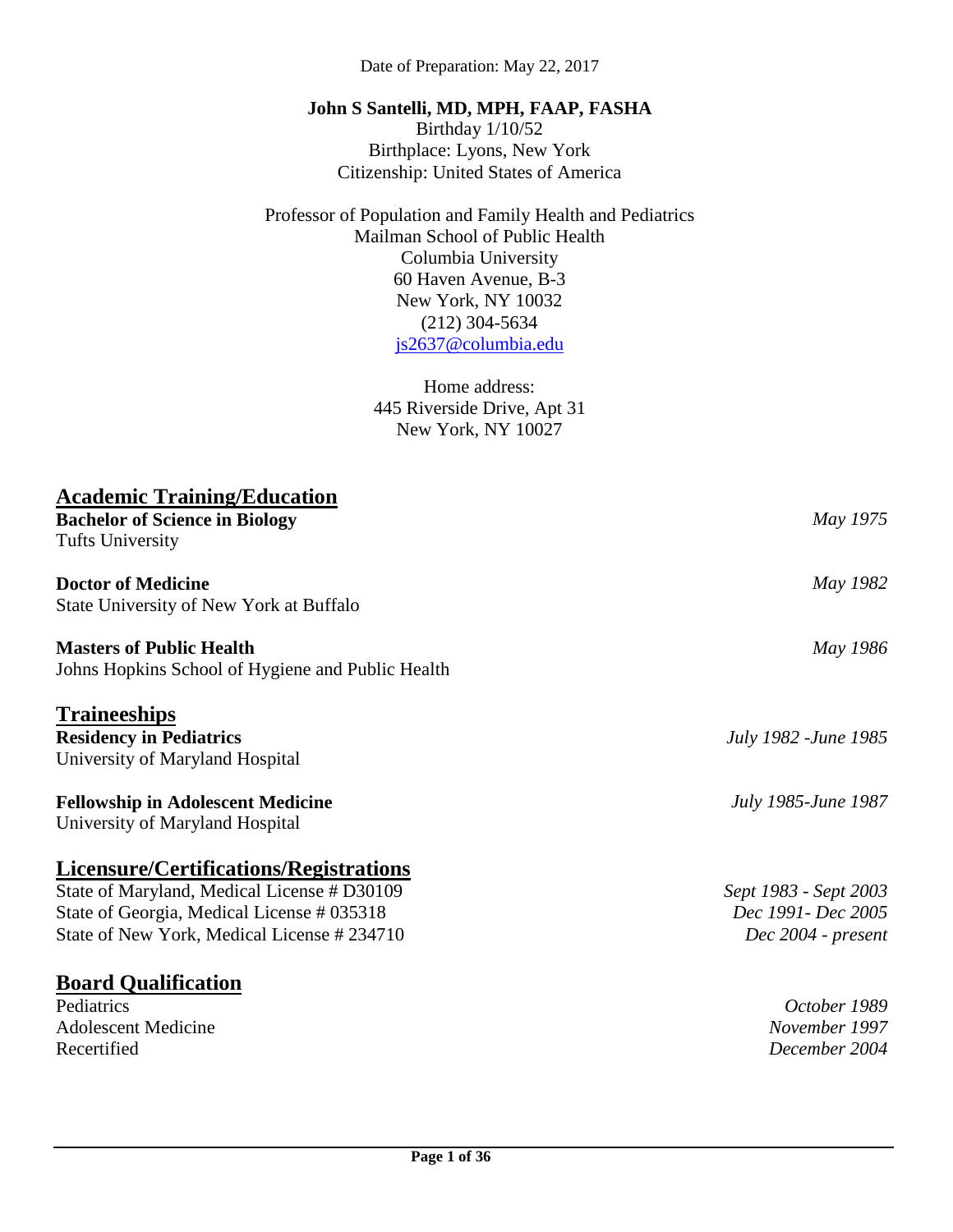# **Academic Appointments/ Work Experience**

| <u><b>Teauchne Tepponiuments</b> Work Experience</u><br><b>Professor</b>                | Jan 2017-present      |
|-----------------------------------------------------------------------------------------|-----------------------|
| Population and Family Health and Pediatrics                                             |                       |
| Mailman School of Public Health and College of Physicians and Surgeons,                 |                       |
| Columbia University                                                                     |                       |
| Chairman                                                                                | April 2005-Dec        |
| Heilbrunn Department of Population & Family Health, Mailman School of Public            | 2016                  |
| Health, Columbia University                                                             |                       |
| Provided leadership to an academic department with major domestic and<br>$\bullet$      |                       |
| global initiatives in research, teaching, service, and human rights.                    |                       |
| The Department has a total budget of \$22 million dollars, 25 full time                 |                       |
| faculty and 75 part-time, jointly-appointed, and adjunct faculty, ~150 MPH              |                       |
| and DrPH students, and over 100 employees.                                              |                       |
| Harriet and Robert H. Heilbrunn Professor of Population and Family Health               | June 2012- Dec        |
| and Pediatrics, Mailman School of Public Health and College of Physicians and           | 2016                  |
| Surgeons, Columbia University (Awarded tenure in June 2012)                             |                       |
| Harriet and Robert H. Heilbrunn Professor of Clinical Population and                    | July 2005 - June 2012 |
| Family Health and Clinical Pediatrics, Mailman School of Public Health and              |                       |
| College of Physicians and Surgeons, Columbia University                                 |                       |
|                                                                                         |                       |
| Professor of Clinical Population and Family Health and Clinical Pediatrics              | Sept 2004 - June 2005 |
| Heilbrunn Department of Population & Family Health, Mailman School of Public            |                       |
| Health and College of Physicians and Surgeons, Columbia University                      |                       |
| <b>Chief, Applied Sciences Branch (formerly the Program Services and</b>                | March 2001-Aug 2004   |
| <b>Development Branch</b> )                                                             |                       |
| Division of Reproductive Health, Centers for Disease Control and Prevention             |                       |
| Responsibilities/Accomplishments:                                                       |                       |
| Provided scientific and managerial direction for 55 scientific and program<br>$\bullet$ |                       |
| management staff, trainees, and contract staff                                          |                       |
| Oversaw an extramural budget of ~\$16 million. Branch activities include:               |                       |
| o Prevention of teen and unintended pregnancy, the Pregnancy Risk                       |                       |
| Assessment Monitoring System, MCH Epidemiology assignees to                             |                       |
| state and tribal governments, integration of HIV prevention into family                 |                       |
| planning services, prenatal smoking cessation, and refugee health                       |                       |
| <b>Assistant Director for Science and</b>                                               |                       |
| <b>Acting Assistant Director for Science</b>                                            | Sept 1999-March 2001  |
| Division of Reproductive Health, Centers for Disease Control and Prevention             | Oct 1998-Jan 1999     |
| <b>Chairperson of CDC Institutional Review Board</b>                                    |                       |
|                                                                                         | Jan 1998-Dec 2001     |
| <b>Medical Epidemiologist</b>                                                           |                       |
| Evaluation Research Section, Surveillance and Evaluation Research Branch                | May 1995-Sept 1999    |
| Division of Adolescent and School Health, Centers for Disease Control and               |                       |
| Prevention                                                                              |                       |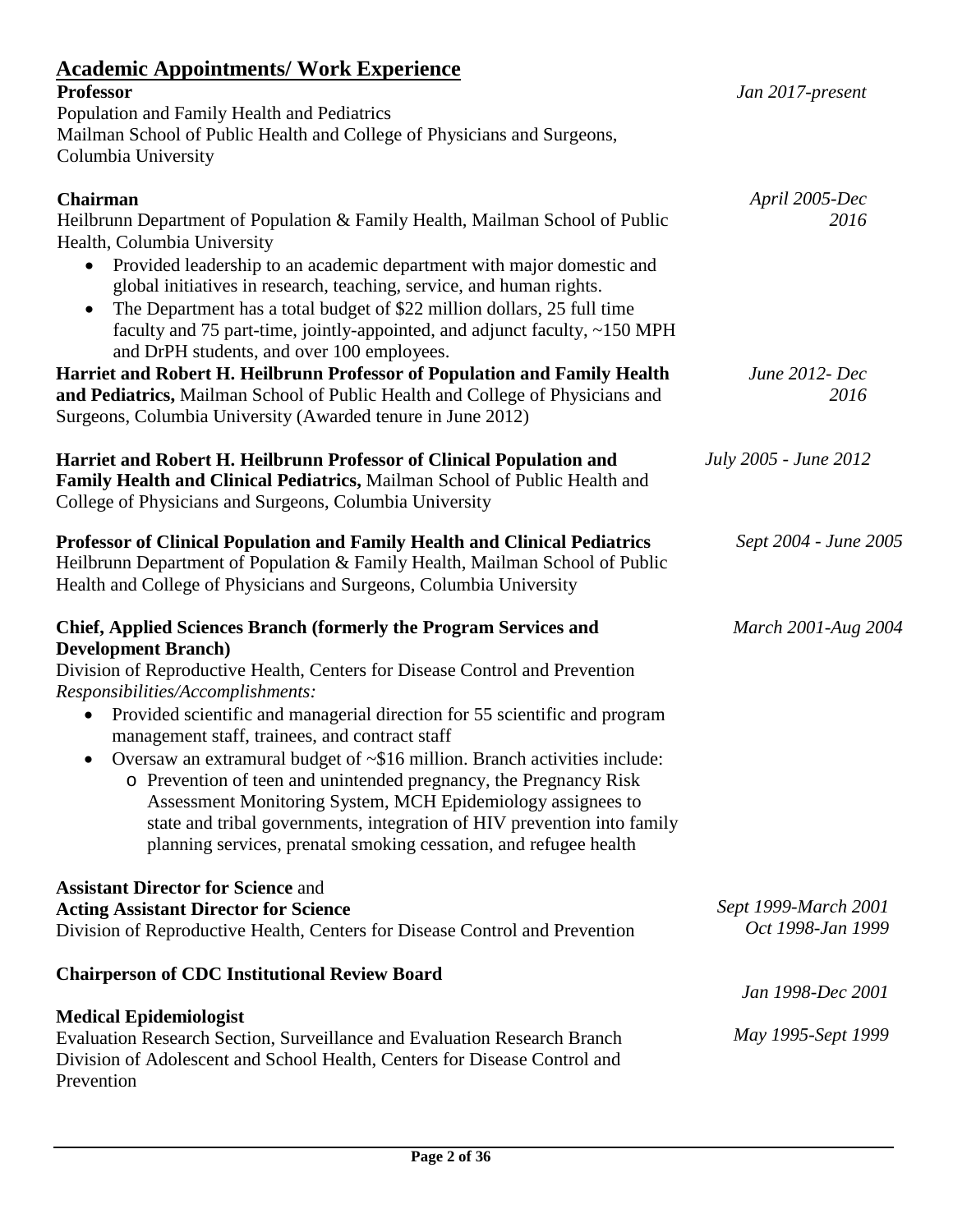| <b>Coordinator for Human Subjects Protection (50% detail) and</b><br><b>Deputy Assistant Director for Science for Human Subjects Protection (50%)</b><br>detail)                                                                                                                                                | Oct 1996-Nov 1997 and<br>Nov 1997-Sept 1999 |
|-----------------------------------------------------------------------------------------------------------------------------------------------------------------------------------------------------------------------------------------------------------------------------------------------------------------|---------------------------------------------|
| National Center for Chronic Disease Prevention and Health Promotion                                                                                                                                                                                                                                             |                                             |
| <b>Centers for Disease Control and Prevention</b>                                                                                                                                                                                                                                                               |                                             |
| <b>Acting Assistant Director for Science</b><br>National Center for Chronic Disease Prevention and Health Promotion<br><b>Centers for Disease Control and Prevention</b>                                                                                                                                        | <b>July 1996-Sept 1996</b>                  |
| <b>Medical Epidemiologist</b><br>Preventive Medicine and Epidemiology<br><b>Baltimore City Health Department</b><br>Federal assignee from:<br>Behavior and Prevention Research Branch, Division of STD/HIV Prevention<br>National Center for Prevention Services, Centers for Disease Control and<br>Prevention | Dec 1992-May 1995                           |
| <b>Medical Epidemiologist</b><br>Operational Research Section, Behavior and Prevention Research Branch<br>Division of STD/HIV Prevention<br>National Center for Prevention Services, Centers for Disease Control and<br>Prevention                                                                              | Sept 1991-Nov 1992                          |
| <b>Director</b>                                                                                                                                                                                                                                                                                                 | July 1987-Sept 1991                         |
| School and Adolescent Health Services                                                                                                                                                                                                                                                                           |                                             |
| <b>Baltimore City Health Department</b>                                                                                                                                                                                                                                                                         |                                             |
| Baltimore, Maryland                                                                                                                                                                                                                                                                                             |                                             |
| Responsibilities/Accomplishments:                                                                                                                                                                                                                                                                               |                                             |
| Provided public health direction to a bureau of approximately 120-170<br>$\bullet$                                                                                                                                                                                                                              |                                             |
| employees<br>Provided medical, evaluation, and administrative direction to seven<br>$\bullet$<br>Baltimore school-based adolescent health centers. Worked with the<br>National Institutes of Health and others to plan evaluations of the<br>Baltimore school-based health centers                              |                                             |
| Provided medical and administrative direction for the Baltimore<br>$\bullet$                                                                                                                                                                                                                                    |                                             |
| school nursing program and school-based screening programs                                                                                                                                                                                                                                                      |                                             |
| Served as Principal Investigator a six year, CDC-supported, behavioral<br>٠<br>demonstration project to prevent perinatal transmission of the Human<br><b>Immunodeficiency Virus</b>                                                                                                                            |                                             |
| Served as Principal Investigator of a multi-year, Maryland state-<br>$\bullet$<br>supported, community-based demonstration project to prevent<br>adolescent pregnancy                                                                                                                                           |                                             |
| Chaired the Baltimore city committee which reviewed HIV-infected<br>٠<br>children for school placement                                                                                                                                                                                                          |                                             |
| Served as an advisor to Baltimore City Schools on special needs<br>٠<br>children                                                                                                                                                                                                                                |                                             |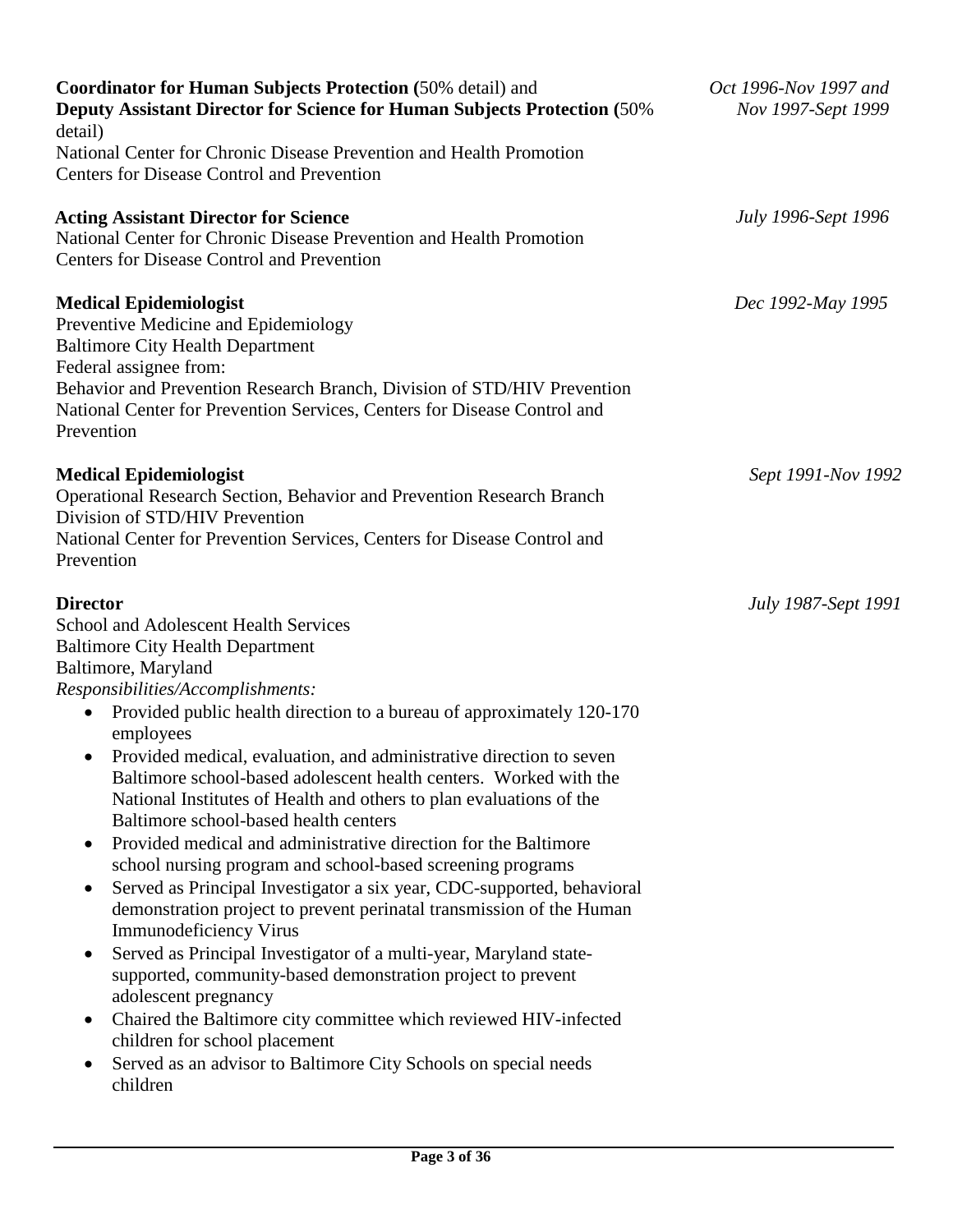| <b>Adjunct and Part-time Positions:</b><br><b>Clinical Assistant Professor</b><br>Department of Gynecology and Obstetrics<br>Emory University School of Medicine and Grady Hospital          | Sept 2000-Aug 2004                                                                                                                             |
|----------------------------------------------------------------------------------------------------------------------------------------------------------------------------------------------|------------------------------------------------------------------------------------------------------------------------------------------------|
| <b>Volunteer Physician</b><br>Health on the Boards (teen clinic)<br>University of Maryland Hospital and Worchester County Health Department,<br>Maryland                                     | June 2001-July 2004                                                                                                                            |
| <b>Volunteer Physician</b><br><b>Catholic Mission</b><br>Mercy Mobile Health Care                                                                                                            | April 1998-July 2004                                                                                                                           |
| Pediatrician<br>After Hours Clinic<br>Scottish Rite Children's Hospital                                                                                                                      | April 1996-Nov 1997                                                                                                                            |
| Pediatrician on call<br>Maryland General Hospital                                                                                                                                            | Dec 1983-Sept 1991 and<br>March 1993-May 1995                                                                                                  |
| Preceptor<br>Pediatrics Emergency Room<br>Sinai Hospital of Baltimore                                                                                                                        | May 1986-Sept 1991 and<br>March 1993-May 1995                                                                                                  |
| <b>Adjunct Assistant Professor</b><br>Maternal and Child Health<br>Johns Hopkins School of Hygiene and Public Health                                                                         | Dec 1992-June 1995                                                                                                                             |
| <b>Clinical Assistant Professor</b><br>Department of Pediatrics<br>University of Maryland Hospital                                                                                           | July 1988 - Sept 1991                                                                                                                          |
| <b>Hospital Appointments</b><br>Maryland General Hospital<br>Sinai Hospital of Baltimore<br>Grady Hospital, Teen Family Planning Clinic<br>New York Presbyterian Hospital                    | Dec 1983 - Sept 1991 and March 1993 - May 1995<br>May 1986 - Sept 1991 and March 1993 - May 1995<br>Sept 2000 - Aug 2004<br>Aug 2005- Dec 2014 |
| <b>Uniformed Service</b><br>Member of the U.S. Public Health Service, Commissioned Corp, a uniformed, non-<br>military, service of the U.S. Government, completed service as a Captain (0-6) | 1991-2004                                                                                                                                      |
| <b>Honors</b><br>Awards, including individual citations from United States Public Health Service                                                                                             |                                                                                                                                                |

Medical Alumni Award for Community Commitment, Buffalo School of Medicine *May 1982*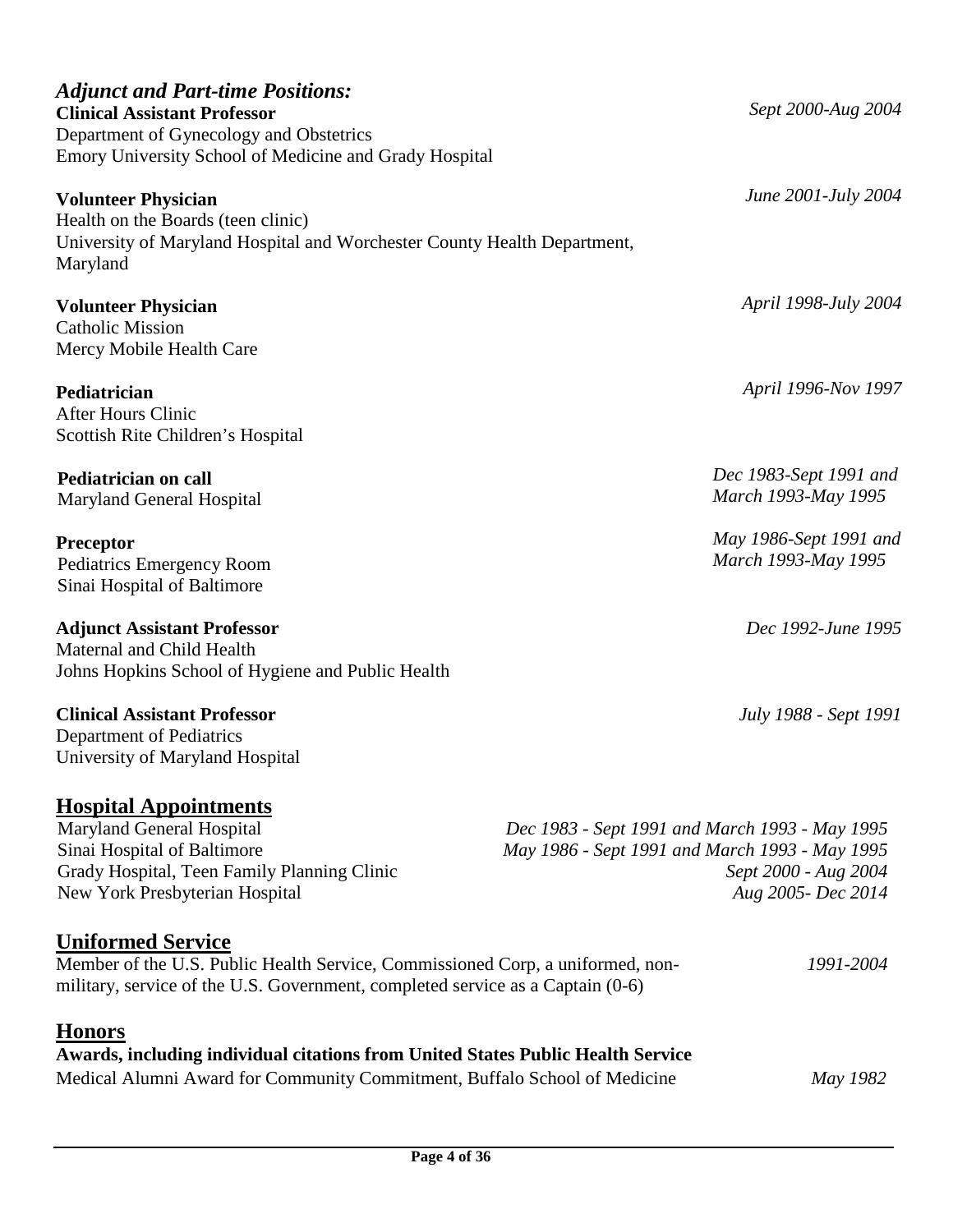| Fellow of the American Academy of Pediatrics                                                                                                                                                                                | Feb 1990          |
|-----------------------------------------------------------------------------------------------------------------------------------------------------------------------------------------------------------------------------|-------------------|
| Citizen Citation from Mayor Kurt Schmoke, City of Baltimore: for "Dedication and<br>commitment, servicein recognition of your dedicated commitment and support<br>towards quality health care of the children of Baltimore" | <b>April 1991</b> |
| Fellow of the American School Health Association                                                                                                                                                                            | Dec 1993          |
| Commendation Medal, USPH:<br>" contributions in research ethics and human subjects protection" (09/91-9/97)                                                                                                                 | Oct 20, 1997      |
| Distinguished Service Award, American School Health Association:<br>" commitment to the health of children and adolescents."                                                                                                | Oct 1997          |
| Outstanding Service Medal, USPH: "In recognition of continuing outstanding<br>leadership in improving the ethical conduct of research at $CDC$ " (09/97 -08/00)                                                             | Jan 8, 2001       |
| Certificate of Appreciation, USPH: "for outstanding service, commitment, and<br>dedication to CDC's Institutional Review Boards, January 1998 - December 2001"<br>from the Associate Director for Science, CDC              | Dec 2001          |
| Volunteer of the Decade, National Assembly on School-Based Health Care                                                                                                                                                      | June 2005         |
| Researcher of the Year, Healthy Teen Network                                                                                                                                                                                | Oct 2009          |
| Carl Schulz Award for Life Time Achievement, Population, Reproductive, and Sexual<br>Health Section, American Public Health Association                                                                                     | Oct 2012          |
| David P Ralls Award for Science-based Advocacy, American Public Health<br>Association                                                                                                                                       | Nov 2013          |
| Dr. Doug Kirby Award for Excellence in Sexuality Research, Association of Planned<br>Parenthood Leaders in Education (APPLE)                                                                                                | June 2016         |
| Unit citations, United States Public Health Service<br><b>Bicentennial Unit Commendation:</b><br>"For extended active service during PHS's 1998 bicentennial year"                                                          | Jan 1, 1998       |
| Group Honor Award, CDC/ATSDR Children's Health Working Group:<br>"For their spirit of leadership and collaboration to provide a vision for CDC/ADSDR<br>activities on behalf of children's health"                          | June 1999         |
| Certificate of Commendation, American Academy of Pediatrics:<br>"Contributions you have made to the health of this nation's children and adolescents<br>through your work with the Federal government"                      | Oct 1999          |
| Nominated for Charles C Shepard Award, Centers for Disease Control and<br>Prevention:<br>"Unintended Pregnancy among adult women exposed to abuse and household<br>dysfunction during their childhood"                      | May 2000          |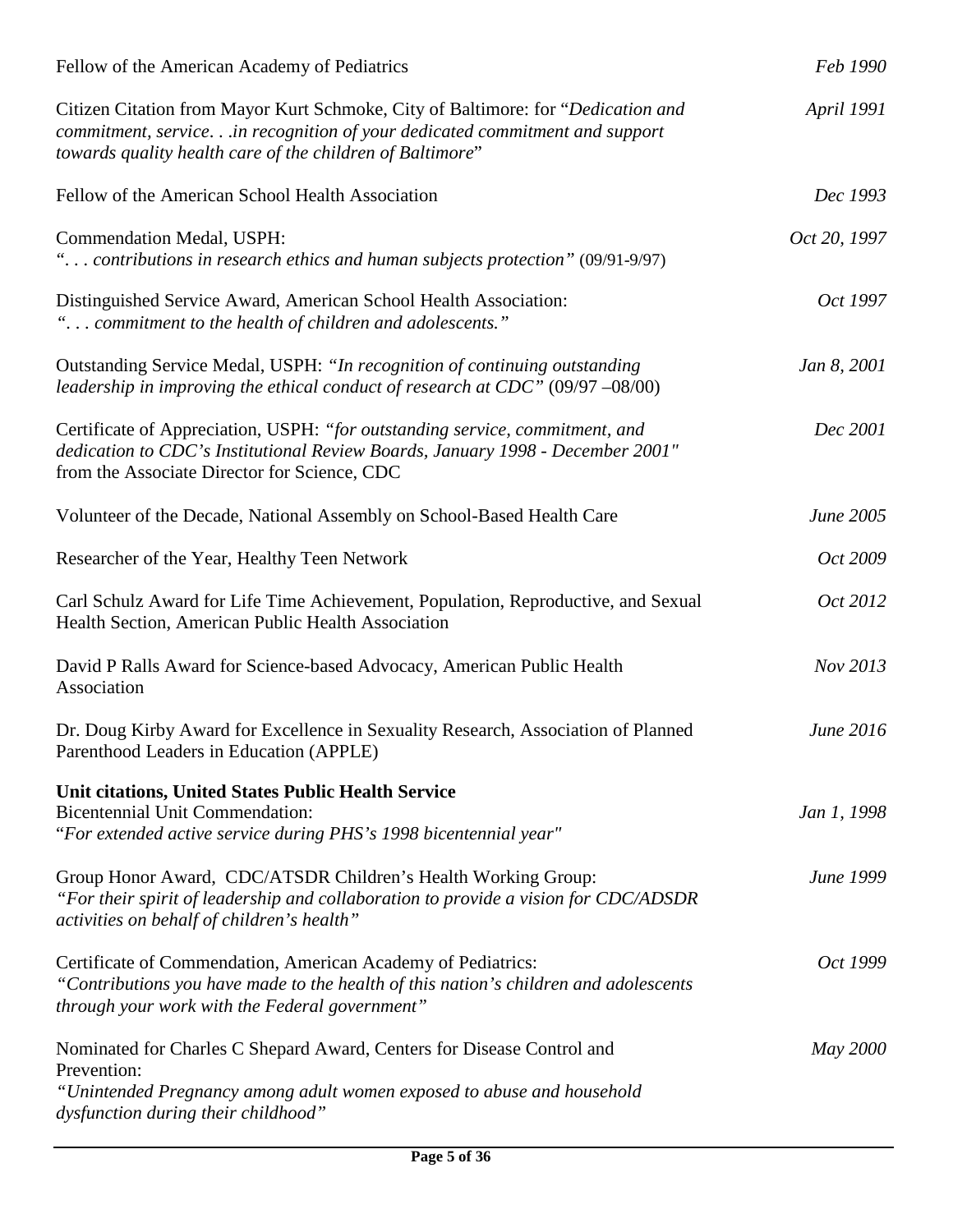| Outstanding Unit Citation, to Community Guide Work Group:<br>"For outstanding achievement in launching and sustaining the Community Guide<br>Initiative, 1996-2001" (01/96 -04/01)                                                                                                                                                                                                                                                                                                                                      | Dec 28, 2001        |
|-------------------------------------------------------------------------------------------------------------------------------------------------------------------------------------------------------------------------------------------------------------------------------------------------------------------------------------------------------------------------------------------------------------------------------------------------------------------------------------------------------------------------|---------------------|
| Crisis Service Award:<br>In recognition of: participation in the response to the anthrax attacks on the United<br><i>States</i> " $(10/01 - 01/02)$                                                                                                                                                                                                                                                                                                                                                                     | Aug 1, 2002         |
| Outstanding Unit Citation, HHS Terrorist Response Team:<br>"In recognition of service to the people of the United States in responding to terrorist<br>attacks" $(09/01 - 03/02)$                                                                                                                                                                                                                                                                                                                                       | Sept 6, 2002        |
| James Virgil Peavy Workforce Development Award<br>National Center for Chronic Disease Prevention and Health Promotion, CDC<br>Project Office of the Future Professional Development Program Award                                                                                                                                                                                                                                                                                                                       | Aug 2005            |
| <b>Professional Organizations and Societies</b><br>Society for Adolescent Health and Medicine<br>American Academy of Pediatrics<br><b>American Public Health Association</b><br>American School Health Association<br>Population Association of America<br>International Union for the Scientific Study of Population<br>National Alliance on School-Based Health Care<br>Society for Research on Adolescence<br>Physicians for Reproductive Health and Choice<br><b>International Association of Adolescent Health</b> |                     |
| <b>Professional Service</b><br><b>Editorial Boards</b><br>Chairperson, American School Health Association                                                                                                                                                                                                                                                                                                                                                                                                               | Oct. 1994-Oct. 1997 |
| <b>AIDS</b> Education and Prevention                                                                                                                                                                                                                                                                                                                                                                                                                                                                                    | 1995-1999           |
| Journal of Adolescent Health                                                                                                                                                                                                                                                                                                                                                                                                                                                                                            | May 1998-Present    |
| Perspectives on Sexual and Reproductive Health<br>(formerly Family Planning Perspectives)                                                                                                                                                                                                                                                                                                                                                                                                                               | Jan 2001 - Aug 2004 |
| <b>American Journal Sexuality Education</b>                                                                                                                                                                                                                                                                                                                                                                                                                                                                             | July 2009-June 2012 |
| <b>Guest Editor</b><br>Special issue of the <i>Journal of School Health</i> "Adolescent Sexuality: Pregnancy,<br>Sexually Transmitted Diseases, and Prevention" JS Santelli, D Kirby                                                                                                                                                                                                                                                                                                                                    | Sept 1992           |
| Special issue of the <i>Journal of Adolescent Health</i> "Guidelines for Adolescent<br>Health Research" JS Santelli, WD Rosenfeld, RE DuRant, AS Rogers, N Dubler                                                                                                                                                                                                                                                                                                                                                       | Nov 1995            |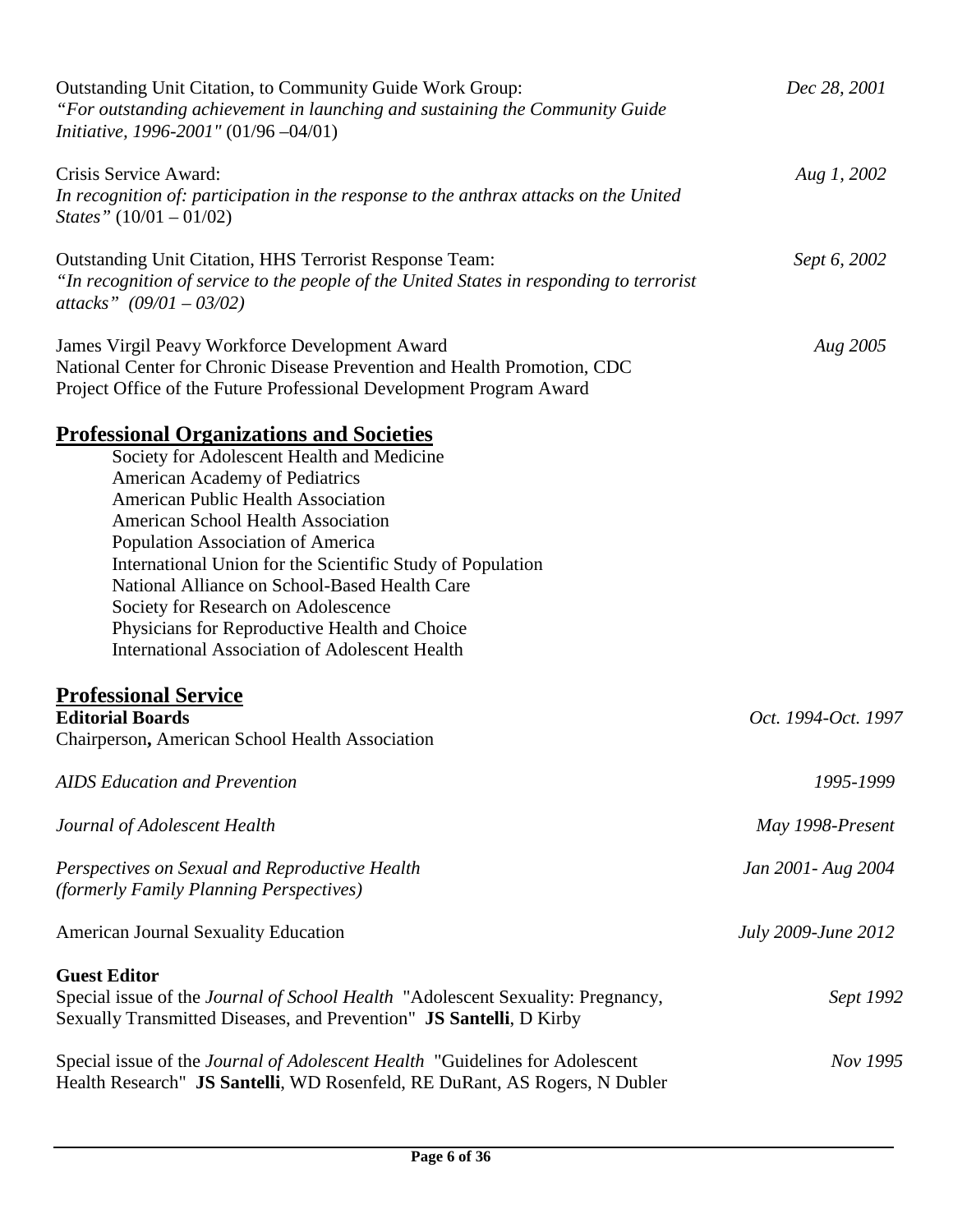| Special issue of the <i>Journal of Adolescent Health</i> "The Community Coalition"<br>Partnership Program to Prevent Adolescent Pregnancy" J Klein, JS Santelli,<br>Lorraine Klerman                                                                                                                                                               | Sept 2005           |
|----------------------------------------------------------------------------------------------------------------------------------------------------------------------------------------------------------------------------------------------------------------------------------------------------------------------------------------------------|---------------------|
| Special issue of <i>Sexuality Research and Social Policy.</i> "Human Rights, Cultural,<br>and Scientific Aspects of Abstinence-Only Polices and Programs." <b>JS Santelli</b> ,<br>Leslie Kantor                                                                                                                                                   | 2008                |
| UNICEF, Innocenti Office of Research, Research Methods Briefs. Research<br>methods brief s designed to expand and improve the conduct and interpretation of<br>research on adolescent wellbeing in low and middle income countries, building upon the<br>2016 Lancet Commission on Adolescent Health and Wellbeing. JS Santelli, Nikola<br>Balvin. | 2016                |
| <b>Journal Reviewer</b>                                                                                                                                                                                                                                                                                                                            |                     |
| Journal of School Health                                                                                                                                                                                                                                                                                                                           | <b>Since 1990</b>   |
| <b>AIDS</b> Education and Prevention                                                                                                                                                                                                                                                                                                               | <b>Since 1991</b>   |
| Perspectives on Sexual and Reproductive Health                                                                                                                                                                                                                                                                                                     |                     |
| (formerly Family Planning Perspectives)                                                                                                                                                                                                                                                                                                            | <b>Since 1992</b>   |
| Journal of Adolescent Health                                                                                                                                                                                                                                                                                                                       | <b>Since 1993</b>   |
| Archives of Pediatrics and Adolescent Medicine                                                                                                                                                                                                                                                                                                     | <b>Since 1994</b>   |
| Demography                                                                                                                                                                                                                                                                                                                                         | <b>Since 1996</b>   |
| Journal of the American Medical Association                                                                                                                                                                                                                                                                                                        | <b>Since 1996</b>   |
| <b>American Journal of Public Health</b>                                                                                                                                                                                                                                                                                                           | <b>Since 1997</b>   |
| Journal of Health Care for the Poor and Underserved                                                                                                                                                                                                                                                                                                | <b>Since 1997</b>   |
| Pediatrics                                                                                                                                                                                                                                                                                                                                         |                     |
| Obstetrics and Gynecology (Green Journal)                                                                                                                                                                                                                                                                                                          |                     |
| American Journal of Sexuality Education<br><b>PLos Medicine</b>                                                                                                                                                                                                                                                                                    |                     |
| Journal of Women's Health                                                                                                                                                                                                                                                                                                                          |                     |
| <b>Global Public Health</b>                                                                                                                                                                                                                                                                                                                        |                     |
| Lancet                                                                                                                                                                                                                                                                                                                                             |                     |
|                                                                                                                                                                                                                                                                                                                                                    |                     |
| <b>Professional and Community Service</b>                                                                                                                                                                                                                                                                                                          |                     |
| Program Design and Evaluation Subcommittee and Chairperson, Medical<br>Services Subgroup, Mayor's Advisory Council on Adolescent Pregnancy<br>Prevention, Baltimore City                                                                                                                                                                           | Dec 1988-Dec 1989   |
| Task Force for the Management of Children with Special Health Needs,<br>National Association of School Nurses/National Education Association                                                                                                                                                                                                       | Jan 1989-June 1990  |
| Co-Chairperson, Task Force on Medically Fragile and Technology<br>Dependent Children, Baltimore City Health Department/ Baltimore City<br><b>Public Schools</b>                                                                                                                                                                                    | Sept 1989-May 1990  |
| Committee on School Health, Maryland Chapter of the American<br>Academy of Pediatrics, Co-chair Sports/Medicine Subcommittee                                                                                                                                                                                                                       | Sept 1987-July 1991 |
| Executive Committee, Maryland State School Health Council                                                                                                                                                                                                                                                                                          | May 1988-Aug 1991   |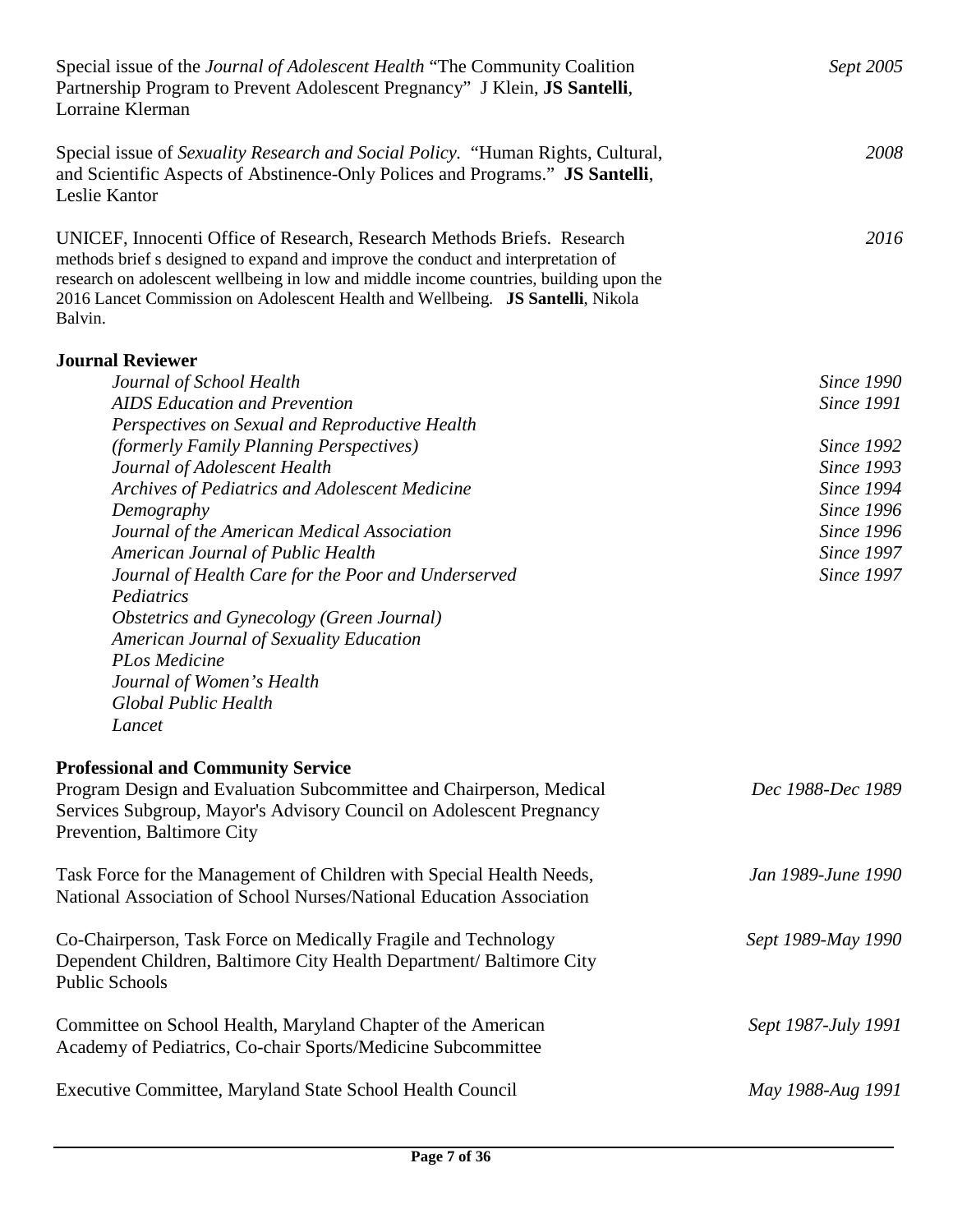| Education and Health Policy Committee,<br>Baltimore City Health Department/ Baltimore City Public Schools                                                                                                         | Sept 1989-Aug 1991                   |
|-------------------------------------------------------------------------------------------------------------------------------------------------------------------------------------------------------------------|--------------------------------------|
| Board member<br>Hearing and Speech Agency of Maryland                                                                                                                                                             | Sept 1989-Aug 1991                   |
| Board member<br>Baltimore Council on Adolescent Pregnancy, Parenting and Pregnancy<br>Prevention                                                                                                                  | June 1988-Aug 1991                   |
| Head Start, HIV Advisory Board and Review Panel for HIV Infected<br>Children                                                                                                                                      | Oct 1988-Aug 1991                    |
| Co-Chairperson, Communicable Disease Evaluation Implementation<br>Panel, Baltimore City Health Department/ Baltimore City Public Schools<br>(The panel reviewed all children with HIV/AIDS for school placement.) | Sept 1987-Aug 1991                   |
| Chairperson, Physician Section, American School Health Association,<br>and Liaison to the Committee on School Health, American Academy of<br>Pediatrics                                                           | Oct 1989-Oct 1991                    |
| Prince George's County Teen Pregnancy Prevention Task Force                                                                                                                                                       | Nov 1993-March 1994                  |
| Advisory Board, Support Center for School-Based Clinics, Center for<br><b>Population Options</b>                                                                                                                  | Oct 1988-1991                        |
| Executive Committee, American School Health Association                                                                                                                                                           | Sept 1993-1996<br>Sept 1990-Aug 1991 |
| Chairperson, Committee to Develop Guidelines for Adolescent Health<br>Research, Society for Adolescent Medicine                                                                                                   | March 1991-Nov 1995                  |
| Governing Council American Public Health Association, Representing<br>the Population, Family Planning, and Reproductive Health Section                                                                            | Nov 1994-1996                        |
| Mott Professional Advisory Board, Adolescent Pregnancy Project, Child<br>Trends                                                                                                                                   | July 1997-June 2001                  |
| Chairperson, Section on School-Based Primary Care, American School<br><b>Health Association</b>                                                                                                                   | Oct 1994-May 2000                    |
| Treasurer and member of the Executive Committee, National Assembly<br>on School-Based Health Care                                                                                                                 | June 1995-June 1998                  |
| Co-Chairperson, Research Section, National Assembly on School-Based<br><b>Health Care</b>                                                                                                                         | June 1998-June 2000                  |
| Institutional Review Board, Prudential Center for Health Care Research                                                                                                                                            | April 1996-March 1998                |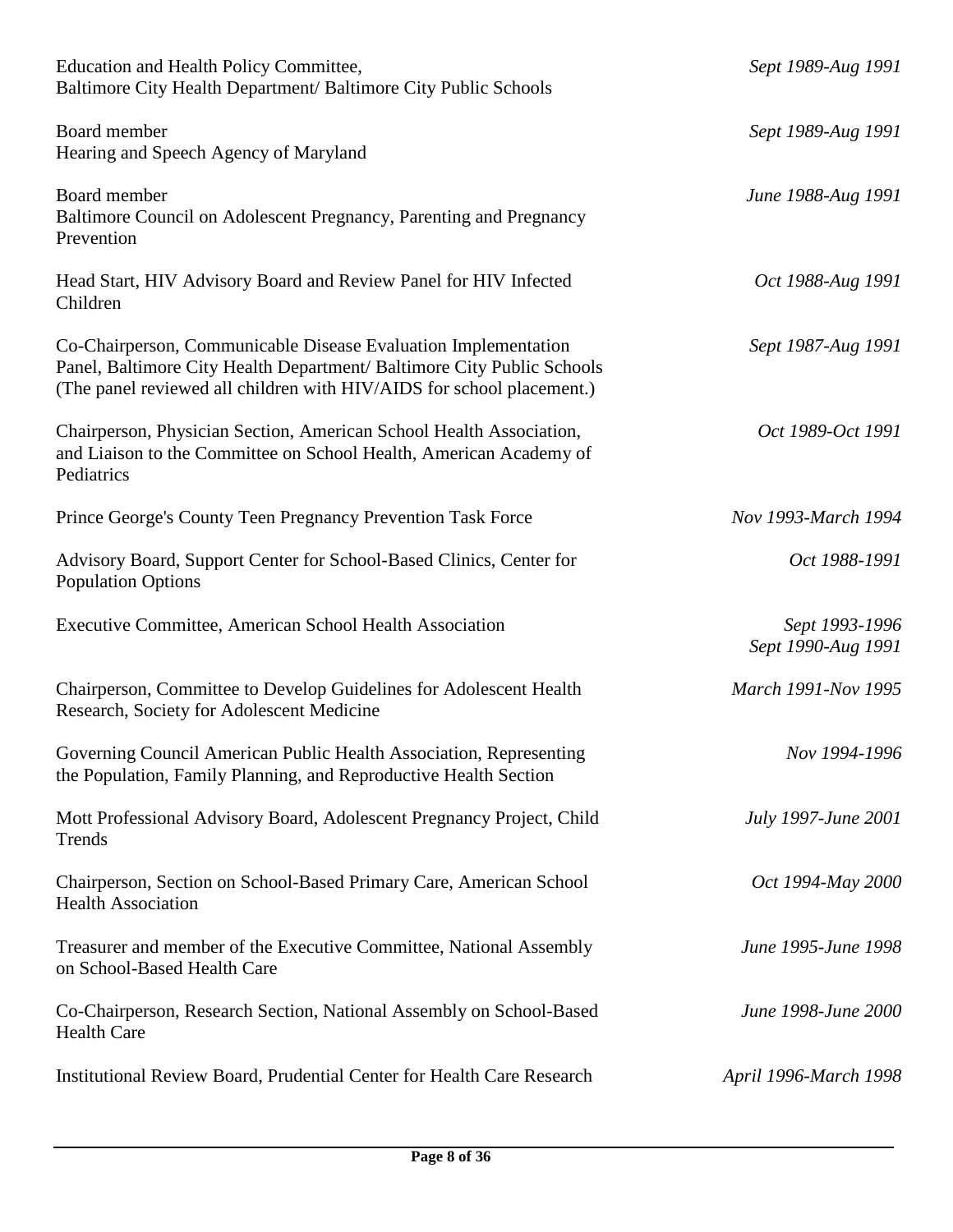| Program Committee, Society for Adolescent Medicine annual meeting                                                                                                 | <b>March 1996-March 1998</b>             |
|-------------------------------------------------------------------------------------------------------------------------------------------------------------------|------------------------------------------|
| Ad Hoc Research Ethics Committee, Society for Adolescent Medicine                                                                                                 | March 1996-March 1999                    |
| Chairperson, Technical Advisory Committee, National Survey of School<br>Health Centers, National Assembly on School-Based Health Care                             | June 1995-June 2001                      |
| Center for Evaluation and Quality Assurance, Advisory Panel, National<br>Survey of School Health Centers, National Assembly on School-Based<br><b>Health Care</b> | June 2001 - 2011                         |
| Science Advisory Panel, Alan Guttmacher Institute                                                                                                                 | Nov 2000-April 2003                      |
| Chairperson, Committee to revise position paper on Guidelines for<br>Adolescent Health Research, Society for Adolescent Medicine                                  | March 2002-May 2003                      |
| Abstract Review Committee, Society for Adolescent Medicine annual<br>meeting                                                                                      | 2002-2008                                |
| Advisory Board, Adolescent Reproductive Health Education Project,<br>Physicians for Reproductive Health and Choice                                                | 2004-2008                                |
| Board of Directors, Society for Adolescent Medicine                                                                                                               | <b>March 2004-March 2007</b>             |
| Effective Programs and Research Task Force, The National Campaign to<br><b>Prevent Teen Pregnancy</b>                                                             | May 2005-May 2007                        |
| Section Council, Population, Sexual and Reproductive Health section,<br><b>APHA</b>                                                                               | 2009 - 2012                              |
| Science Board, American Public Health Association<br>Chair, Science Board, Co-Chair Joint Policy Committee                                                        | 2006-2010<br>2009 and 2010               |
| Consultant member, Adolescent Health Committee, American College of<br>Obstetrics and Gynecology                                                                  | 2004-2013                                |
| President, Society for Adolescent Health and Medicine (3 year term as<br>President elect, President, Immediate Past President)                                    | March 2011-2014                          |
| Institutional Review Board, Guttmacher Institute (vice chair since 2010)                                                                                          | Fall 2007-2015                           |
| Research Advisory Panel, The National Campaign to Prevent Teen and<br><b>Unplanned Pregnancy</b>                                                                  | 2007-2014                                |
| Member and Treasurer, Ibis Board of Directors<br>Chairperson                                                                                                      | Spring 2012- Present<br>Jan 2017-present |
| Member, Mayor Bill de Blasio's Community Schools Advisory Board                                                                                                   | July 2014-Present                        |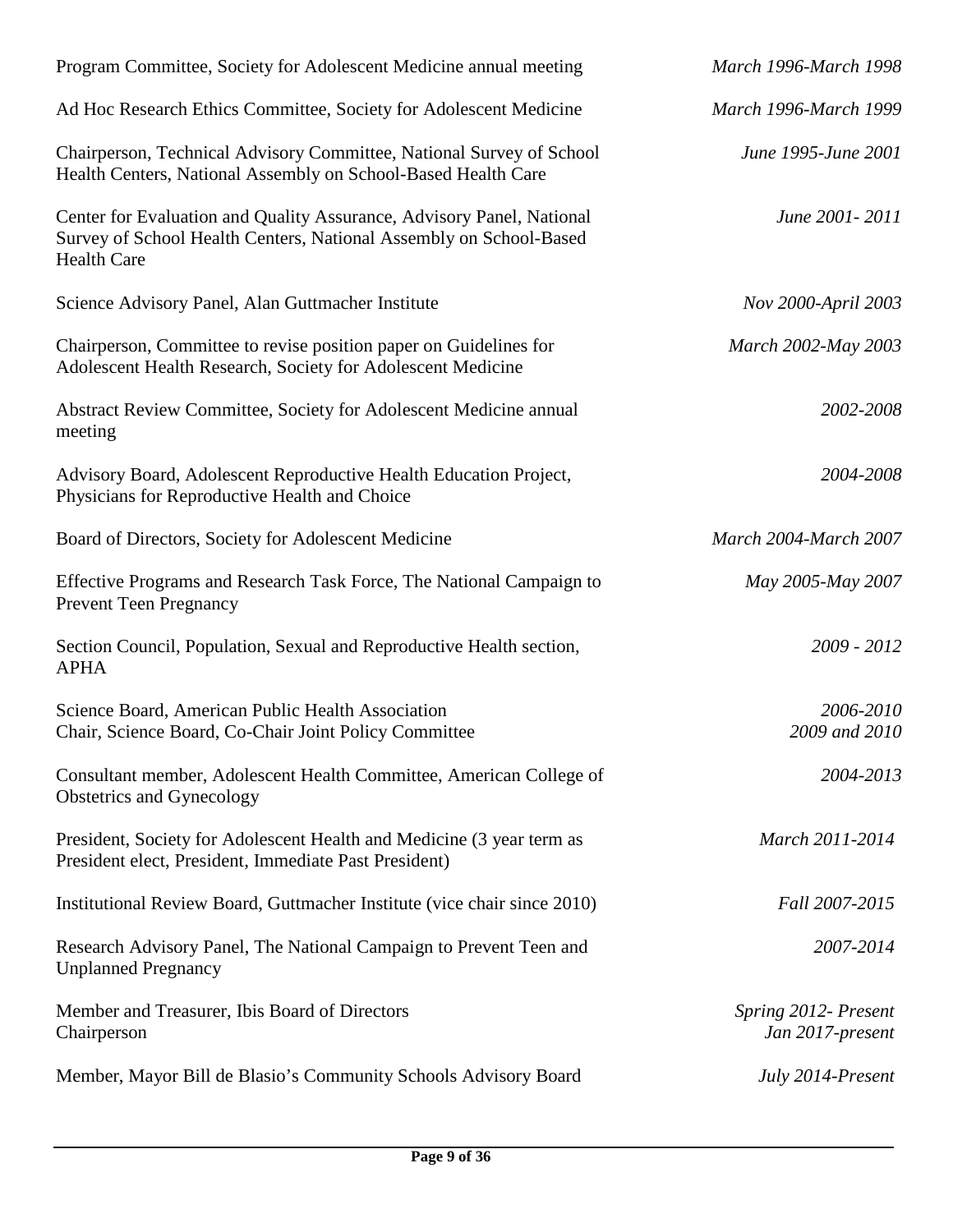| <b>Institutional Review Board, Population Council</b>                                                                                                   | July 2014-Present      |
|---------------------------------------------------------------------------------------------------------------------------------------------------------|------------------------|
| Lancet Commission on Adolescent Health and Wellbeing, member of<br>planning committee and the standing Commission                                       | October 2012 - Present |
| <b>Committee Assignments with the Public Health Service</b><br>Congenital Syphilis Planning Committee, Division<br>STD/HIV Prevention, CDC              | Aug 1992-Dec 1994      |
| Chairperson, Managed Care working group, Division of<br>Adolescent and School Health                                                                    | June 1995-Sept 1999    |
| Member, Planning Committee for the Task Force on<br><b>Community Preventive Services</b>                                                                | April 1996-Aug 1996    |
| Represented NCCDPHP on the CDC-wide Excellence in<br><b>Science Committee</b>                                                                           | July 1996-Jan 1998     |
| Detail to the Office of Human Subjects Protection, CDC,<br>Office of the Director, to develop a strategic vision of<br>human subjects protection at CDC | March 1997- Feb 1998   |
| Co-Chair and Chairperson, Charles C. Shepard Science<br><b>Awards Committee</b>                                                                         | July 1997-June 1999    |
| Chairperson, CDC Institutional Review Board G (one of<br>the four regular CDC IRBs in Atlanta)                                                          | Jan 1998-Dec 2001      |
| CDC, Continuing Medical Education Physician Review<br>Committee                                                                                         | July 1997-2004         |
| Chairperson, Division of Reproductive Health,<br>Unintended Pregnancy Strategic Planning Working Group                                                  | Dec 1999-Jan 2002      |
| Member, Search Committee for the Division Director,<br>Division of HIV/AIDS Prevention                                                                  | March 2002-May 2002    |
| Chairperson, Division of Reproductive Health,<br><b>Surveillance Strategic Planning Working Group</b>                                                   | Sept 2002-Jan 2003     |
| Member, Search Committee for the Division Director,<br>Division of Birth Defects and Development Disabilities                                           | Sept 2003-March 2004   |
| Member, DHHS Planning Group for Healthy People 2010,<br><b>Family Planning</b>                                                                          | 2004                   |
| Member, Adolescent Health Committee, American<br>College of Obstetrics and Gynecology (representing CDC)                                                | April 2004-June 2005   |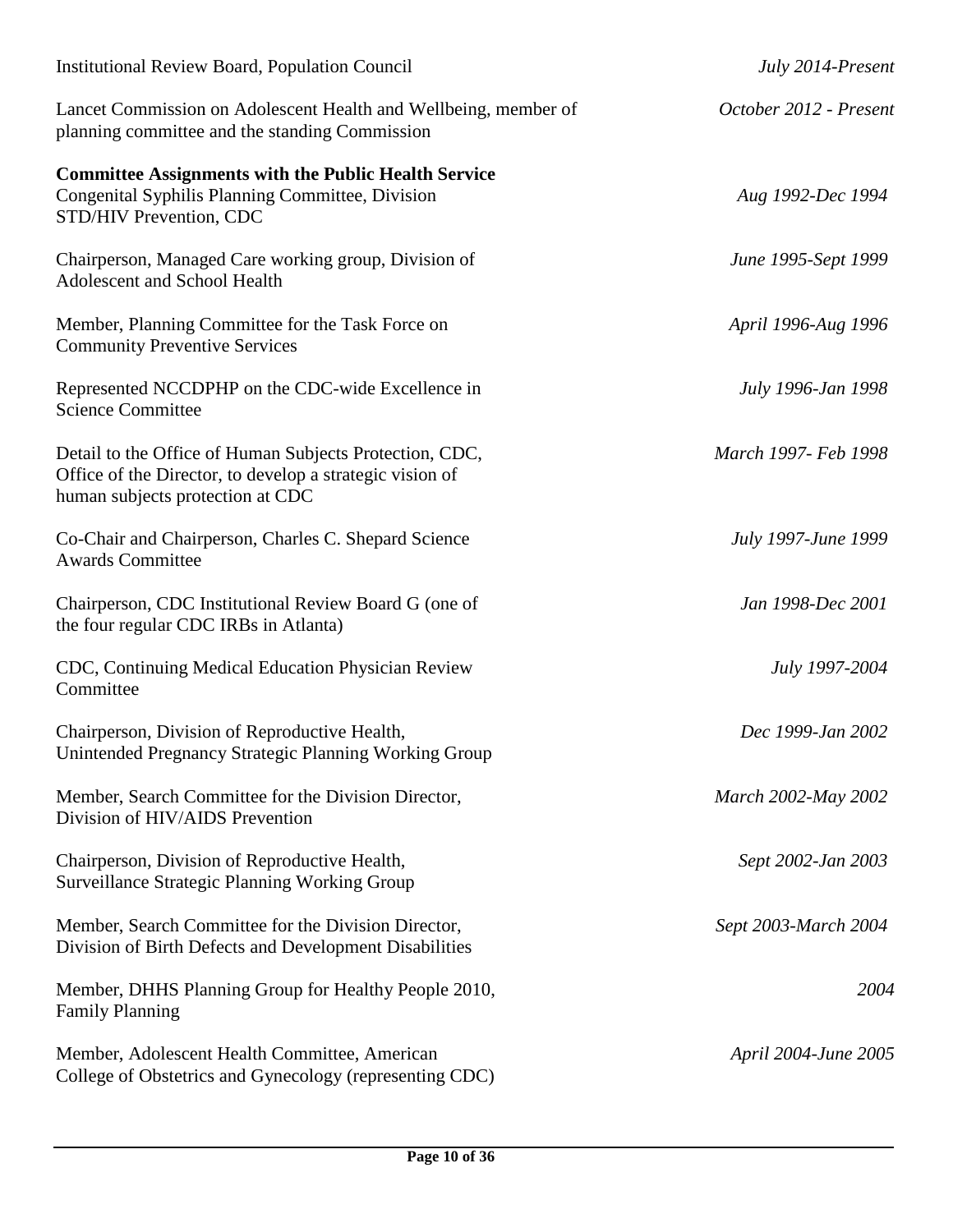| <b>Departmental and University Committees</b><br>Steering Committee member, Columbia Population Research Center                                                                                                                                                                                                                                                           | 2006-Present                                                  |
|---------------------------------------------------------------------------------------------------------------------------------------------------------------------------------------------------------------------------------------------------------------------------------------------------------------------------------------------------------------------------|---------------------------------------------------------------|
| Chairperson, Health Start Advisory Board, Columbia University                                                                                                                                                                                                                                                                                                             | 2005-2016                                                     |
|                                                                                                                                                                                                                                                                                                                                                                           |                                                               |
| Policy Advisory Committee member (committee of Mailman Chairs and Deans)                                                                                                                                                                                                                                                                                                  | 2005-2016                                                     |
| Search Committee member, Director of the Division of General Pediatrics                                                                                                                                                                                                                                                                                                   | 2010-2011                                                     |
| Dean's Diversity Committee, Mailman School of Public Health                                                                                                                                                                                                                                                                                                               | 2007-2010                                                     |
| Search Committee, Chairperson of Epidemiology                                                                                                                                                                                                                                                                                                                             | 2009                                                          |
| Institutional Review Board 3, Columbia University Medical Center                                                                                                                                                                                                                                                                                                          | 2007-2008                                                     |
| Chairperson, Committee to draft Procedures for Student Grievance Regarding to<br>Professional Misconduct of Faculty, Mailman School of Public Health                                                                                                                                                                                                                      | 2006                                                          |
| Committee on Human Research, Johns Hopkins University School of Hygiene<br>and Public Health                                                                                                                                                                                                                                                                              | Sept 199 -May 1995                                            |
| MCH Science Consortium, Johns Hopkins School of Hygiene and the Baltimore<br><b>City Health Department</b>                                                                                                                                                                                                                                                                | Dec 1992-May 1995                                             |
| <b>Grant Support, Present</b>                                                                                                                                                                                                                                                                                                                                             |                                                               |
| Prevention and Planning Linkages project, National Institute of Child Health and<br>Human Development (Principal Investigator, ~\$320,000 per year in direct costs)<br>The Linkages project will explore the intersection of fertility desires, intentions,<br>and behaviors among HIV positive and HIV negative men and women in rural<br>Uganda.                        | June 2012-May 2017<br>(one year no cost<br>extension to 2018) |
| Merck Consortium (Co-Principal Investigator, ~\$1,033,000 per year)<br>Explore parental and youth awareness of preventive health services for AYAs<br>through research and develop an evidence-based, multi-channel informational<br>campaign.                                                                                                                            | Aug 2014-Aug 2018                                             |
| <b>Grant Support, Past</b>                                                                                                                                                                                                                                                                                                                                                |                                                               |
| NYPATH (Principal Investigator, \$299,926 per year)<br>Improve provider understanding to better serve adolescents in NYS.                                                                                                                                                                                                                                                 | July 2014-Dec 2016                                            |
| Youth Providers 2.0 (YP2), Agency for Healthcare Research and Quality (Principal<br>Investigator, $\sim$ \$99,000 per year, total costs)<br>To use new media technologies to increase health care provider implementation of<br>patient centered outcomes research (PCOR) thereby improving the provision of<br>adolescent and young adult preventive services.           | Mar 2013-Mar 2016                                             |
| Rakai Youth Project, National Institute of Child Health and Human Development<br>(Principal Investigator, ~\$350,000 per year in direct costs)<br>The Rakai Youth Project is exploring the changing patterns of HIV incidence<br>among youth aged 15-24 years. We will assess the influence of social and<br>developmental risk factors for new HIV infections over time. | June 2009-May 2014<br>(one year no cost<br>extension to 2015) |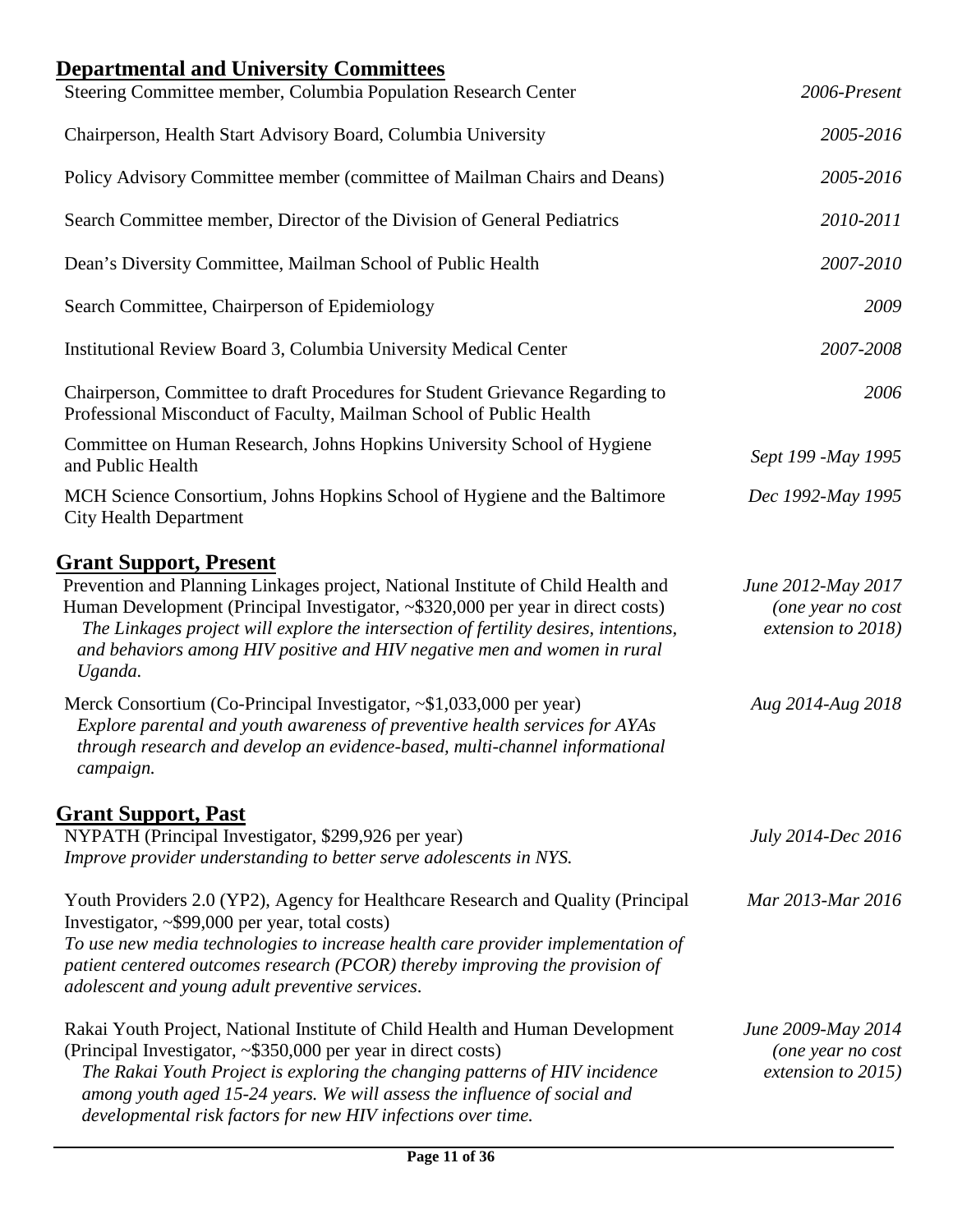| Development and Validation of Pregnancy and Contraceptive Risk Indices for<br>Program Evaluation and Policy Making, Hewlett Foundation (Principal<br>Investigator, \$100,000)<br>This project evaluated the validity of self-reported behavioral data in estimating<br>the risk of pregnancy among youth and adult women. The Pregnancy Risk Index<br>accurate estimates pregnancy rates over time, among demographic groups, and<br>by age among women under age 30.                                  | Dec 2007-Nov 2008                          |
|--------------------------------------------------------------------------------------------------------------------------------------------------------------------------------------------------------------------------------------------------------------------------------------------------------------------------------------------------------------------------------------------------------------------------------------------------------------------------------------------------------|--------------------------------------------|
| Hewlett Foundation general support grant to the Heilbrunn Department of<br>Population and Family Health (Principal Investigator, \$700,000 over 3 years)<br>Core support to the Department to improve research in family planning and<br>reproductive health, including policy analyses of abstinence education and<br>welfare reform, integration of sexual and reproductive health with human rights,<br>and exploration of changing reproductive patterns in developed and developing<br>countries. | July 2005-June 2008<br>July 2008-June 2011 |
| Senior Consultant to the Alan Guttmacher Institute, variable support, 5-15% FTE                                                                                                                                                                                                                                                                                                                                                                                                                        | July 2004-June 2011                        |
| Senior Consultant to the Division of Reproductive Health at CDC, 25% FTE                                                                                                                                                                                                                                                                                                                                                                                                                               | Sept 2004-Sept 2006                        |
| Guidelines for Adolescent Health Research, Society for Adolescent Medicine,<br>Robert Wood Johnson Foundation (Principal Investigator, \$50,000)                                                                                                                                                                                                                                                                                                                                                       | March 1993-July 1995                       |
| Prevention of Perinatal Infection with HIV and AIDS, Centers for Disease Control<br>Cooperative Agreement for Pilot Demonstration Projects (Principal Investigator,<br>$\sim$ \$500,000 per year)                                                                                                                                                                                                                                                                                                      | Sept 1989-Sept 1991                        |
| Baltimore City Healthy Teens and Young Adults, Maryland State Department of<br>Health and Mental Hygiene Demonstration Project for the prevention of teenage<br>pregnancy (Principal Investigator, ~\$1 million per year)                                                                                                                                                                                                                                                                              | July 1989-Aug 1990                         |
| <b>Teaching Experience and Responsibilities</b><br>Student Seminar in Prevention of Teenage Pregnancy with Dr. Laurie Zabin, Johns<br>Hopkins School of Hygiene (course organizer)                                                                                                                                                                                                                                                                                                                     | Spring 1986, 1987                          |
| Lectures in Growth and Development II (MCH 280.612), Johns Hopkins School of<br>Hygiene                                                                                                                                                                                                                                                                                                                                                                                                                | Dec 1993, 1994                             |
| Lectures in Introduction to Maternal Child Health (MCH 280.600), Johns Hopkins<br>School of Hygiene                                                                                                                                                                                                                                                                                                                                                                                                    | Fall 1993, 1994                            |
| Lectures in Adolescence and Adolescent Health (MCH 280.618), Johns Hopkins<br>School of Hygiene                                                                                                                                                                                                                                                                                                                                                                                                        | Dec 1990, 1992,<br>1993, 1994              |
| HIV in Women, Children, and Adolescents: Policy and Prevention (MCH Special<br>Studies, 280.841), Johns Hopkins School of Hygiene (primary instructor)                                                                                                                                                                                                                                                                                                                                                 | <b>Fall 1993</b>                           |
| HIV in Women, Children, and Adolescents: Policy and Prevention (MCH 280.623),                                                                                                                                                                                                                                                                                                                                                                                                                          | Spring 1995                                |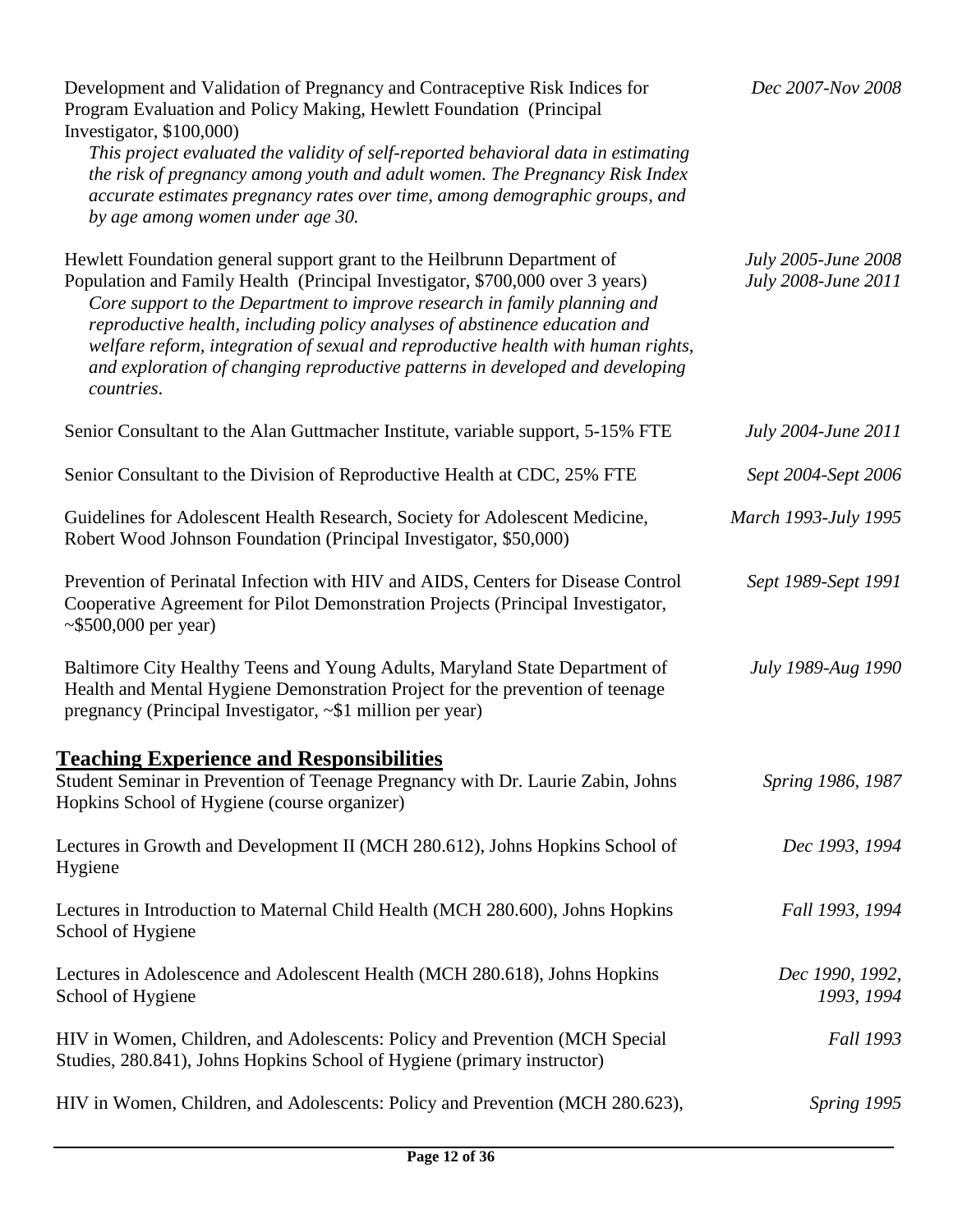### Johns Hopkins School of Hygiene (primary instructor)

| Lectures on adolescent sexuality and research ethics, Rollins School of Public<br>Health, Emory University                                                                                                    | Nov 1997, Spring 1999,<br>Fall 1999, Spring 2000,<br><b>Fall 2000</b> |
|---------------------------------------------------------------------------------------------------------------------------------------------------------------------------------------------------------------|-----------------------------------------------------------------------|
| Adolescent Sexual Behavior, Public Health Consequences, and Effective<br>Prevention, Rollins School of Public Health, Emory University (primary instructor)                                                   | <b>Fall 1999</b>                                                      |
| Addressing Timely Issues in Population and Family Health: Innovative Approaches<br>to Understanding and Promoting Adolescent Health, Columbia University (seminar<br>series coordinator)                      | Spring 2005                                                           |
| Core Concepts in Population and Family Health, Heilbrunn Department of<br>Population and Family Health, Mailman School of Public Health, Columbia<br>University (co-instructor)                               | Fall 2006, 2007, 2008                                                 |
| Applying Ethical and Human Rights Principles to Public Health Research,<br>Heilbrunn Department of Population and Family Health, Mailman School of Public<br>Health, Columbia University (primary instructor) | Spring 200-2017                                                       |
| Advanced Topics in Adolescent Sexual and Reproductive Health, Heilbrunn<br>Department of Population and Family Health, Mailman School of Public Health,<br>Columbia University (primary instructor)           | Spring 2011-2017                                                      |
| Lifecourse module, MPH core curriculum (primary instructor)                                                                                                                                                   | Fall 2012, 2013, 2014,                                                |
| Research Ethics module, MPH core curriculum (primary instructor)                                                                                                                                              | 2015<br>Fall 2012, 2013, 2014                                         |
| Leadership module, MPH core curriculum (primary instructor)                                                                                                                                                   | Spring 2017                                                           |

## **Publications**

### **Original Research and Publications in Peer Reviewed Journals** (\* = senior author)

- 1. S Gandhi, **JS Santelli**, DH Mitchell, JW Stiles, D R Sanadi. A simple method for maintaining large, aging populations of *Caenorhabditis elegans*. *Mechanisms of Ageing and Development*. 1980; 12(2): 137-50.
- 2. DH Mitchell, JW Stiles, **JS Santelli**, DR Sanadi. Synchronous growth and aging of *Caenorhabditis elegans*  in the presence of Fluorodeoxyuridine. *Journal of Gerontology*. 1979; 34(1): 28-36.
- 3. S Panzarine and **JS Santelli**. Risk factors for early sexual activity and early unplanned pregnancy. *Maryland Medical Journal*. 1987; 36(11):927-931.
- 4. **JS Santelli** and MS Jacobson. Birthweight outcomes for repeat teenage pregnancy. *Journal of Adolescent Health Care*. 1990; 11(3): 240-247.
- 5. **JS Santelli** and AE Birn. Pediatric AIDS and day care placement: Simple precautions are the key. *Maryland Child Care*. 1990; Winter-Spring: 8.
- 6. **JS Santelli**, L Rosenblatt and AE Birn. Estimates of public costs for teenage childbearing in Baltimore in FY 1987. *Maryland Medical Journal*. 1990; 39(5):459-464.
- 7. \* AE Birn, **JS Santelli** and LG Burwell. Pediatric AIDS in the U.S.: Epidemiologic reality versus government policy - A study in contradiction*. International Journal of Health Services*. 1990; 20(4):617- 630. (Republished in edited by N Kreiger AIDS: The Politics of Survival. Baywood, Amityville, 1994.)
- 8. LS Majer, **JS Santelli**, K Coyle. Adolescent reproductive health: Roles for school personnel in prevention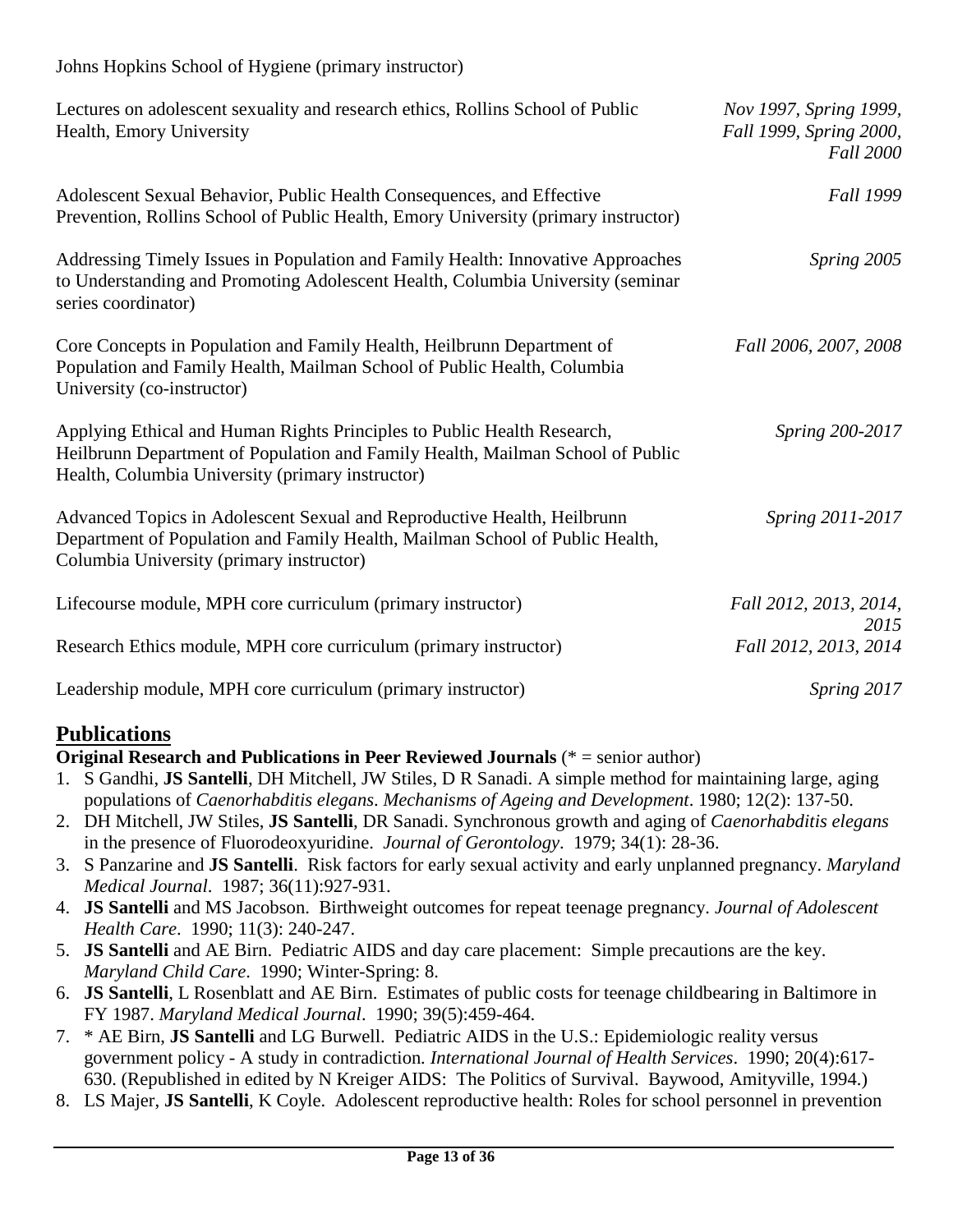and early intervention. *Journal of School Health*. 1992; 62: 294-297.

- 9. **JS Santelli** and P Beilenson. Risk factors for adolescent sexual behavior, fertility, and sexually transmitted diseases. *Journal of School Health*. 1992; 62(7): 271-279.
- 10. **JS Santelli**, D Kirby. Introduction to adolescent sexuality: Pregnancy, sexually transmitted diseases, and prevention. *Journal of School Health*. 1992; 62: 262-264.
- 11. **JS Santelli**, LG Burwell, C Rozsenich, M Augustyn, DD Celentano, JE Rolf, R Wallach, B Beverly. Surgical sterilization among women and condom use-Baltimore 1989-1990. *Morbidity Mortality Weekly Report*. 1992; 41(31): 568-575.
- 12. \* P Beilenson and **JS Santelli**. An urban school-based voluntary MMR booster immunization program. *Journal of School Health*. 1992; 62(2):71-73.
- 13. **JS Santelli**, M Alexander, M Farmer, Pat Papa, T Johnson, B Rosenthal, and D Hotra. Bringing parents into school clinics: Parent attitudes about school clinics and contraception. *Journal of Adolescent Health*. 1992; 13(4): 269-274.
- 14. **JS Santelli**, AE Birn and JL Linde. School placement for HIV infected children: The Baltimore city experience. *Pediatrics*. 1992; 89(5): 843-848.
- 15. ST Orr, DD Celentano, **JS Santelli**, and LG Burwell. Depressive symptoms and risk factors for HIV acquisition among black women attending urban health centers in Baltimore. *AIDS Education and Prevention*. 1994; 6: 230-236.
- 16. M Nebot, DD Celentano, LG Burwell, A Davis, M Davis, M Polacsek, **JS Santelli**. AIDS and behavioral risk factors in women in inner city Baltimore: A comparison of telephone and face to face surveys. *J Epidemiology Community Health*. 1994; 48 (4): 412-8.
- 17. **JS Santelli**, DD Celentano, C Rozsenich, AD Crump, D Davis, M Polacsek, M Augustyn, J Rolf, AL McAlister, L Burwell. Interim outcomes for a community-based program to prevent perinatal HIV transmission. *AIDS Education and Prevention*. 1995; 7(3): 210-220.
- 18. **JS Santelli**, M Davis, DD Celentano, AD Crump, LG Burwell. Combined use of condoms with other contraceptive methods among inner-city Baltimore women. *Family Planning Perspectives*. 1995; 27: 74-78.
- 19. \* N Bearss, **JS Santelli**, P Papa. A pilot program of contraceptive continuation in six school-based clinics. *Journal of Adolescent Health*. 1995; 17(3): 178-183.
- 20. **JS Santelli**, W Rosenfeld, R DuRant, N Dubler, M Morreale, A English, A Rogers. Preface to a special issue of the Journal of Adolescent Health on guidelines for adolescent health research. *Journal of Adolescent Health*. 1995; 17: 270-276.
- 21. \* Society for Adolescent Medicine. Guidelines for adolescent health research (A Position Paper of the Society for Adolescent Medicine prepared by **JS Santelli**, W Rosenfeld, R DuRant, N Dubler, M Morreale, A English, A Rogers). *Journal of Adolescent Health*. 1995; 17: 270-276.
- 22. \* PE Borenstein, JD Harvilchuck, BH Rosenthal, **JS Santelli**. Patterns of ICD-9 diagnosis using schoolbased clinics: Diagnostic categories by school level and gender. *Journal of Adolescent Health*. 1996; 18: 203-210.
- 23. **JS Santelli**, A Kouzis, S Newcomer. Student attitudes toward school-based health centers. *Journal of Adolescent Health*. 1996; 18(5):349-356.
- 24. **JS Santelli**, M Morreale, A Wigston, H Grason. School health centers and primary care for adolescents: A review of the literature. *Journal of Adolescent Health*. 1996; 18(5): 357-367.
- 25. **JS Santelli**, A Kouzis, D Hoover, M Polascek, DD Celentano. Stages of behavior change for Condom Use: The Influence of Partner type, Relationship, and Pregnancy Factors. *Family Planning Perspectives*.1996; 28: 101-107.
- 26. **JS Santelli**, A Kouzis, S Newcomer. School-based health centers and adolescent use of primary care and hospital care. *Journal of Adolescent Health*, 1996; 19(4): 267-275.
- 27. CW Warren, L Kann, ML Small, **JS Santelli**, JL Collins, LJ Kolbe. Age of initiating selected health risk behaviors among high school students in the United States*. Journal of Adolescent Health*. 1997; 21(4): 225- 231.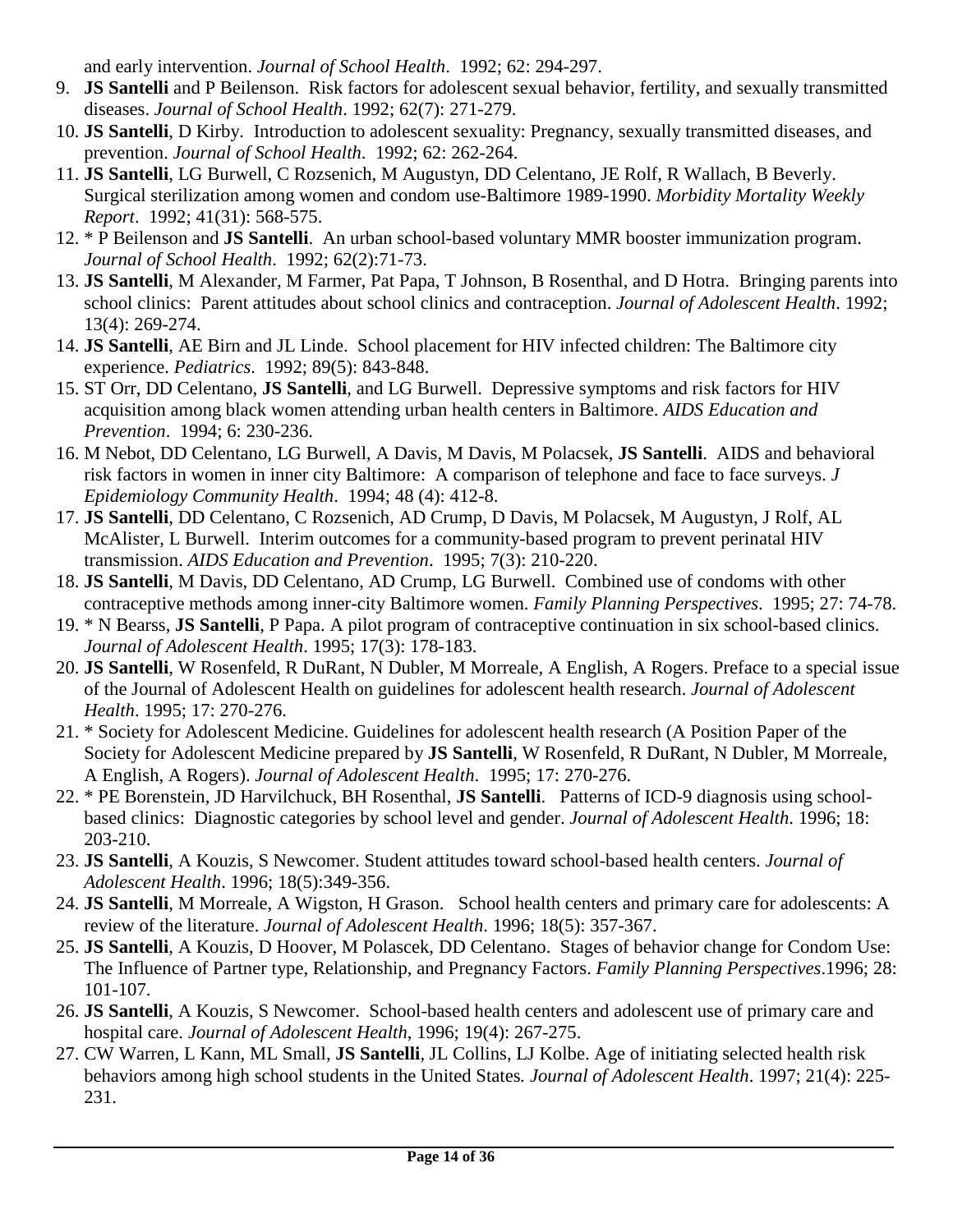- 28. \* J Ensign, **JS Santelli**. Shelter-based homeless youth: Health and access to care. *Archives of Pediatrics and Adolescent Medicine*. 1997; 151(8): 817-23.
- 29. **JS Santelli**, CW Warren, R Lowry, E Sogolow, J Collins, L Kann, R Kaufmann, DD Celentano. Use of condoms with other contraceptive methods among young men and women. *Family Planning Perspectives*. 1997; 29: 261-267.
- 30. \* J Ensign, **JS Santelli**. Health status and service use: Comparison of adolescents at a school-based health clinic with homeless adolescents. *Archives of Pediatrics and Adolescent Medicine*. 1998; 152:20-24.
- 31. DJ Zimmerman, **JS Santelli**. School and adolescent health and managed care. *American Journal of Preventive Medicine*. 1998; 14(3S):60-66.
- 32. CW Warren, **JS Santelli**, S Everett, L Kann, JL Collins, C Cassell, L Morris, LJ Kolbe. Sexual behavior among U.S. high school students, 1990-1995. *Family Planning Perspectives*. 1998; 30(4):170-172 &200.
- 33. RB Kaufmann, AM Spitz, LT Strauss, L Morris, **JS Santelli**, LM Koonin, JS Marks. The decline in United States teen pregnancy rates, 1990-1995. *Pediatrics*. 1998; 102:1141-1147.
- 34. **JS Santelli**, N Brener, R Lowry, A Bhatt, LS Zabin. Multiple sexual partners among US adolescents and young adults. *Family Planning Perspectives*. 1998; 30: 271-275.
- 35. BA Cromer, **JS Santelli**. The role of SAHM in the promotion of research in adolescent health. *Journal of Adolescent Health*.1998; 23(6): 143-147.
- 36. **JS Santelli**, M Vernon, R Lowry, J Osorio, M DuShaw, MS Lancaster, N Pham, E Song, E Ginn, L Kolbe. Managed care, schools and adolescent health services: Opportunities for health promotion. *Journal of School Health*. 1998; 68: 434-440.
- 37. M Polacsek, DD Celentano, P O'Campo, **JS Santelli**. Correlates of condom use stage-of-change: Implications for intervention. *AIDS Education and Prevention*. 1999; 11: 38-52.
- 38. Society for Adolescent Medicine. Code of research ethics (A Position Paper of the Society for Adolescent Medicine prepared by AS Rogers, SB Kinsman, **JS Santelli**, TJ Silber). *Journal of Adolescent Health*. 1999; 24: 277-282.
- 39. **JS Santelli**, R DiClemente, K Miller, D Kirby. Sexually transmitted diseases, unintended pregnancy, and adolescent health promotion. *Adolescent Medicine: State of the Art Reviews*. 1999; 10:87-108.
- 40. JD Klein, CA Graff, **JS Santelli**, VA Hedberg, MJ Allan, AB Elster. Developing quality measures for adolescent care: Validity of adolescents self reported receipt of preventive services. *Health Services Research*. 1999;34:391-404.
- 41. PM Dietz, AM Spitz, RF Anda, DF Williamson, PM McMahon, **JS Santelli**, D Nordenberg, VJ Felitti, JS Kendrick. Unintended pregnancy among adult women exposed to abuse and household dysfunction during their childhood. *JAMA*. 1999; 282:1359-1364.
- 42. \* Division of Reproductive Health, CDC. Achievements in public health, 1990-1999: Family planning. (Lead author **JS Santelli**). *MMWR*. 1999;48:1073-1080.
- 43. LA Schieve, SA Rasmussen, A Correa, **JS Santelli,** L Tatham, LS Wilcox. Commentary (on Assisted Reproductive Technology in the United States: 1997 Results Generated from the American Society for Reproductive Medicine/Society for Assisted Reproductive Technology Registry). *Fertility and Sterility*. 2000; 74: 653-54.
- 44. **JS Santelli**, LD Lindberg, J Abma, CS McNeely, M Resnick. Adolescent sexual behavior: Estimates and trends from four national surveys. *Family Planning Perspectives*. 2000; 32: 156-165.
- 45. S Everett, CW Warren, **JS Santelli**, L Kann, JL Collins, L Morris, LJ Kolbe. Use of birth control pills, condoms, and withdrawal among U.S. high school students: Trends and grade differentials. *Journal of Adolescent Health*. 2000; 27:112-118.
- 46. \* L Simkin, L Hirsch, A Radosh, SE Middlestadt, J Kaiser, **JS Santelli**. Strategies to maximize retention of a sample of young adolescents in a longitudinal, school-based evaluation. *Journal of School Health*. 2000; 70 (7): 286-291.
- 47. **JS Santelli**, E Ginn, M Speers. An evaluation of human subjects protection at CDC/ATSDR. *IRB*. 2000; 22, 1-7.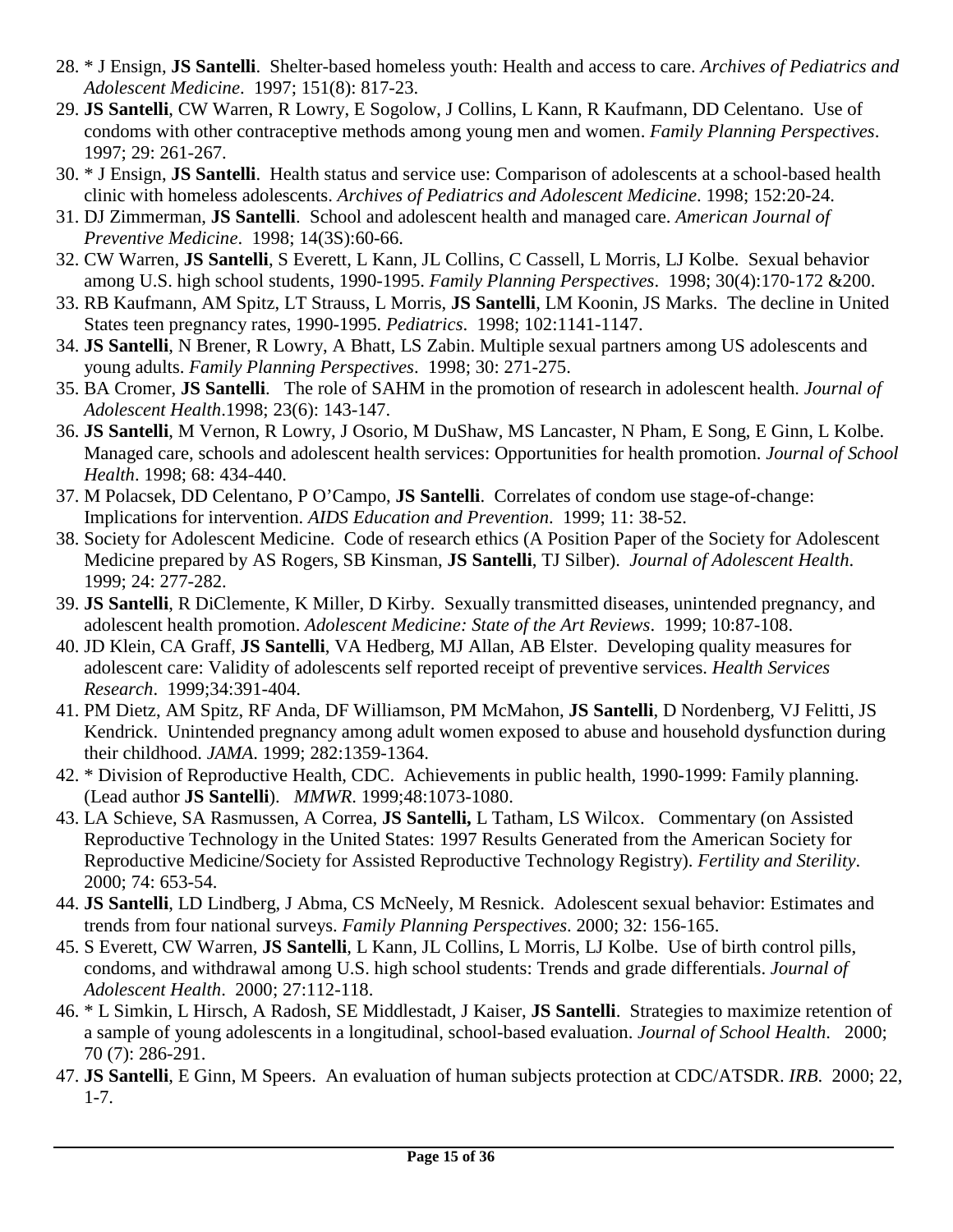- 48. **JS Santelli**, R Lowry, N Brener, L Robin. The association of sexual behaviors with socioeconomic status, family structure, and race/ethnicity among US adolescents. *American Journal of Public Health*. 2000; 90: 1582-88.
- 49. RF Anda, JF Vincent, DP Chapman, JB Croft, DF Williamson, **JS Santelli**, PM Dietz, JS Marks. Abused boys, battered mothers, and male involvement in teen pregnancy. *Pediatrics*. 2001; 107(2): e19.
- 50. **JS Santelli**, L Robin, ND Brener, J Collins, R Lowry. Timing of alcohol and other drug use and sexual risk behaviors among unmarried adolescent and young adults. *Family Planning Perspectives*. 2001, 33 (5): 200- 205.
- 51. **JS Santelli**, JD Klein, CA Graff, MJ Allan, AB Elster. Reliability in adolescent reporting of clinician counseling, health care use, and health behaviors. *Medical Care*. 2002; 40:26-37.
- 52. Santelli J, Rogers AS. [Parental permission, passive consent, and "children" in research.](http://www.ncbi.nlm.nih.gov/pubmed/12359374) *Journal of Adolescent Health*. 2002;31(4):303-4. PubMed PMID: 12359374.
- 53. C Cubbin, P Braveman, K Marchi, G Chavez, **JS Santelli**, BC Gilbert. Socioeconomic and racial/ethnic disparities in unintended pregnancy among postpartum women, California. *Maternal Child Health Journal*. 2002; 6 (4): 237-248.
- 54. **JS Santelli**, R Rochat, K Hatfield-Timajchy, BC Gilbert, K Curtis, R Cabral, J Hirsch, L Schieve, and other members of the Unintended Pregnancy working group. The measurement and meaning of unintended pregnancy. *Perspectives on Sexual and Reproductive Health*. 2003; 35(2): 94-101.
- 55. \* GR Burstein, R Lowry, JD Klein, **JS Santelli**. Missed opportunities for sexually transmitted diseases, human immunodeficiency virus, and pregnancy prevention services during adolescent health supervision visits. *Pediatrics*. 2003; 111 (5): 996-1001.
- 56. CD Brindis, J Klein, J Schlitt, **JS Santelli**, L Juszczak, RJ Nystrom. School-based health centers: Accessibility and accountability. Journal of Adolescent Health. 2003; 32S: 98-107.
- 57. JE Anderson, **JS Santelli**, BC Gilbert. Adolescents' dual use of condoms and hormonal contraception: trends and correlates 1991-2001. *Sexually Transmitted Diseases*. 2003; 30(9): 719-722.
- 58. JE Anderson, **JS Santelli**, C Mugalla. Changes in HIV-related preventive behavior, in the US population: Data from national surveys, 1987-2002. *Journal of Acquired Immune Deficiency Syndrome*. 2003; 34(2): 195-202.
- 59. **JS Santelli**, RJ Nystrom, C Brindis, L Juszczak, JD Klein, N Bearss, DW Kaplan, M Hudson, J Schlitt. [Reproductive health in school-based health centers: findings from the 1998-99 census of school](http://www.ncbi.nlm.nih.gov/pubmed/12782456)[based health centers.](http://www.ncbi.nlm.nih.gov/pubmed/12782456) *Journal of Adolescent Health*. 2003;32(6):443-51. PubMed PMID: 12782456.
- 60. **JS Santelli**, J Schlitt, L Juszczak, J Klein, R Nystrom, C Brindis, N Bearss, D Kaplan, M Seibou, D Lockley. Access to reproductive health in school: Findings from the 1998-99 census of school-based health centers. *Journal of Adolescent Health*. 2003; 32 (6): 443-451.
- 61. \* Society for Adolescent Medicine. Guidelines for adolescent health research (A Position Paper of the Society for Adolescent Medicine prepared by **JS Santelli**, A Smith Rogers, WD Rosenfeld, RH DuRant, N Dubler, M Morreale, A English, S Lyss, Y Wimberly, A Schissel*). Journal of Adolescent Health*. 2003; 33(5): 396-409.
- 62. **JS Santelli**, J Kaiser, A Radosh, L Simkin, L Hirsch, SE Middlestadt. Initiation of sexual intercourse among middle school adolescents: the influence of psychosocial factors. *Journal of Adolescent Health*. 2004; 34:200-208.
- 63. **JS Santelli**, J Abma, S Ventura, L Lindberg, B Morrow, JE Anderson, S Lyss. Can changes in sexual behaviors among high school students explain the decline in teen pregnancy rates in the 1990s? *Journal of Adolescent Health*. 2004; 35 (2):80-90.
- 64. **JS Santelli**, J Abma, S Ventura, LD Lindberg, B Morrow, JE Anderson, S Lyss. Can changes in sexual behaviors among high school students explain the decline in teen pregnancy rates in the 1990s? *Journal of Adolescent Health*. 2004; 35 (6): 431. (response to letter to editor)
- 65. IS Speizer, **JS Santelli**, A Afable. Measuring factors underlying intentions of women's first and latter pregnancies. *Perspectives on Sexual and Reproductive Health*. 2004; 36 (5): 198-205.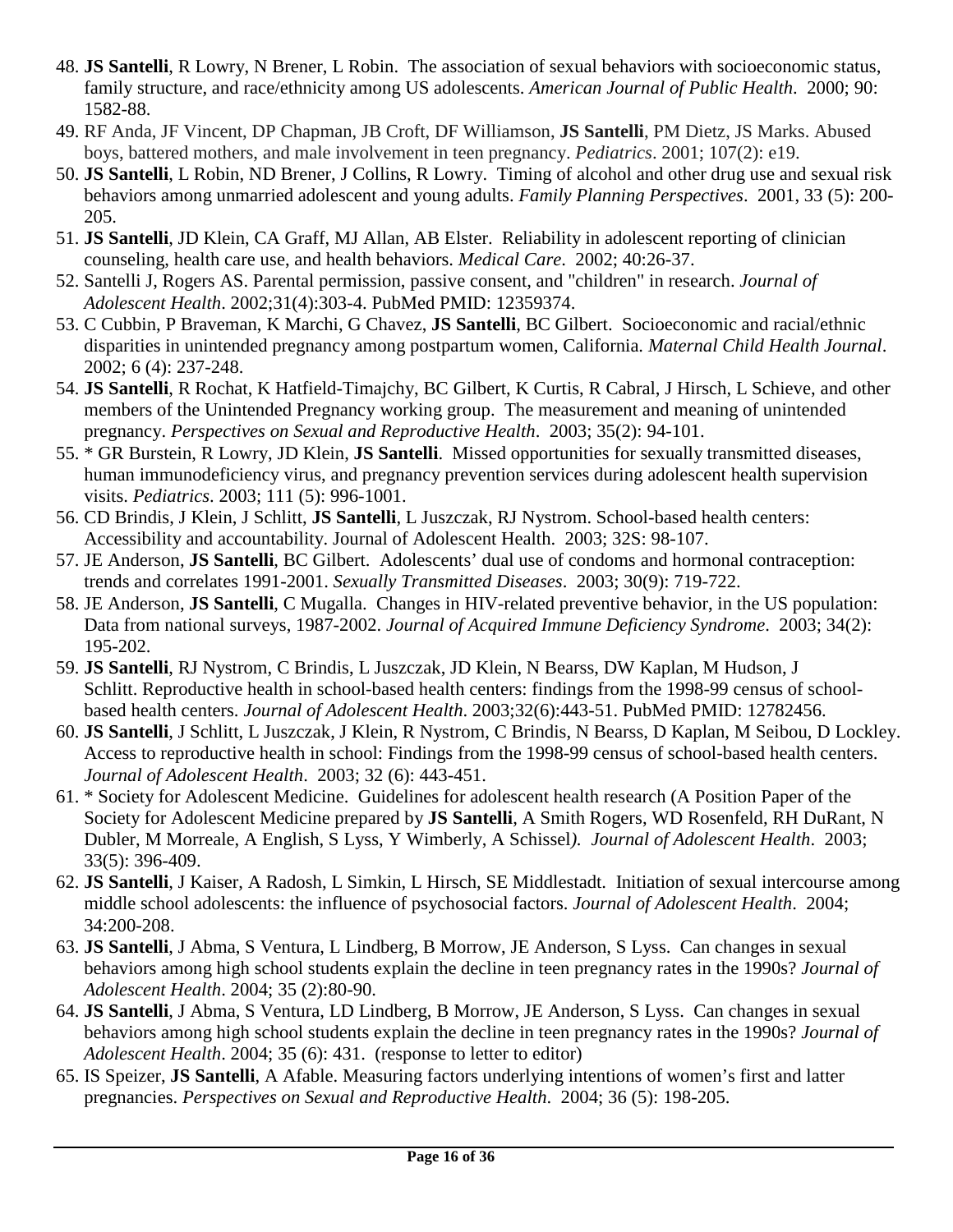- 66. DV D'Angelo, BC Gilbert, RW Rochat, **JS Santelli**, JM Herold. Differences between mistimed and unwanted pregnancies among women who have live births. *Perspectives on Sexual and Reproductive Health*. 2004; 36 (5): 198-205.
- 67. **\* JS Santelli**, B Hamilton, S Ventura, M Carter (Marion Carter was an EIS officer and actually the lead author). Effect of revised population counts on county-level Hispanic teen birth rates- United States, 1999. *Morbidity and Mortality Weekly Report*. 2004; 53 (40): 946-949.
- 68. C Kendall, A Afable, I Speizer, A Avery, N Schmidt, **JS Santelli**. Understanding pregnancy in a population of young African-American Women in New Orleans - results of qualitative research. *Social Science and Medicine*. 2005; 60: 297-311.
- 69. LV Klerman, **JS Santelli**, JD Klein. So what have we learned? The editors' comments on the coalition approach to teen pregnancy. *Journal of Adolescent Health*. 2005; 37 (3S): S115-S118.
- 70. MC Kegler, CW Williams, CM Cassell, **JS Santelli**, SR Kegler, SB Montgomery, ML Bell, YG Martinez, JD Klein, P Mulhall, JA Will, VH Wyatt, TL Felice, SC Hunt. Mobilizing communities for teen pregnancy prevention: Associations between coalition characteristics and perceived accomplishment*. Journal of Adolescent Health*. 2005; 37 (3S): S31-S41.
- 71. C Cassell, **JS Santelli**, BC Gilbert, M Dalmat, J Mezoff, Mary Schauer. Mobilizing communities: An overview of the community coalition partnership programs for the prevention of teen pregnancy. *Journal of Adolescent Health*. 2005; 37 (3S): S3-10.
- 72. JD Klein **JS Santelli**, LV Klerman. An overview of the community coalition partnership program supplement*. Journal of Adolescent Health*. 2005; 37 (3S): S1-S2.
- 73. C Cubbin, **JS Santelli**, CD Brindis, P Braveman. Neighborhood context and sexual behaviors among adolescents: Findings from the national longitudinal study of adolescent health. *Perspectives on Sexual and Reproductive Health*. 2005; 7:125–134.
- 74. DM Bensyl, AD Iuliano, M Carter, **JS Santelli**, BC Gilbert. Contraceptive use United States and territories, behavioral risk factor surveillance system, 2002. *MMWR*. November 2005, 54(SS-X).
- 75. AD Iuliano, IS Speizer, **JS Santelli**, C Kendall. Reasons for contraceptive non-use at first sex and unintended pregnancy. *American Journal of Health Behavior*. 2006; 30(l):92-102.
- 76. \* Society for Adolescent Medicine. Abstinence-only education policies and programs. (A Position Paper of the Society for Adolescent Medicine prepared by **JS Santelli**, M Ott, M Lyon, J Rogers, D Summers). *Journal of Adolescent Health*. 2006; 38: 83-87.
- 77. **JS Santelli**, M Ott, M Lyon, J Rogers, D Summers, R Schleifer. Abstinence and abstinence-only education: A review of US policies and programs*. Journal of Adolescent Health*. 2006; 38: 72–81.
- 78. JE Anderson, **JS Santelli**, B Morrow. Trends in adolescent contraceptive use, unprotected and poorly protected sex, 1991–2003. *Journal of Adolescent Health*. 2006; 38(6): 734–739.
- 79. **JS Santelli**, B Morrow, J Anderson, L Lindberg. Contraceptive use and pregnancy risk among U.S. high school students, 1991-2003. *Perspectives on Sexual and Reproductive Health*. 2006; 38(2):106–111.
- 80. **JS Santelli**, IS Speizer, A Avery, C Kendall. An exploration of the dimensions of pregnancy intentions among women choosing to terminate pregnancy or to initiate prenatal care in New Orleans, Louisiana. *American Journal of Public Health*. 2006; 96 (11): 2009–2015.
- 81. **JS Santelli**. Abstinence-only education: Politics, science, and ethics. *Social Research*. 2006; 73: 835- 858.
- 82. LD Lindberg, **JS Santelli**, LB Finer, S Singh. Changes in formal sex education: 1995 and 2002. *Perspectives on Sexual and Reproductive Health*. 2006; 38(4):182–189.
- 83. RA Shtarkshall, **JS Santelli**, JS Hirsch. Sex education and sexual socialization: Roles for educators and parents. *Perspectives on Sexual and Reproductive Health*. 2007; 39(2): 116-119.
- 84. **JS Santelli**, LD Lindberg, LB Finer, S Singh. Explaining recent declines in adolescent pregnancy in the United States: The contributions of abstinence and improved contraceptive use. *American Journal of Public Health*. 2007; 97(1):150-156.
- 85. SL Dworkin, **JS Santelli**. Do abstinence-plus interventions reduce sexual risk behavior among youth? *PLoS Med*. 2007; 4(9):e276 17880260.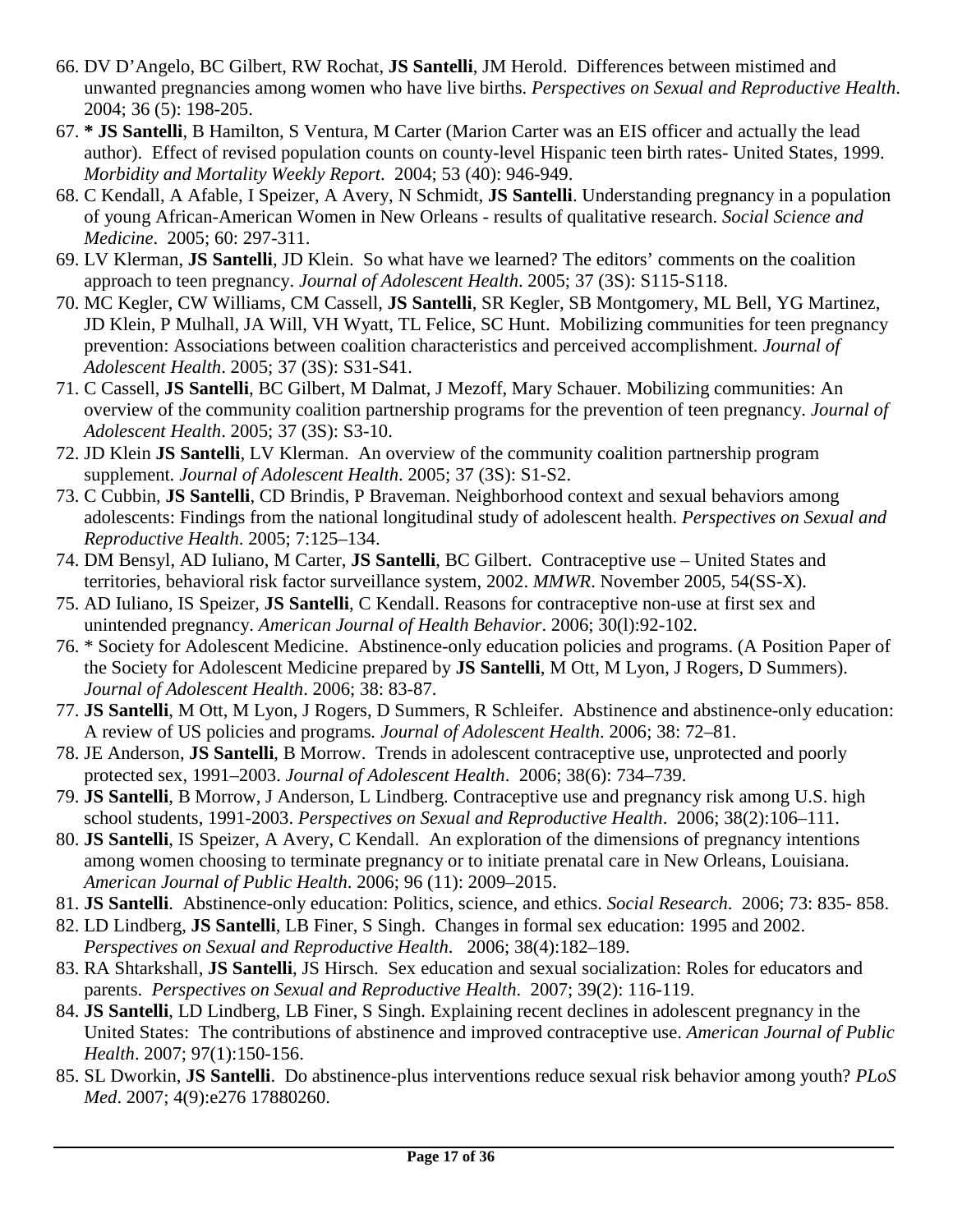- 86. \* MA Ott, **JS Santelli**. Abstinence and abstinence-only education. *Current Opinion in Obstetrics and Gynecology*. 2007; 19(5):446-452.
- 87. \* MA Ott, **JS Santelli**. Approaches to adolescent sexuality education. *Adolescent Medicine: State of the Art Reviews*. 2007; 18(3); 558-570.
- 88. **JS Santelli**, LD Lindberg, LB Finer, VI Rickert, D Bensyl, S Posner, S Makleff, K Kost, S Singh. Comparability of contraceptive prevalence estimates for women from the 2002 Behavioral Risk Factor Surveillance System. *Public Health Reports*. 2008;123(2):147-154.
- 89. TGM Sandfort, M Orr, JS Hirsch, **JS Santelli**. Long-term health consequences of timing of sexual initiation: Results from a national U.S. Study. *American Journal of Public Health*. 2008; 98(1) :155-61. PubMed PMID: 18048793; PubMed Central PMCID: PMC2156059.
- 90. **JS Santelli**, TGM Sandfort, M Orr. Transnational comparisons of adolescent contraceptive use. What can we learn from these comparisons? *Archives of Pediatric and Adolescent Medicine*. 2008; 162 (1):92-94.
- 91. LD Lindberg, R Jones, **JS Santelli**. Noncoital sexual activities among adolescents*. Journal of Adolescent Health*. 2008; 42(2): 231-238.
- 92. \* K Duffy, DA Lynch, **JS Santelli**. Government support for abstinence-only-until-marriage education. *Clinical Pharmacology & Therapeutics*. 2008; 84 (6): 746-748.
- 93. \* M Raymond, L Bogdanovich, D Brahmi, LJ Cardinal, GL Fager, LAC Frattarelli, G Hecker, EA Jarpe, A Viera, LM Kantor, **JS Santelli**. State refusal of federal funding for abstinence-only programs. *Sexuality Research and Social Policy*. 2008; 5(3): 44-55.
- 94. \* AJ Lin, **JS Santelli**. The accuracy of condom information in three selected abstinence only education curricula. *Sexuality Research and Social Policy*. 2008; 5(3): 56-69.
- 95. \* L Kantor, **JS Santelli**, J Teitler, R Balmer. Abstinence-only policies and programs: An overview. *Sexuality Research and Social Policy*. 2008; 5(3): 6-17.
- 96. **JS Santelli**, L Kantor. Human rights, cultural, and scientific aspects of abstinence-only policies and programs. *Sexuality Research and Social Policy*. 2008; 5(3): 1-5.
- 97. **JS Santelli**. Medical accuracy in sexuality education: Ideology and the scientific process. *American Journal of Public Health*. 2008; 98 (10): 1786-1792.
- 98. J Santelli, TG Sandfort, M Orr. [U.S./European](http://www.ncbi.nlm.nih.gov/pubmed/19237120) differences in condom use. *Journal of Adolescent Health*. 2009; 44(3):306. doi: 10.1016/j.jadohealth.2008.12.017. PubMed PMID: 19237120.
- 99. **JS Santelli**, M Carter, M Orr, P Dittus. Trends in sexual risk behaviors, by nonsexual risk behavior involvement, U.S. high school students 1991– 2007. *Journal of Adolescent Heath*. 2009; 44 (4): 372–379.
- 100. **JS Santelli**, M Orr, L Lindberg, D Diaz. Changing behavioral risk for pregnancy among high school students in the United States, 1991-2007. *Journal of Adolescent Health*. 2009; 45(1): 25-32.
- 101. **JS Santelli**, L Lindberg, M Orr, I Speizer, L Finer. Toward a multidimensional measure of pregnancy intentions: evidence from the United States. *Studies in Family Planning*. 2009; 40(2): 87–100.
- 102. \* A English, CA Ford, **JS Santelli.** Clinical preventive services for adolescents: position paper of the Society for Adolescent Medicine. *American Journal of Law and Medicine*. 2009; 35(2-3): 351-64.
- 103. \* A Koyama, H Corliss, **JS Santelli.** Global lessons on healthy adolescent sexual development. *Current Opinions in Pediatrics*. 2009; 21(4): 444-449.
- 104. EK Adams, NI Gavin, MF Ayadi, **JS Santelli,** Hood CR. The costs of public services for teenage mothers post-welfare reform: A ten-state study. *Journal of Health Care Finance*. 2009; 35(3): 44-58.
- 105. C Cubbin, CD Brindis, S Jain, **JS Santelli,** P Braveman. Neighborhood poverty, aspirations and expectations, and initiation of sex. *Journal of Adolescent Health.* 2010; 47(4): 399-406.
- 106. \* EN Waddell, M Orr, J Sackoff, **JS Santelli**. Pregnancy risk among Black, White, and Hispanic teen girls in NYC p1ublic schools*. Journal of Urban Health*. 2010; 87: 426-439.
- 107. **JS Santelli**, AJ Melnikas. Teen fertility in transition: Recent and historic trends in the United States. *Annual Review of Public Health*. 2010; 31: 371-83.
- 108. R Viner, C Coffey, C Mathers, P Bloem, A Costello, **JS Santelli**, G Patton. 50-Year mortality trends in children and young people: A study of 50 low, middle and high income countries*. The Lancet*. 2011;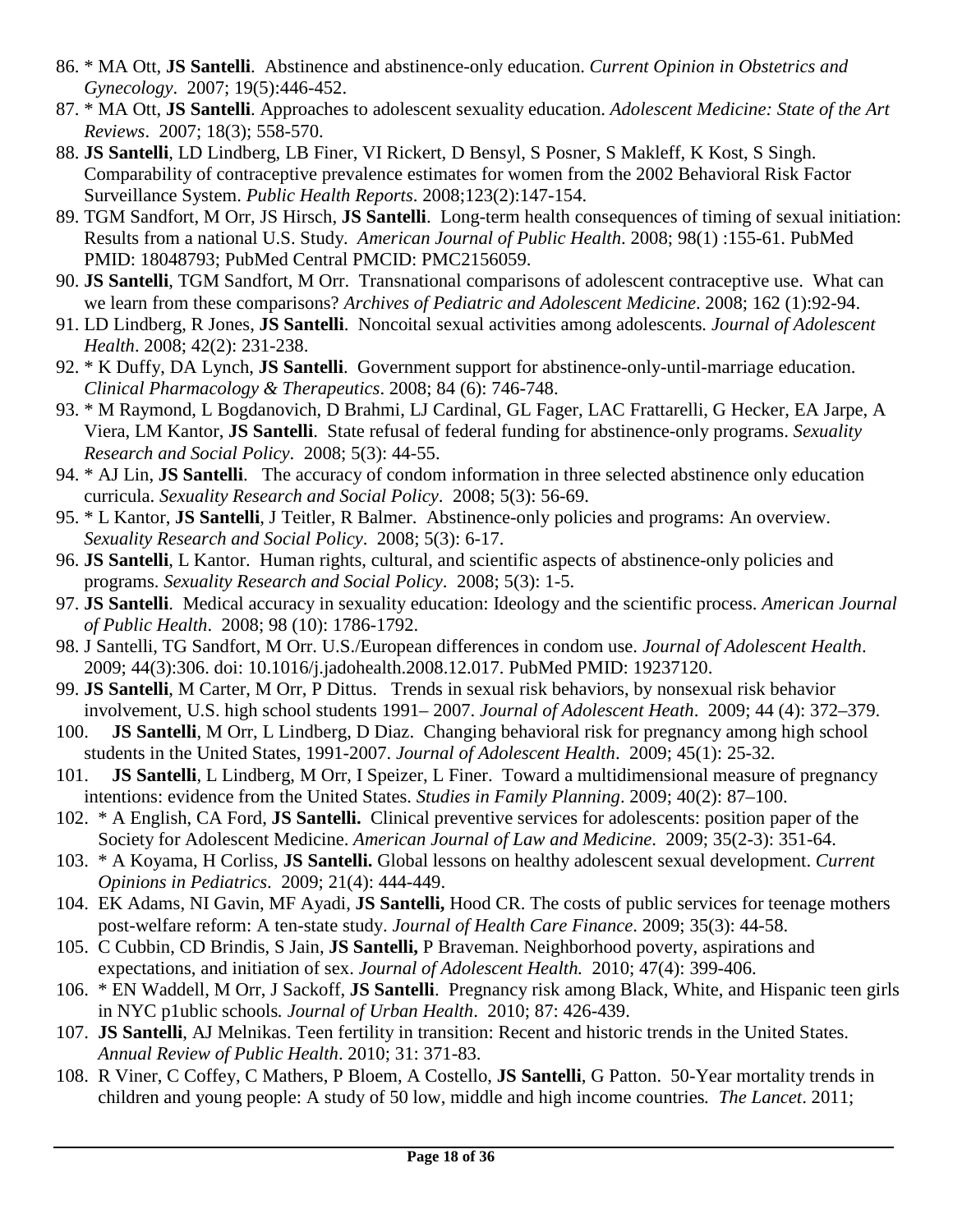377(9772):1162-74.

- 109. D Levine, A Marsden, E Wright, RE Barar, **JS Santelli**, S Bull. Formative research on MySpace: Online methods to engage hard-to-reach populations*. Journal of Health Communication*. 2011; 16(4): 448-454.
- 110. \* SS Bull, LT Breslin, EE Wright, SR Black, D Levine, **JS Santelli**. Case study: An ethics case study of HIV prevention research on Facebook: The just/us study. *Journal of Pediatric Psychology*. 2011; 36(10): 1082-1092.
- 111. H Chin, T Sipe, R Elder, S Mercer, S Chattopadhyay, V Jacob, H Wethington, D Kirby, D Elliston, M.Griffith, S Chuke, S Briss, I Ericksen, J Galbraith, J Herbst, R Johnson, J Kraft, S Noar, L Romero, **JS Santelli**, and Community Preventive Services Task Force . The effectiveness of group-based comprehensive risk-reduction and abstinence education interventions to prevent or reduce the risk of adolescent pregnancy, HIV, and STIs: two systematic reviews for the guide to community preventive services. *American Journal of Preventive Medicine*. 2012; 42(3): 272–294.
- 112. L Chernick, EO Kharbanda, **JS Santelli**, P Dayan. Identifying adolescent females at high risk of pregnancy in a pediatric emergency department. *Journal of Adolescent Health*. 2012; 51(2): 171-178.
- 113. \* SS Bull, DK Levine, SR Black, SJ Schmiege, **JS Santelli**. Social media-delivered sexual health intervention: A cluster randomized controlled trial. *American Journal of Preventive Medicine*. 2012; 43(5): 467-474.
- 114. \* JA Higgins, R Popkin, **JS Santelli**. Pregnancy ambivalence and contraceptive use among young adults in the United States. *Perspectives on Sexual and Reproductive Health*. 2012; 44(2): 236-243.
- 115. \* S Bull, D Levine, S Schmiege, **JS Santelli.** Recruitment and retention of youth for research using social media: experiences from the Just/Us study. *Vulnerable Children and Youth Studies*. 2012; 8(2): 171-181.
- 116. **JS Santelli**, K Sivaramakrishnan, ZR Edelstein, LP Fried. Adolescent risk-taking, cancer risk, and life course approaches to prevention. *Journal of Adolescent Health*. 2013; 52(5):S41-S44.
- 117. **JS Santelli**, ZR Edelstein, S Mathur, Y Wei, W Zhang, MG Orr, J Higgins, F Nalugoda, R Gray, M Wawer, D Serwadda. Behavioral, biological, and demographic risk and protective factors for new HIV infections among youth in Rakai, Uganda. *JAIDS Journal of Acquired Immune Deficiency Syndromes*. 2013; 63(3): 393-400.
- 118. EJ Gibson, **JS Santelli**, M Minguez, A Lord, AC Schuyler. Measuring school health center impact on access to and quality of primary care. *Journal of Adolescent Health*. 2013; 53(6): 699-705.
- 119. \* JA Higgins, L Gregor, S Mathur, N Nakyanjo, F Nalugoda, **JS Santelli**. Use of withdrawal (coitus interruptus) for both pregnancy and HIV prevention among young adults in Rakai, Uganda. *Journal of Sexual Medicine*. 2014; 11(10): 2421-2427. DOI: 10.1111/jsm.12375.
- 120. \* J Higgins, S Mathur, N Nakyanjo, E Eckel, R Sekamwa, J Namatovu, L Kelly, F Nalugoda, **JS Santelli**. Importance of relationship context in HIV transmission: results from a qualitative case-control study in Rakai, Uganda. *American Journal of Public Health*. 2014; 104(4): 612-620.
- 121. \* E Lagone, S Mathur, Nakyanjo, F Nalugoda, **JS Santelli**. Public discourse on HIV and AIDS: an archival analysis of national newspaper reporting in Uganda, 1996–2011. *Sex Education: Sexuality, Society and Learning*. 2014; 14(5): 556-567.
- 122. L Chernick, R Schnall, T Higgins, M Stockwell, P Castano, **JS Santelli**, P Dayan. Barriers to and enablers of contraceptive use among adolescent females and their interest in an emergency department based intervention. *Contraception*. 2015; 91(3): 217-255.
- 123. R Bayer, **J Santelli**, R Klitzman. New challenges for electronic health records: [confidentiality](http://www.ncbi.nlm.nih.gov/pubmed/25562260) and access to sensitive health information about parents and [adolescents.](http://www.ncbi.nlm.nih.gov/pubmed/25562260) *JAMA.* 2015; 313(1):29-30. DOI: 10.1001/jama.2014.15391. PubMed PMID: 25562260.
- 124. **JS Santelli**, ZR Edelstein, Y Wei, S Mathur, X Song, A Schuyler, F Nalugoda, T Lutalo, R Gray, M Wawer, S Serwadda. Trends in HIV acquisition, risk factors, and prevention policies among youth in Uganda, 1999-2011. *AIDS*. 2015; 29 (2): 211-219. DOI: 10.1097/ QAD.0000000000000533.
- 125. SE Rubin, HW Cohen, **JS Santelli**, MD McKee. Counseling adolescents about the intrauterine contraceptive device, A comparison of primary care pediatricians with family physicians and obstetrician-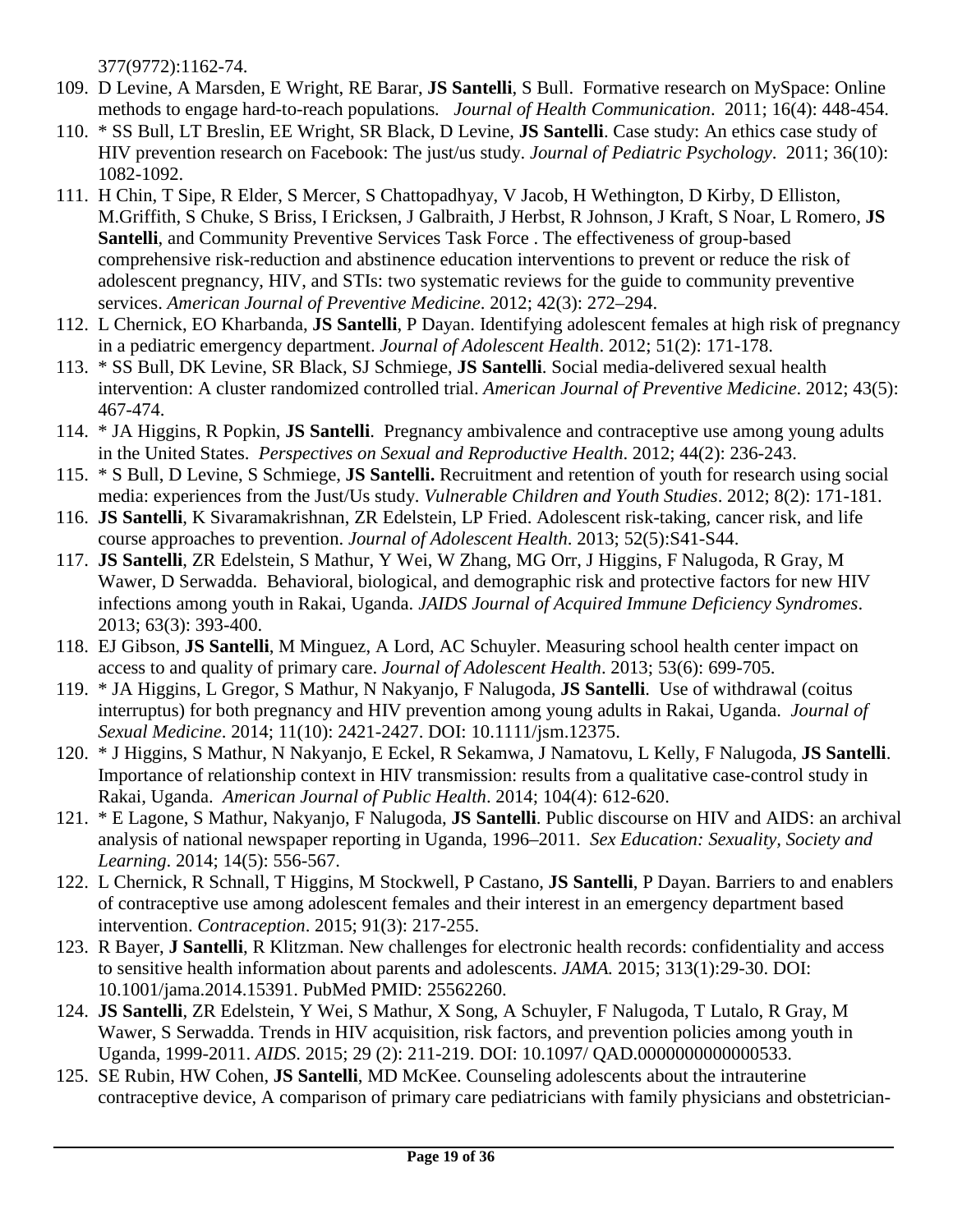gynecologists in the Bronx, New York. *Journal of Primary Care and Community Health*. 2015: 1-8. DOI:10.1177/2150131914568460.

- 126. \* J Francis, K Malbon, D Braun-Courville, LO Lourdes, **JS Santelli**. Ambivalence about pregnancy and its association with symptoms of depression in adolescent females initiating contraception*. Journal of Adolescent Health*. 2015; 56(1): 44-51. DOI: 10.1016/j.jadohealth.2014.07.002.
- 127. Z Edelstein, **JS Santelli**, Y Wei, S Helleringer, S Mathur, W Zhang, T Lutalo, F Nalugoda, M Wawer, R Gray, D Serwadda. Factors associated with incident HIV infections versus prevalent infections among youth in Rakai, Uganda. *Journal of Epidemiology and Global Health.* 2015; 5(1): 85–91. DOI: 10.1016/j.jegh.2014.09.003.
- 128. \* S Mathur, Y Wei, X Zhong, Z Edelstein, X Song, M Rasmussen, F Nalugoda, R Gray, M Wawer, D Serwadda, **JS Santelli**. Partner characteristics associated with HIV acquisition among youth in Rakai, Uganda. *Journal of Acquired Immune Deficiency Syndromes.* 2015; 69(1): 75-84.
- 129. M Minguez, **JS Santelli**, E Gibson, M Orr, S Samant. [Reproductive](http://www.ncbi.nlm.nih.gov/pubmed/25703321) health impact of a school health [center.](http://www.ncbi.nlm.nih.gov/pubmed/25703321) *Journal of Adolescent Health*. 2015; 56(3):338-44. DOI: 10.1016/j.jadohealth.2014.10.269. PubMed PMID: 25703321.
- 130. **JS Santelli**, S Mathur, Y Wei, X Song, T Lutalo, F Nalugoda, R Gray, D Serwadda. Rising school enrollment and declining HIV and pregnancy risk among adolescents, Rakai District, Uganda, 1994-2013. *Global Social Welfare*. 2015: 2(2): 87-103. DOI:10.1007/s40609-015-0029-x.
- 131. T Lutalo, R Gray, S Mathur, M Wawer, D Guwatudde, **JS Santelli**, F Nalugoda, F Makumbi. Desire for female sterilization among women wishing to limit births in rural Rakai, Uganda. *Contraception*. 2015.
- 132. L Chernick, C Westhoff, M Ray, M Garcia, J Garth, **JS Santelli**, PS Dayan. Enhancing referral of sexually active adolescent females from the emergency department to family planning. *Journal of Women's Health*. 2015; 24(4): 324-328.
- *133.* **JS Santelli**, X Song, IK Holder, S Mathur, Z Edelstein, Y Wei, T Zhong, F Nalugoda, T Lutola, R Gray, M Wawer, D Serwadda. Prevalence of sexual experience and initiation of sexual intercourse among adolescents, Rakai District, Uganda, 1994-2011. *Journal of Adolescent Health.* 2015. 57(5):496-505.
- 134. \* A Schuyler, Z Edelstein, J Sekasanvu, S Mathur, F Nalugoda, **JS Santelli**. Mobility among youth in Rakai Uganda: Characteristics and trends, 1999-2011. *Global Public Health*. 2015; 1-18.
- 135. \* Bersamin M, Garbers S, Gold MA, Heitel J, Martin K, Fisher DA, **Santelli J**. Measuring Success: Evaluation Designs and Approaches to Assessing the Impact of School-Based Health Centers. *Journal of Adolescent Health. 2016 58*(1), 3-10.
- 136. Mokdad AH et al. Global burden of diseases, injuries, and risk factors for young people's health during 1990–2013: a systematic analysis for the Global Burden of Disease Study 2013. *The Lancet.* 2016. 387 (10036), 2383–2401.
- 137. \* Bersamin M, Garbers S, Gaarde J, **Santelli, J**, 2016. Assessing the Impact of School-Based Health Centers on Academic Achievement and College Preparation Efforts Using Propensity Score Matching to Assess School-Level Data in California. *The Journal of School Nursing*.
- 138. T Lutalo, R Gray, M Sanyukta, M Wawer, Guwatudde, **J Santelli**, Fred Nalugoda, F Makumbi. Desire for female sterilization among women wishing to limit births in rural Rakai, Uganda. Contraception. 2015; 92: 482-487.
- 139. Patton GC, Sawyer SM, **Santelli JS,** Ross DA, Afifi R, Allen NB, Arora M, Azzopardi P, Baldwin W, Bonell C, Kakuma R, Kennedy E, Mahon J, McGovern T, Mokdad AH, Patel V, Petroni S, Reavley N, Taiwo K, Waldfogel J, Wickremarathne D, Barroso C, Bhutta Z, Fatusi AO, Mattoo A Diers J, Fang J, Ferguson J, Ssewamala F, Viner RM. Our future: a *Lancet* commission on adolescent health and wellbeing. The Lancet. 2016. 387 (10036), 2423–2478.
- 140. Lindberg LD, **Santelli JS,** Desai S. Understanding the Decline in Adolescent Fertility in the United States, 2007-2012. J Adolescent Health 2016;2(58): S100-1.
- 141. Chernick LS, Schnall R, Stockwell MS, Castaño PM, Higgins T, Westhoff C, **Santelli J**, Dayan PS. Adolescent Female Text Messaging Preferences to Prevent Pregnancy After an Emergency Department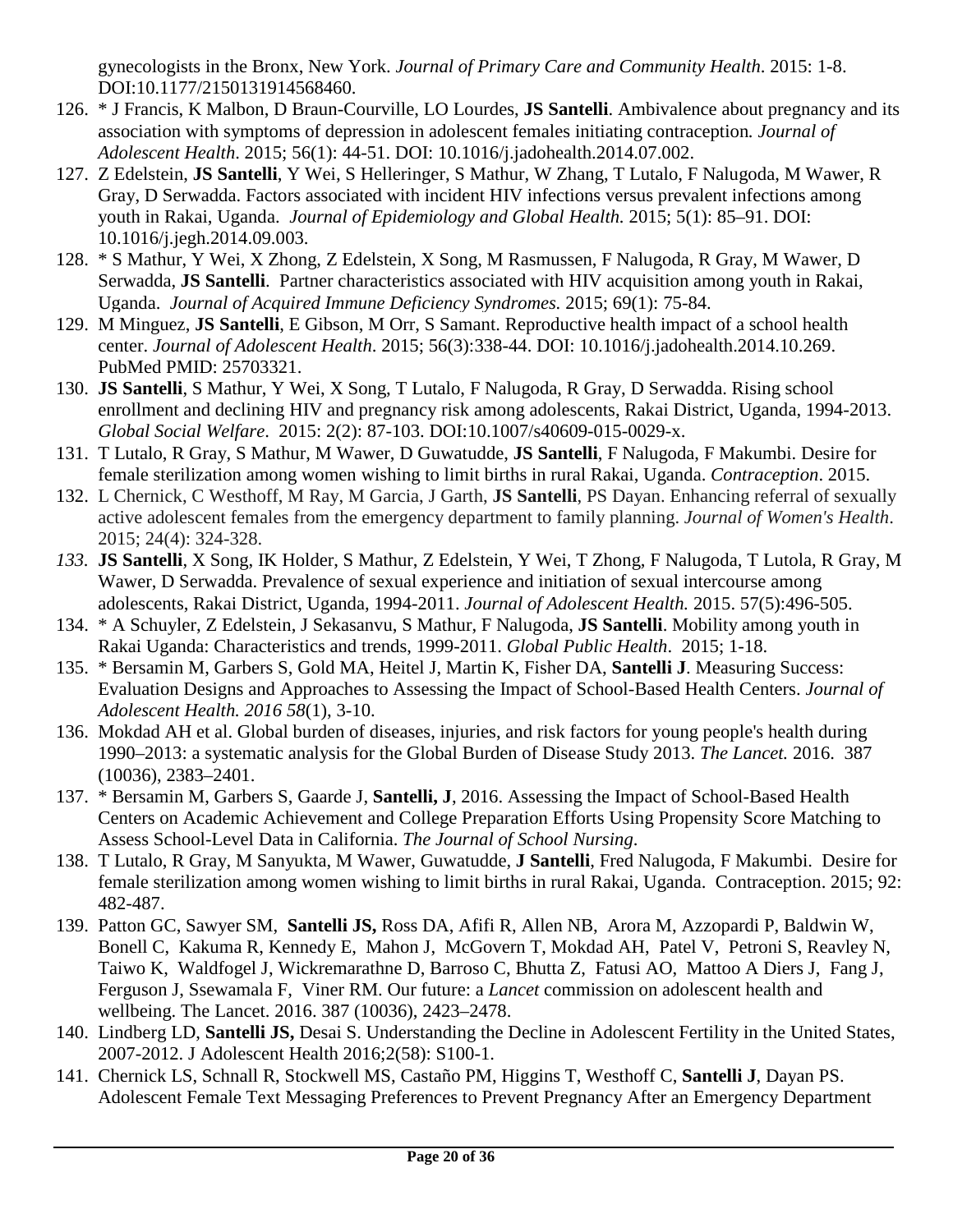Visit: A Qualitative Analysis. Journal of medical Internet research. 2016 Sep;18(9).

- 142. \* Mathur S, Higgins JA, Thummalachetty N, Rasmussen M, Kelley L, Nakyanjo N, Nalugoda F, **Santelli JS**. Fatherhood, marriage and HIV risk among young men in rural Uganda. Culture, health & sexuality. 2016 May 3;18(5):538-52.
- 143. \* Mathur S, Romo D, Rasmussen M, Nakyanjo N, Nalugoda F, **Santelli JS**. Re-focusing HIV prevention messages: a qualitative study in rural Uganda. AIDS research and therapy. 2016 Nov 11;13(1):37.
- 144. **Santelli JS**, Song X, Garbers S, Sharma V, Viner RM. Global Trends in Adolescent Fertility, 1990-2010, in Relationship to National Wealth, Income Inequalities, and Educational Expenditures. J Adolescent Health. 2017 Feb 28;60(2):161-8.
- 145. Potter J, Soren K, **Santelli J**. Predictors of parental knowledge of adolescent sexual experience: United States, 2012. Preventive medicine reports. 2017 Jun 30;6:94-6.

### **Commentaries in Peer-Reviewed Journals**

- 1. J Dryfoos and **JS Santelli**. Involving parents in their adolescents' health: A role for school clinics. *Journal of Adolescent Health*. 1992; 13: 259-260.
- 2. **JS Santelli**. Human subjects protection and parental permission in adolescent health research. *Journal of Adolescent Health*. 1997; 21: 384-387.
- 3. **JS Santelli**, AF Abraido-Lanza, AJ Melnikas. Migration, acculturation and sexual and reproductive health of Latino adolescents*. Journal of Adolescent Health*. 2009; 44 (1): 3-4.
- 4. **JS Santelli**, D Kirby. State policy effects on teen fertility and evidence-based policies. *Journal of Adolescent Health*. 2010; 46(6): 515-516.
- 5. JD Gipson, **JS Santelli.** Unplanned and assisted conception pregnancies: High prevalence of unplanned pregnancy warrants primary and secondary prevention efforts. *BMJ*. 2011; 343: d4996.
- 6. **JS Santelli**, S Galea. Global burden of disease in 15-24 year olds*. Lancet*. 2011; 377 (9783), 2058-2060.
- 7. **JS Santelli,** IS Speizer, ZR Edelstein. Abstinence promotion under PEPFAR: The shifting focus of HIV prevention for youth. *Global Public Health*. 2013; 8(1): 1-12.
- 8. GC Patton, DA Ross, **JS Santelli**, SM Sawyer, RM Viner, S Kleinert. Next steps for adolescent health: a Lancet Commission. *Lancet.* 2014; 383(9915): 385-6.
- 9. AT Schalet, **JS Santelli**, ST Russell, CT Halpern, SA Miller, SS Pickering, SK Goldberg, JM Hoenig. Invited commentary: Broadening the evidence for adolescent sexual and reproductive health and education in the US. *Journal of Youth and Adolescence*. 2014; 43 (10): 1595-1610.
- 10. R Bayer, **JS Santelli**, R Klitzman. New challenges for electronic health records: Confidentiality and access to sensitive health information about parents and adolescents. *JAMA*. 2015; 313(1):29-30. DOI: 10.1001/jama.2014.15391.
- 11. **JS Santelli**, W Baldwin, J Heitel. Rising wealth, improving health? Adolescents and inequality. *The Lancet*. 2015. DOI: 10.1016/S0140-6736(14)61892-4.
- 12. Hall KS, Sales JM, Komro KA, **Santelli J**. The State of Sex Education in the United States. J Adolescent Health. 2016: 58; 595-597.
- 13. Patton GC, Sawyer, SM, Ross DA, Viner RM, **Santelli JS**. From Advocacy to Action in Global Adolescent Health Article reference: Patton Journal of Adolescent Health 59 (2016), pp. 375-377. Published online: 21- SEP-2016 DOI: 10.1016/j.jadohealth.2016.08.002
- 14. Ross DA, **Santelli J**. Sexual and Reproductive Health and Rights and HIV Programming Among Young People Most Affected by HIV: Lessons From the Link Up Project in Five Countries. Journal of Adolescent Health. 2017 Feb 1;60(2):S1-2.
- 15. Bermudez LG, Grilo SA, **Santelli JS**, Ssewamala FM. Informing health choices in low-resource settings. The Lancet. 2017.

### **Under Review**

1. Grilo SA, Song X, Lutalo T, Mullinax M, Mathur S, **Santelli J**. HIV Infection and Unintended Pregnancy in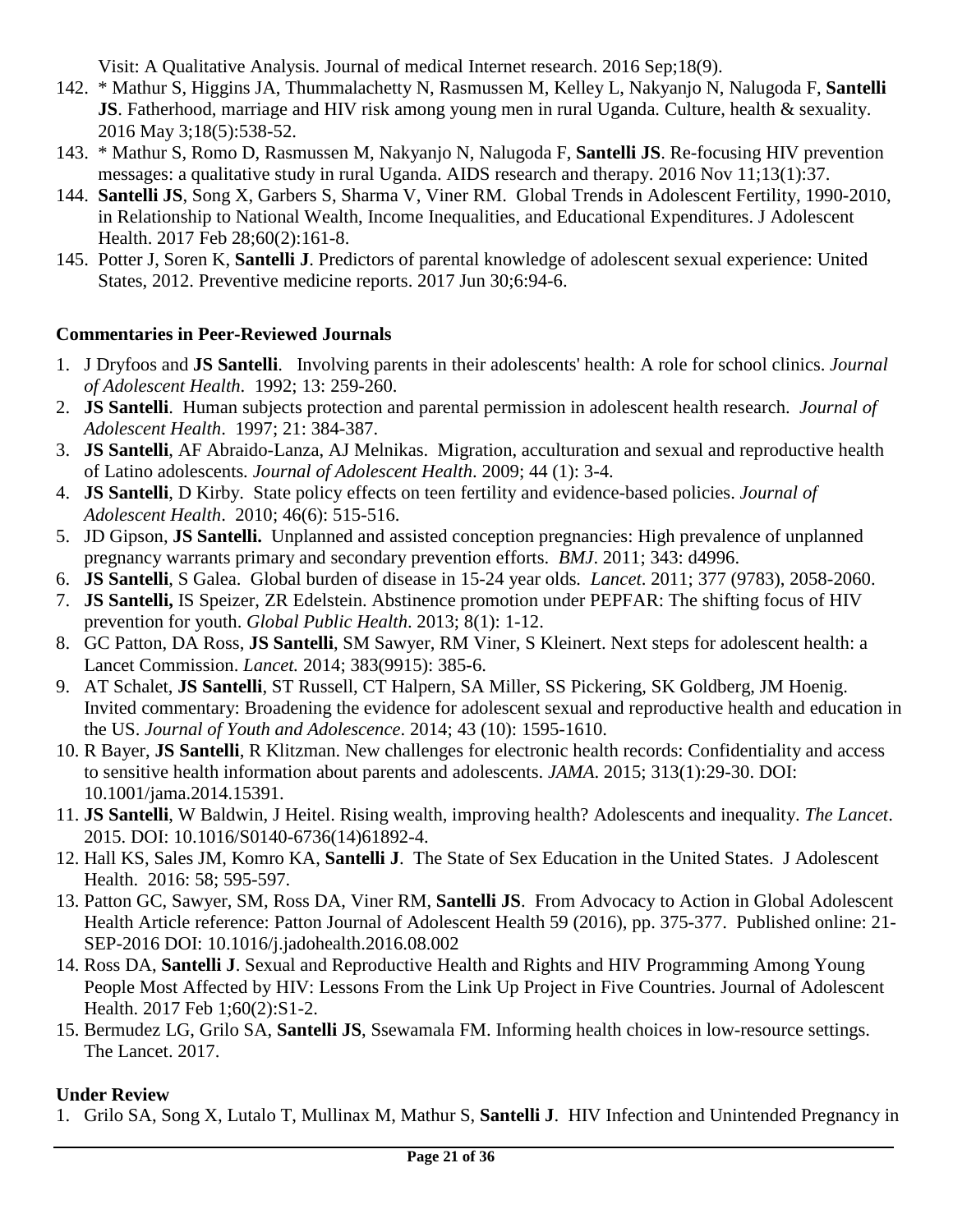Rakai, Uganda, 2001-2013. Submitted to BMC Women's Health

- 2. Thummalachetty N, Mathur S, Mullinax M, DeCosta K, Nakyanjo N, Lutalo T, Brahmbhatt H, **Santelli JS.**  Contraceptive knowledge, perceptions, and concerns among men in Uganda. Submitted to BMC Public Health.
- 3. Bersamin M, Coulter RWS, Jenna Gaarde J, Garbers SA, Mair C, **Santelli J**. SBHCs and School Connectedness: The moderating role of race/ethnicity and SES. Submitted to JOSH.
- 4. Grabowski MK, Lessler J, Bazaale J, Nabukala D, Nankinga J, Nantume B, Ssekasanvu J, Reynolds SJ, Ssekubugu R, Nalugoda F, Kigozi G, Kagaayi J, **Santelli J**, Wawer MJ, Serwadda D, Chang LW, Gray RH. Migration, hotspots, and dispersal of HIV infection in Rakai, Uganda: a population-based observational study. Submitted to the Lancet.
- **5.** De Castro F, Barrientos T, Braverman A, **Santelli J**, Hernández M. Adolescent access to contraceptives: a mystery shopper study in urban public health units and pharmacies in Mexico. Submitted to J Adolescent Health.
- 6. Swanson M, **Santelli JS**, Lutalo T, Mathur S, Laheurta M, Wawer M. Are Trends in HIV Prevalence among Youth Influenced by HIV Incidence? An Examination Using a Population-based Cohort from Rakai, Uganda.
- 7. **Santelli JS**, Ott M, Heitel J, Grilo S, Lyon M, Rogers J, Kantor L, Mason-Jones A, McGovern T, Schalet A, Heck CJ, Spiezer I, Laura Lindberg LD. Abstinence only until marriage: A review of US policies and programs. Submitted to J Adolescent Health. (Revise and Resubmit)
- 8. Society for Adolescent Health and Medicine. Abstinence-only until marriage policies and programs: an updated position paper of the Society for Adolescent Health and Medicine. Prepared by **Santelli JS**, Ott MA, Lyon M, Heitel J, Rogers J, Grilo S, Heck CJ, Mason-Jones A. Submitted to the Society of Adolescent Health and Medicine.
- 9. Society for Adolescent Health and Medicine and American Academy of Pediatrics. (prepared by Burstein GR, Blythe MJ, **Santelli JS**, English A.) Position Statement: Confidentiality Protections for Adolescents and Young Adults in the Health Care Billing and Insurance Claims Process. 2016: 58; 374-77.

## **Manuscripts in Preparation**

- 1. **Santelli JS**, Grilo SA, Song X, Mullinax M, Lutalo T, Mathur S. Fertility Desire among HIV seroconcordant and discordant couples in Rakai, Uganda.
- 2. Mullinax M, Grilo SA, Song X, Wagman J, Mathur S, Lutalo T, **Santelli JS**. HIV-risk behaviors of men who perpetrate intimate-partner violence in Rakai, Uganda.
- 3. Lutalo T, Guwatudde D, Makumbi F, Xiaoyu S, Brahmbhatt, **Santelli J**, Sanyukta M, Serwadda D, Wawer M, Gray R. Longitudinal individual-level transitions in modern contraceptive need among women in Rakai, Uganda.
- 4. Popkin R, **Santelli JS**. Making the Case for Standardization: How Changes in the Age and Racial/Ethnic Structure of the US Teen Population Have Shaped Trends in Teen Birth Rates.
- 5. Mathur S, Higgins J, Nakyanjo N, Eckel E, Nalugoda F, **Santelli JS**. Parenthood in the Time of AIDS: Young Women's Desire for Children in Rural Uganda.
- 6. Song X, Kacker S, Tobian A, **Santelli JS**, Lutalo T, Wei Y, TBD. The development of an index of household SES status in Rakai, Uganda.
- 7. Heck CJ, Grilo SA, Song X, Lutalo T, **Santelli JS**. "That is my business": A Mixed-Methods Analysis of Covert Contraceptive Use among Women in Rakai, Uganda.
- 8. Song X, Wang X, Catallozzi M, Heitel J, Kaseeska K, Gorzkowski J, Klein J, **Santelli JS**. Who influences the receipt of clinical preventive services: Parents or adolescents?
- 9. **Santelli JS**, Song X, Wang M, Wang X, Catallozzi M, Heitel J, Kaseeska K, Gorzkowski J, Schneider M, Klein JD. Receipt of Clinical Preventive Services Among Adolescents and Young Adults, United States, 2016.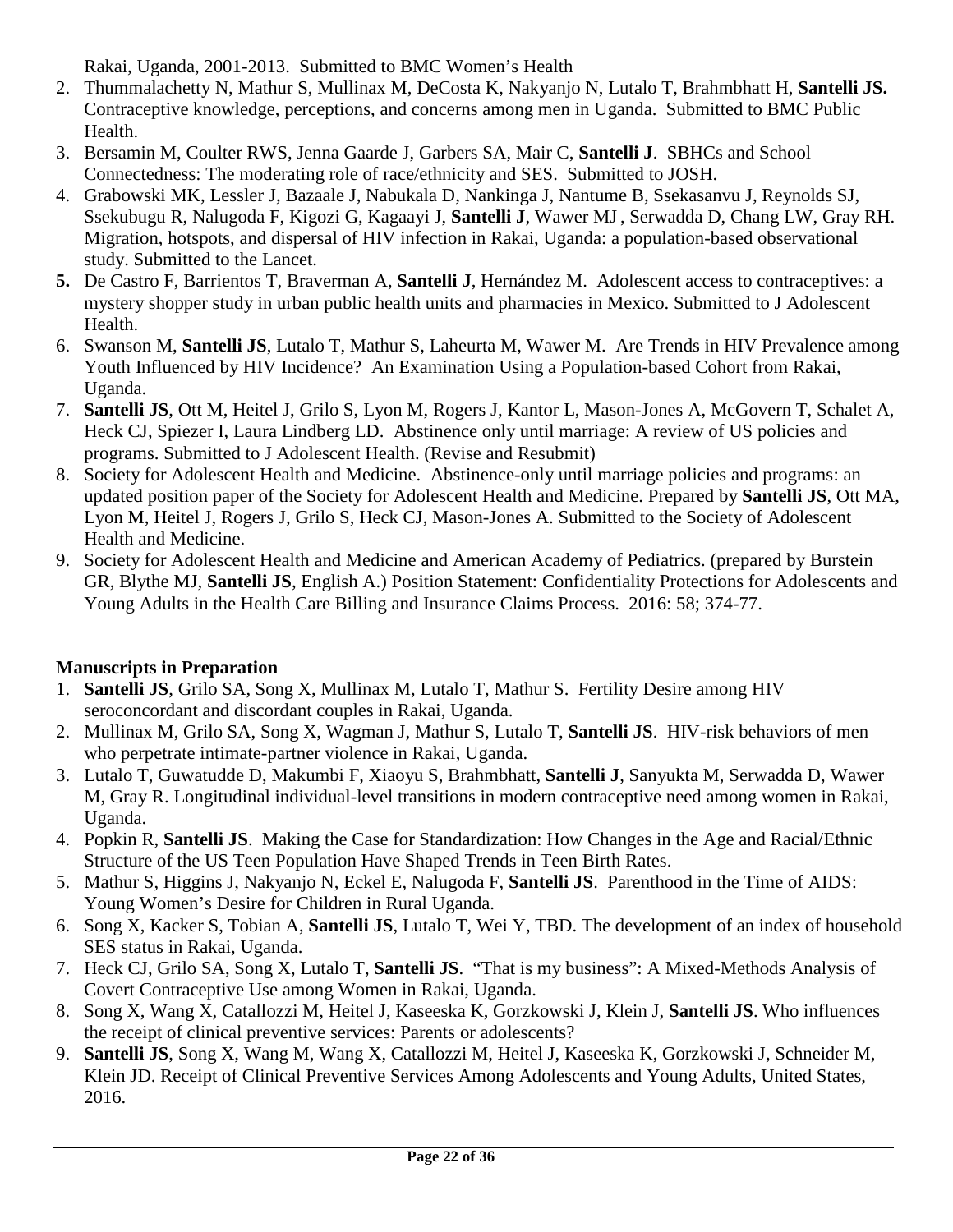10. Mathur S, Higgins J, Nakyanjo N, Eckel E, Nalugoda F, **Santelli JS**. Parenthood in the Time of AIDS: Young Women's Desire for Children in Rural Uganda.

## **Reports**

- 1. **JS Santelli**. Maternal Age and Pregnancy Outcome. Report to the Department of Social and Preventive Medicine, Buffalo School of Medicine, (Summer Research Fellowship) Summers 1979 and 1980.
- 2. **JS Santelli**, A Kouzis, Newcomer S. The Impact of Baltimore School Clinics: Student Acceptance, Use of Primary Care, and Hospital Care Prepared for the Baltimore City Health Department. September 1994.
- 3. **JS Santelli,** M Morreale, A Wigston, H Grason. Improving Access to Primary Care for Adolescents: School Health Centers as a Service Delivery Strategy. (MCH Policy Research Brief). JHU Child and Adolescent Health Policy Center, Baltimore, 1995.
- 4. **JS Santelli**, E Song, N Pham. An Elicitation Study of Key Opinion Leaders regarding School and Adolescent Health and Managed Care. Prepared for the Division of Adolescent and School Health, CDC.
- 5. **JS Santelli**, E Ginn. An Evaluation of Human Subjects Protection at CDC/ATSDR. Prepared for the Office of Human Subjects Protection/ Office of the Director, CDC, January 1998.
- 6. M Speers, **JS Santelli,** R Rhoden, A Reza, P Nieburg. An Evaluation of the Participation of Women, Minorities and Children in Research Conducted at the Centers for Disease Control and Prevention. For the Office of Human Subjects Protection/ Office of the Director, CDC, August 2000.
- 7. J Schlitt, **JS Santelli**, L Juszczak, C Brindis, R Nystrom, J Klein, D Kaplan, M Seibou. Creating Access to Care for Children and Youth: School-based Health Center Census 1998-1999. National Assembly on Schoolbased Health Care, Washington, DC, August 2000.
- 8. \* M Carter, AD Iuliano, D Bensyl, B Colley Gilbert, **JS Santelli**. Using the BRFSS 2002 Birth Control Variables and Recodes. Division of Reproductive Health, National Center for Chronic Disease and Health Promotion, Centers for Disease Control and Prevention, 2004.
- 9. \* D Bensyl, AD Iuliano, M Carter, B Colley Gilbert, **JS Santelli**. Using the BRFSS 2004 Birth Control and Pregnancy Intention Variables and Recodes. Division of Reproductive Health, National Center for Chronic Disease and Health Promotion, Centers for Disease Control and Prevention, 2004.
- 10. **JS Santelli**, R Schleifer, LJ Lande. Abstinence and U.S. Abstinence-Only Education Policies: Ethical and Human Rights Concerns. Paper presented to the IUSSP Seminar on ethical Issues in Reproductive Health, Wassenar, The Netherlands, September 2006. Available at IUSSP.org.
- 11. **JS Santelli**, D Bell, AJ Lin. Review of Pam Stenzel's video "No Screwing Around" for medical accuracy: Report to ACLU, 2006.
- 12. Declaration of **John S. Santelli**, M.D., M.P.H. : American Civil Liberties Union; 2007. Available at [http://www.aclu.org/reproductiverights/sexed/29486lgl20070426.html.](http://www.aclu.org/reproductiverights/sexed/29486lgl20070426.html)
- 13. **JS Santelli,** AT Schalet. A New Vision for Adolescent Sexual and Reproductive Health. ACT for Youth Center of Excellence, Cornell U Ithaca, NY, 2009. [http://www.actforyouth.net/documents/NewVision\\_Nov09.pdf](http://www.actforyouth.net/documents/NewVision_Nov09.pdf)
- 14. **J Santelli,** M Mullinax. Contraception, healthy relationships and sexuality. Report to International Union of Health Promotion and Education (IUHPE) for the Regional Health Agency of Picardy, France, April 2016.
- 15. **Santelli JS,** Haerizadeh S, McGovern T. Inclusion with Protection: A Framework for Conducting Ethical Research with Adolescents. UNICEF. No. inores877. 2017.

### **Non-academic writing and media appearances**

1. **JS Santelli.** Knocked Up (invited op ed). The Guardian. 12/14/07. [http://commentisfree.guardian.co.uk/john\\_santelli/2007/12/knocked\\_up.html](http://commentisfree.guardian.co.uk/john_santelli/2007/12/knocked_up.html)

I have been interviewed by the print media multiple times over many years on issues related to adolescent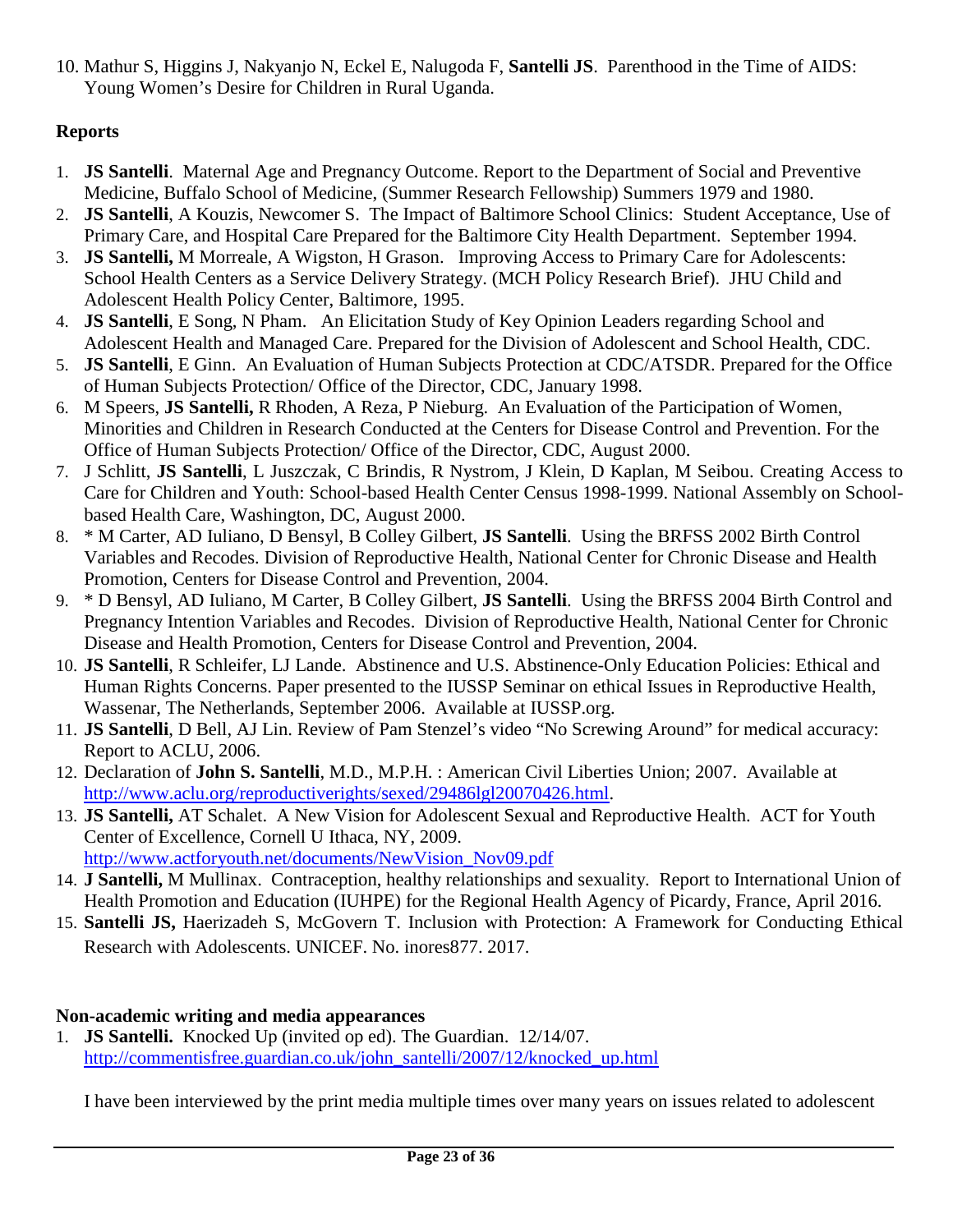sexual and reproductive health – particularly regarding sexuality education and adolescent pregnancy. I have never attempted to keep track of these! Likewise, I have made a number of appearances on broadcast media – television and radio. I was also interviewed in 3 or 4 documentaries about abstinence-only programs including Let's Talk about Sex. <https://www.youtube.com/watch?v=KInwDdVVKsc>

## **Books**

RJ DiClemente, **JS Santelli**, RA Crosby (editors). Adolescent Health: Understanding and Preventing Risk Behaviors and Adverse Health Outcomes. Jossey-Bass/Wiley: San Francisco. June 2009.

## **Reviews and Book Chapters**

- 1. **JS Santelli** and MA Felice. Teenage Pregnancy and Prevention. Chapter in *School Health Manual*. American Academy of Pediatrics, Elkgrove Village, 1993.
- 2. MM Black, J Gordon, **JS Santelli**. Adolescent Risk-Taking Behaviors: Computer-Assisted Questionnaire. In ed by BJ Hemphill-Pearson. *Assessment in Occupational Therapy Mental Health: An Integrative Approach*. Slack Incorporated, Thorofare, NJ, 1999.
- 3. JD Klein, CA Graff, **JS Santelli,** MJ Allan and AB Elster. Improving Adolescent Health Care Surveillance. in Cynamon MA and Kulka RA (eds.) Seventh Conference on Health Survey Research Methods. (Williamsburg, VA.) DHHS Pub Number 01-1013. DHHS, CDC, NCHS. Hyattsville, MD. pp 11-18. February, 2001.
- 4. **JS Santelli**, G Geller, D Chen, M Speers, J Botkin, S Laswell. Recruitment of Pregnant, Minor Adolescents and Adolescent at Risk of Pregnancy into Longitudinal, Observational Research: the Case of the National Children's Study. Book chapter for *Ethics and Research with Children: A Case-Based Approach.* Edited by E Kodish. Oxford University Press, 2005.
- 5. **JS Santelli.** Ethical Issues in Health Promotion Research. Chapter 3 in *Research Methods in Health Promotion*. Ed by R Crosby, R DiClemente, Laura Salazar. Jossey-Bass, New York, 2006.
- Chapters [#6-10 below] in Adolescent Health: Understanding and Preventing Risk Behaviors and Adverse Health Outcomes. Edited by RJ DiClemente, **JS Santelli**, RA Crosby. Jossey-Bass/Wiley: San Francisco. June 2009.
- 6. RA Crosby, **JS Santelli**, RJ DiClemente. Adolescents At-Risk: A Generation in Jeopardy.
- 7. LF Salazar, **JS Santelli**, RA Crosby, RJ DiClemente, D Kirby. Sexually Transmitted Disease Transmission and Pregnancy among Adolescents.
- 8. D Kirby, RA Crosby, **JS Santelli**, RJ DiClemente. Interventions to Prevent Pregnancy and Sexually Transmitted Diseases, including HIV Infection.
- 9. A English, **JS Santelli**, and A Rogers. Legal and Ethical Issues in Adolescent Research and Treatment.
- 10. RJ DiClemente, RA Crosby, **JS Santelli**. Adolescent Risk Behaviors and Adverse Health Outcomes: Future Directions for Research, Practice, and Policy.
- 11. \* M Catallozzi, **JS Santelli**. Epidemiology of Mortalities and Morbidities and in Adolescents. Textbook of Adolescent Health Care. Published by the American Academy of Pediatrics.
- 12. **JS Santelli**, R Schleifer and AJ Melnikas. Sexuality Education, US Federal Abstinence Policies, and Young People's Right to Health Information. Handbook on Sexuality, Health and Rights. Ed by Peter Aggleton and Richard Parker. Routledge, London 2010.
- 13. MA Biggs, CD Brindis, L Ralph, J Lehrer, **JS Santelli**. The Sexual and Reproductive Health of Young Latino Men Living in the US. Social and Structural Factors Affecting the Health of Latino Males. Marilyn Aguirre-Molina, Luisa Borrell, and William Vega, Editors. Rutgers University Press, 2009.
- 14. \* JH Chuang, **JS Santelli**, K Soren. Pregnancy in Adolescence. In: B Bradford Brown, Mitchell J Prinstein (ed). Encyclopedia of Adolescence, Vol. 3. San Diego: Academic Press, 2011. pp.231-236.
- 15. **JS Santelli**, D Kowal, E Wheeler. Abstinence, Noncoital Sex, and Nonsense: What Every Clinician Needs to Know. Contraceptive Technology (20<sup>th</sup> Edition), Contraceptive Technology Communications, Inc., Georgia, 2011.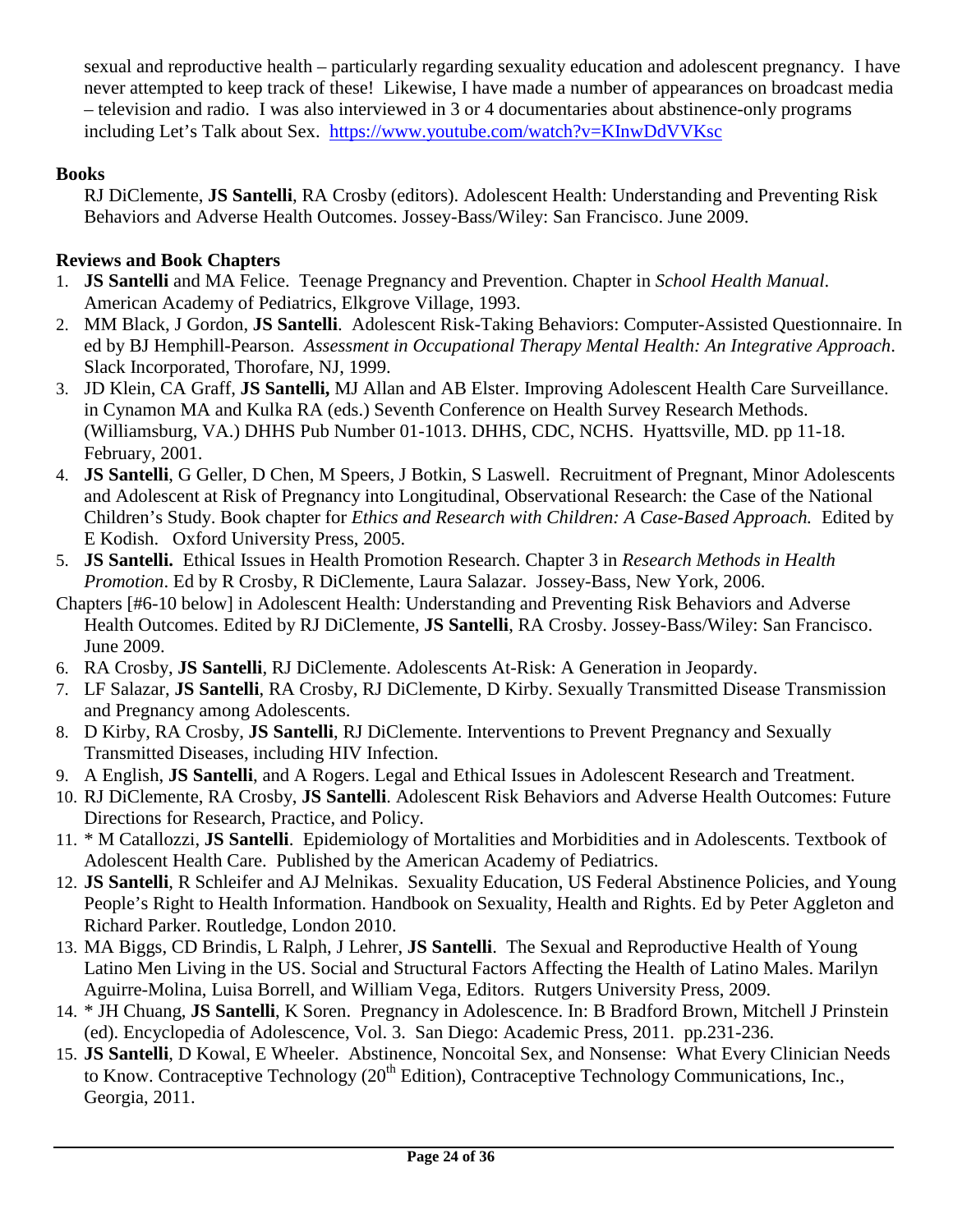- 16. **JS Santelli**, MA Ott, J Csete, S Samant, D Czuczka. Abstinence Only Until Marriage Programs in the United States of America (USA): Science and Human Rights. Ed by Jennifer O'Dea, Current Issues and Controversies in School and Community Health, Sport and Physical Education, Nova Science Publishers, Hauppauge, NY, 2012.
- 17. \* R Popkin, **JS Santelli.** Sexuality and Reproductive Health. Chapter in Tolman DL, Diamond LM, Bauermeister JA, George WH, Pfaus JG, Ward LM (Eds.) The APA Handbook of Sexuality and Psychology. Washington D.C.: American Psychological Association, 2014, pp. 725-738.
- 18. \*J Potter, **JS Santelli**. Adolescent contraception: review and guidance for pediatric clinicians. Minerva Pediatrica. 2015. 67:33-45.
- 19. \*Potter J, **Santelli JS**. Contraceptive counseling for adolescents. *Women's Health*. 2015. 11(6):737-741.
- 20. Harris SK, Aalsma MC, Weitzman ER, Garcia-Huidobro D, Wong C, Hadland SE, Santelli J, Park MJ, Ozer EM. Research on Clinical Preventive Services for Adolescents and Young Adults: Where Are We and Where Do We Need to Go?. Journal of Adolescent Health. 2016 Dec 20.
- 21. \*Mullinax M, Mathur S, **Santelli J**. Adolescent Sexual Health and Sexuality Education. International Handbook on Adolescent Health and Development 2017 (pp. 143-167). Springer International Publishing.
- 22. \*Mathur S, Mullinax M, **Santelli JS**. Prevention of Sexually Transmitted Infections Among Adolescents. International Handbook on Adolescent Health and Development 2017 (pp. 183-205). Springer International Publishing.
- 23. Upadhya KK, **Santelli JS**, Raine-Bennet TR, Kottke MJ, Grossman D. Over The Counter Access to Oral Contraceptives for Adolescents. J Adolescent Health. 2017 March 14 online.
- 24. Horton S, De la Cruz Toledo E, Mahon J, Santelli J, Waldfogel J. Chapter \_. Promoting Adolescent Health: Economic Analysis of an Essential Package. In press.
- 25. Ott M, **Santelli JS**. Public Health Ethics and Sexually Transmitted Infections. The Oxford Handbook of Public Health Ethics. In press.

# **Presented Abstracts (and Invited Presentations)**

## **Oral Presentations**

- 1. **JS Santelli** and LG Burwell. Baltimore's Project for the Prevention of Perinatal HIV. American Public Health Association, Chicago, October 26, 1989.
- 2. **JS Santelli** and JL Linde. School Placement of HIV Infected Children: A Success Story. American School Health Association, Chicago, October 18, 1989.
- 3. **JS Santelli**, M Augustyn, DD Celentano, LG Burwell, JE Rolf, R Wallach, C Rozsenich, B Beverly. Is Female Sterilization a Risk Factor for HIV Acquisition? American Public Health Association, Atlanta, Georgia, October 1991.
- 4. **JS Santelli**, A Smith, M Farmer, P Papa. The Impact of Tanner Staging on Adolescent Problem Behavior. Society for Adolescent Medicine, Denver, Colorado, March 1991.
- 5. DD Celentano, LG Burwell, A Davis, M Davis, **JS Santelli**. Temporal Trends in HIV Testing Among Inner City African Americans. Ninth International Conference on AIDS, Berlin, June 1993.
- 6. \* LG Burwell, DD Celentano, A Davis, M Davis, A McAlister, **JS Santelli**. Interim Outcomes for A Community-Level Public Campaign to Prevent Perinatal HIV Transmission. American Public Health Association, San Francisco, CA, October 1993.
- 7. **JS Santelli**, A Kouzis, S Newcomer. Emergency Room and Hospital Diversion from School Clinics. American School Health Association, Houston, Texas, October 1994.
- 8. **JS Santelli**, M Davis, DD Celentano, AD Crump, LG Burwell. Combined Use of Condoms with Other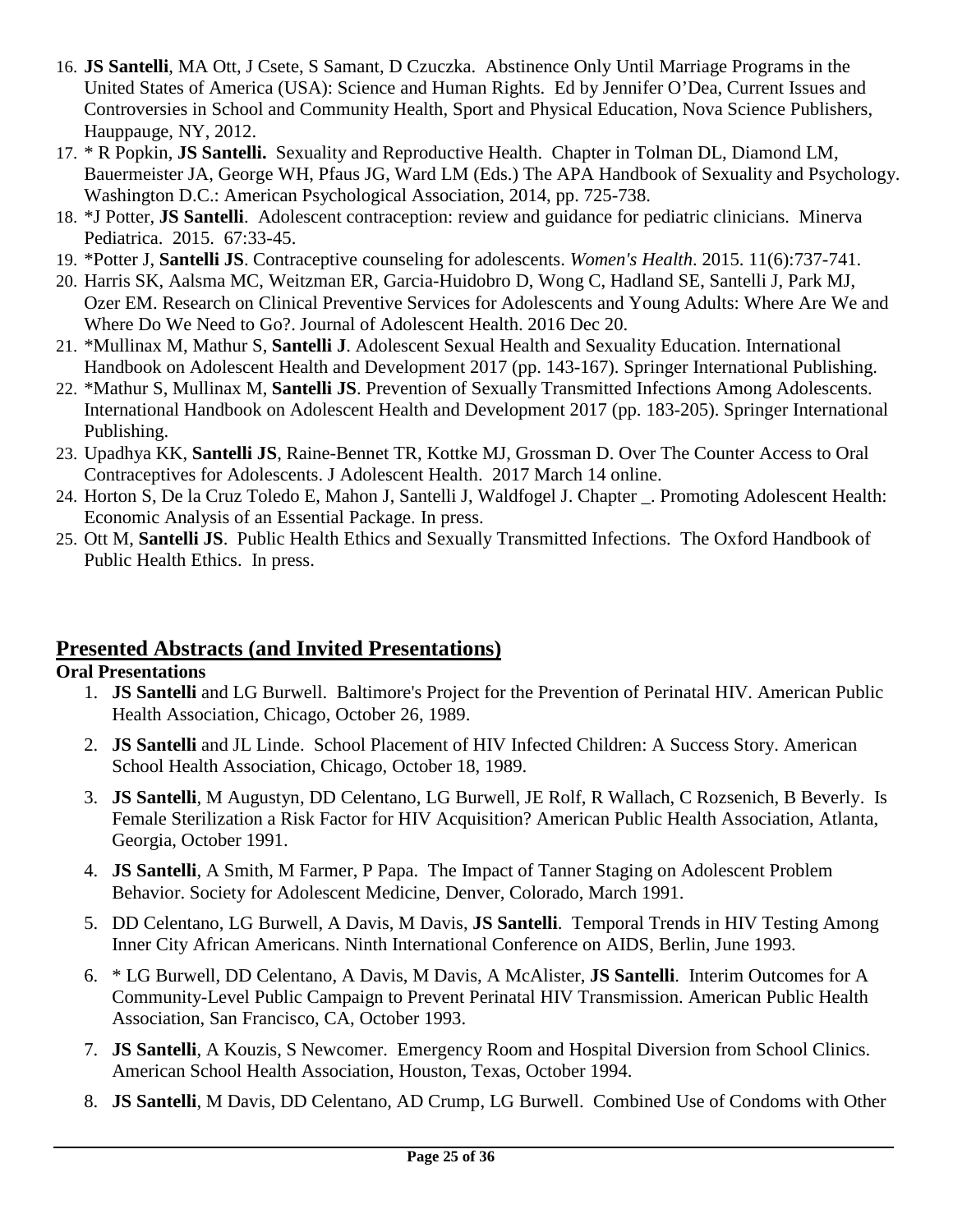Contraceptives and Risk for Sexually Transmitted Disease. American Public Health Association, Washington, DC, November 1994.

- 9. **JS Santelli**, A Kouzis, Newcomer S. Emergency Room and Hospital Diversion from School Clinics. Society for Adolescent Medicine, Vancouver, March 1995.
- 10. **JS Santelli**, CW Warren, L Kann, E Sogolow, R Kaufmann, DD Celentano, J Collins. Use of Condoms with Contraceptives by Adolescents. Population Association of America, New Orleans, May 1996.
- 11. **JS Santelli**, CW Warren, L Kann, E Sogolow, R Kaufmann, DD Celentano, J Collins. Adolescent Reproductive Decision-making: Use of Condoms with Contraceptives. America School Health Association, St. Louis, October 1996.
- 12. **JS Santelli**, N Brener, R Lowry, A Bhatt, LS Zabin. Risk Factors for Multiple Sexual Partners among US Adolescents. Population Association of America, Washington, April 1997 and Society for Adolescent Medicine, San Francisco, March 1997.
- 13. **JS Santelli**, E Song, N Pham. An Elicitation Study of Key Opinion Leaders regarding School and Adolescent Health and Managed Care. America School Health Association, Daytona Beach, October 1997 and American Public Health Association, Indianapolis, Nov 1997.
- 14. **JS Santelli**, R Lowry, N Brener, L Robin. Socioeconomic Status And Sexual Risk Behaviors Among US Adolescents. Chicago, April 1998.
- 15. **JS Santelli**, L Robin, ND Brener, J Collins, R Lowry. The Association between Alcohol and Other Drug Use and Sexual Risk Behaviors Among Unmarried Adolescent Men. American Public Health Association, Washington, DC, November 1998.
- 16. **JS Santelli**, B Sugland, A English, N Dubler. Inclusion of Adolescents in Reproductive Health Research. American Public Health Association, Washington, DC, November 1998.
- 17. **JS Santelli**, LD Lindberg, Joyce Abma, Clea Sucoff, Michael Resnick. Trends in Adolescent Sexual Behaviors 1988-1997: A Comparison of National Surveys. Population Association of America, New York City, March 1999 and American Public Health Association, Chicago, November 1999.
- 18. J Schlitt, **JS Santelli**, L Juszczak, J Klein, R Nystrom, C Brindis, N Bearss, D Kaplan, M Seibou, D Lockley. Primary Care in School: Findings from the 1998-99 Census of School-Based Health Centers. American Public Health Association, Boston, November 2000 and Maternal Child Health Epidemiology Conference. Atlanta, December 2000.
- 19. **JS Santelli**, J Schlitt, L Juszczak, J Klein, R Nystrom, C Brindis, N Bearss, D Kaplan, M Seibou, D Lockley. Reproductive Health in School: Findings from the 1998-99 Census of School-based Health Centers Maternal Child Health Epidemiology Conference. Atlanta, December 2000 and National Assembly on School-based Health Care conference, Miami, June 2001.
- 20. **JS Santelli**, J Abma, S Ventura, L Lindberg, J Anderson, B Morrow, S Lyss. Can Changes In Sexual Behaviors Among High School Students Explain The Decline In Teen Pregnancy And Birth Rates In The 1990s? Population Association of America, Atlanta, March 2002; American Public Health Association, Philadelphia, October 2002; and Society for Adolescent Medicine, Seattle, March 2003.
- 21. **JS Santelli**, R Rochat, K Hatfield-Timajchy, B Colley Gilbert, K Curtis, R Cabral, J Hirsch, L Schieve, S Zane, P Stupp, M Schauer. Reconceptualizing Unintended Pregnancy. American Public Health Association, Philadelphia, Oct 2002 and the Maternal and Child Health Epidemiology, Tampa, December 2002.
- 22. **JS Santelli**, IS Speizer, A Avery. Cognitive, affective, and contextual dimensions of pregnancy intentions among prenatal and abortion clinic patients in New Orleans, LA. Maternal and Child Health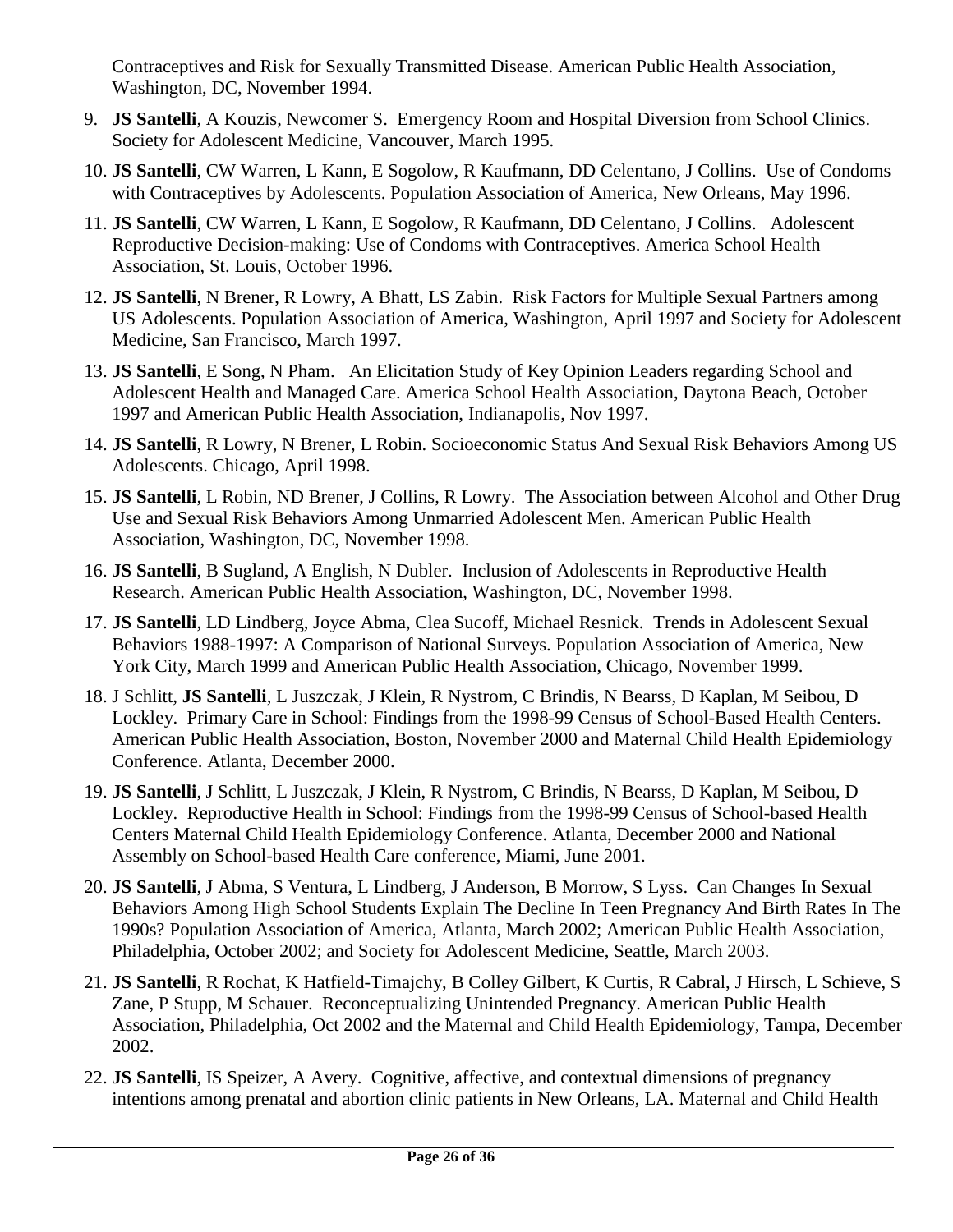Epidemiology conference, Tempe, AZ, December 2003 and American Public Health Association meetings, San Francisco, November 2003.

- 23. **JS Santelli**., B Morrow, M Carter. Trends in Contraceptive Use Among U.S. High School Students in the 1990s. Population Association of America, Boston, April 2004 and American Public Health Association meetings, Washington, DC, November 2004.
- 24. **JS Santelli**. Abstinence and Abstinence-Only Education: Human Rights Dimensions. American Public Health Association, Philadelphia, November 2005.
- 25. **JS Santelli**. Recent Declines in Adolescent Pregnancy: More Abstinence or Better Contraception? American Public Health Association, Boston, November 2006 and National Survey of Family Growth Research Conference, Hyattsville, MD, October 2006.
- 26. **JS Santelli**, L Lindberg, M Orr, R Jones, IS Speizer, Lawrence B. Finer. Exploring key dimension of pregnancy intention. APHA Annual Meeting. Washington, DC, November 2007.
- 27. **JS Santelli**, M Carter, P Dittus, M Orr. Co-variation in sexual and nonsexual risk behaviors over time among U.S. high school students 1991– 2005. American Public Health Association, Annual Meeting. Washington, DC, November 2007.
- 28. **JS Santelli**. State Efforts to Ensure Medical Accuracy in Sex Education Programs. Part of a symposium "New Directions in Adolescent Sexual Health and Education". National STD Prevention Conference. Chicago, IL, March 2008.
- 29. **JS Santelli**, State Efforts to Ensure Scientific and Medical Accuracy in Sexuality Education. American Public Health Association, Annual Meeting. San Diego, CA, October 2008.
- 30. **JS Santelli**, L Lindberg, M Orr, LB Finer. Exploring key dimension of pregnancy intention. International Union for the Scientific Study of Population. Marrakech, Morocco, September 2009.
- 31. S Mathur , **JS Santelli**, J Higgins, Y Wei, M Orr, N Nakyanjo, et al. Parenthood in the Time of AIDS: Desire for Children Among HIV-Positive and HIV-Negative Youth in Rural Uganda. International Family Planning Conference. Dakar, Senegal, November 2011.
- 32. J Higgins, S Mathur, N Nakyanjo, E Eckel, L Kelly, R Sekamwa, J Namatovu, F Nalugoda, **JS Santelli**. Contexts of HIV Transmission among Young Adults in Rakai, Uganda: The Importance of Relationship Dynamics. American Public Health Association (APHA) Annual Meeting and Exposition. San Francisco, CA, USA, November 2012.
- 33. **JS Santelli**, ZR Edelstein, Y Wei, S Mathur, F Nalugoda, T Lutalo, R Gray, M Wawer, D Serwadda. Trends in HIV Prevalence, Incidence and Demographic, Behavioral, and Biological Risk Factors among Youth in Rakai, Uganda, 1999-2011. Society for Adolescent Health and Medicine Annual Meeting. Atlanta, GA, March 2013.
- 34. **JS Santelli**, V Sharma, R Viner. Inequality, National Wealth, Economic Development and Global Trends in Teenage Birth Rates, 1990-2010. Society for Adolescent Health and Medicine Annual Meeting. Atlanta, GA, March 2013.
- 35. J Higgins, S Mathur, N Nakyanjo, E Eckel, R Sekamwa, J Namatovu, F Nalugoda, **JS Santelli**. The Importance of Relationship Dynamics in Explaining HIV Transmission: Results from a Qualitative Case-Control Study in Rakai, Uganda. Population Association of America Annual Meeting. New Orleans, LA, USA, April 2013.
- 36. **JS Santelli**, ZR Edelstein, Y Wei, S Mathur, F Nalugoda, T Lutalo, R Gray, M Wawer, D Serwadda. Trends in HIV Infection and Demographic, Behavioral, and Biological Risk Factors, Youth, Rakai, Uganda, 1999-2011. International Association of Adolescent Health 10<sup>th</sup> World Congress. Istanbul,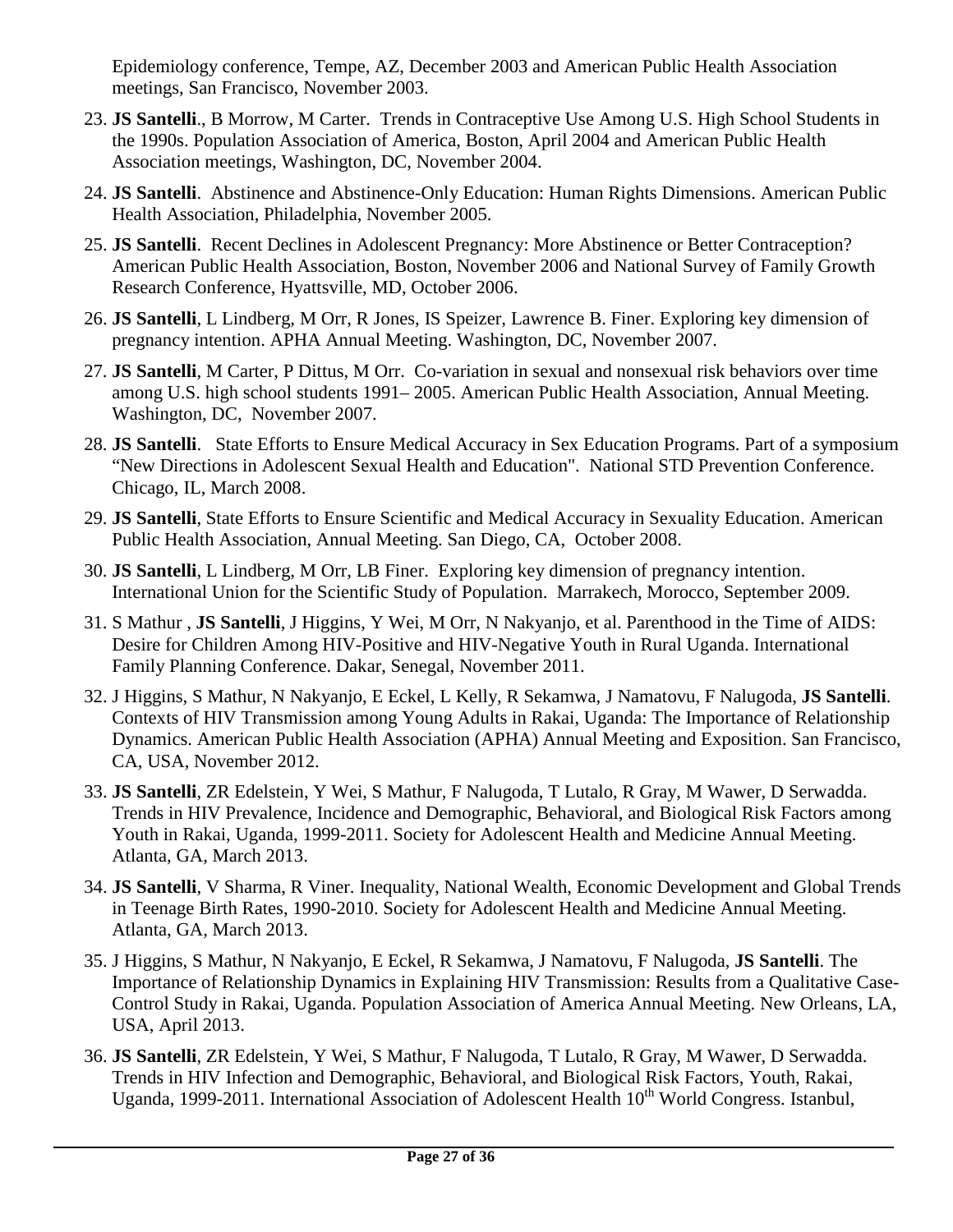Turkey, June 2013.

- 37. ZR Edelstein, A Schuyler, S Helleringer, Y Wei, S Mathur, J Sekasanvu, T Lutalo, F Nalugoda, R Gray, M Wawer, D Serwadda, **JS Santelli**. Migration & HIV Risk in Rakai Youth. STI & AIDS World Congress 2013. Vienna, Austria, July 2013.
- 38. P Ronna, **JS Santelli**. Effect of age-standardization on trends in US teen birth rates, 1981-2010. 141st APHA Annual Meeting. Boston, 2013.
- 39. X Song, Y Wei, **JS Santelli**, Z Edelstein. Nonparametric/functional contributable-risk model with the application to trend decomposition for HIV/AIDS incidence rate in Rakai teenagers, Uganda. American Public Health Association Annual Meeting, Boston, USA, November 2013.
- 40. **JS Santelli**. Behavioral, Biological, and Demographic Risk and Protective Factors and Trends in New HIV Infections among Youth in Rakai, Uganda. Society for Adolescent Health in Uganda, First Clinical and Scientific Meeting, Kampala, Uganda, December 2013.
- 41. **JS Santelli**, IK Holden, X Zhong, Y Wei, R Musoke, T Lutalo, Z Edelstein, S Mathur, F Nalugoda, R Gray, M Wawer, D Serwadda Risk and Protective Factors and Trends Over Time in Initiation of Sexual Intercourse among Adolescents, Rakai District, Uganda, 1994-2011. Population Association of America annual meeting, Boston, 2014.
- 42. S Mathur, J Higgins, M Rasmussen, L Kelley, N Nakyanjo, F Nalugoda, **JS Santelli**. Masculinity, Marriage, Childbearing and HIV Risk Among Young Men in Rural Uganda. Population Associate of America, Annual Meeting, Boston, MA, USA, May 2014.
- 43. Y Wei, S Mathur, X Zhong, Z Edelstein, X Song, M Rasmussen, F Nalugoda, R Gray, M Wawer, D Serwadda, and **JS Santelli**. Partner Characteristics and HIV Acquisition among Youth in Rakai, Uganda. Population Associate of America, Annual Meeting, Boston, MA, USA, May 2014.
- 44. **JS Santelli**, IK Holder, S Mathur, T Zhong, Y Wei, R Musoke, T Lutola, Z Edelstein, F Nalugoda, R Gray, M Wawer, D Serwadda. Influence of ART, Orphanhood, and Education on Trends Over Time in Initiation of Sexual Intercourse among Adolescents, Rakai District, Uganda, 1994-2011. APHA, Annual Meeting, New Orleans, LA, USA; November 18, 2014.
- 45. **JS Santelli**, S Mathur, J Higgins, Y Wei, A Schuyler, F Nalugoda, X Song, R Gray, C Heck, D Serwadda. Social and Structural Determinants of Adolescent HIV Acquisition in a Population-based Cohort—the Rakai Youth Project, Uganda, 1994-2013. IUSSP, International Population Conference, Cape Town, South Africa; October 29, 2017.

### **Posters**

- 1. MS Bentley, J McPherson and **JS Santelli**. A Community Dialogue: Ethnographic Research for Program Planning and Evaluation: The Baltimore City Healthy Teens and Young Adults Program American Public Health Association, New York, October 1, 1990.
- 2. DD Celentano, L Burwell, A Davis, M Davis, M Nebot, **JS Santelli**. Int Conf AIDS. Temporal trends in HIV testing among inner city African-Americans, 1990-1992. 1993 Jun 6-11; 9:785 (abstract no. PO-D01-3403).
- 3. **JS Santelli**, M Davis, DD Celentano, LG Burwell. Combined Use of Condoms with Other Contraceptives and Risk for Sexually Transmitted Disease. Society for Adolescent Medicine, Los Angeles, California, March 1994.
- 4. C Gaydos, **JS Santelli**, K Jones, G Waterfield, TC Quinn. Molecular Diagnosis of Chlamydia trachomatis: A More Sensitive Technique for screening Sexually Active Adolescents. DSTD/HIVP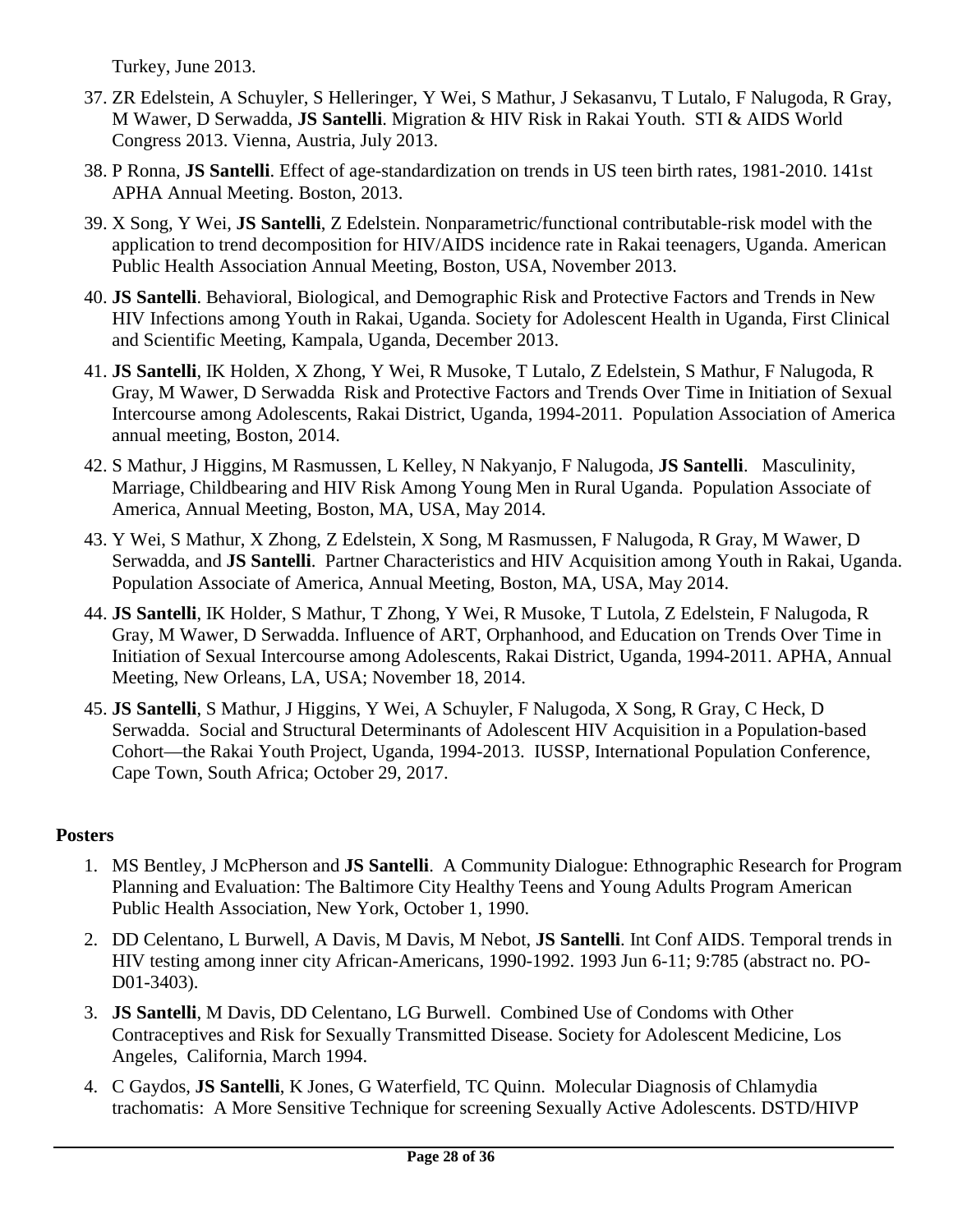Grantees meeting, Washington, DC, August 1994.

- 5. DR Higgins, EF Hendershot, K Armstrong, **JS Santelli**. Analysis of a Collaboration to Reduce Congenital Syphilis. American Public Health Association, Washington, DC, November 1994.
- 6. CR Higgins, IM Morton, **JS Santelli**, K Armstrong, EF Hendershot. Using Pregnancy Testing to Initiate Prenatal Care. American Public Health Association, Washington, DC, November 1994.
- 7. **JS Santelli**, W Rosenfeld, R DuRant, N Dubler, M Morreale. National Consensus Guidelines for Adolescent Health Research. American Public Health Association, Washington, DC, November 1994.
- 8. **JS Santelli**, CW Warren, R Lowry, E Sogolow, J Collins, L Kann, R Kaufman, DD Celentano. Use of Condoms with Contraceptives by Adolescent Women Society for Adolescent Medicine, Washington, DC, March 1996.
- 9. **JS Santelli**, R Lowry, N Brener, L Robin. Socioeconomic Status And Sexual Risk Behaviors Among US Adolescents. Society for Adolescent Medicine, Atlanta, March 1998.
- 10. **JS Santelli**, LD Lindberg, Joyce Abma, Clea Sucoff, Michael Resnick. Trends in Adolescent Sexual Behaviors 1988-1997: A Comparison of National Surveys. Society for Adolescent Medicine, Los Angeles, March 1999.
- 11. **JS Santelli**, J Klein, C Graff, M Allan, A Elster. Predictors of Reliability in Adolescent Reporting of Behaviors and Health Care Use. American Public Health Association, Chicago, November 1999.
- 12. **JS Santelli**, J Schlitt, L Juszczak, J Klein, R Nystrom, C Brindis, N Bearss, D Kaplan, M Seibou, D Lockley. Reproductive Health in School: The 1998-99 Census of School-Based Health Centers. American Public Health Association, Boston, November 2000 and Society for Adolescent Medicine. San Diego, March 2001.
- 13. **JS Santelli**, L Lindberg, S Singh. Trends in Adolescent Sexual Experience, Contraceptive Use, and Pregnancy Risk, 1995 and 2002. Society for Adolescent Medicine, Boston, March 2006.
- 14. **JS Santelli**, B Morrow, JE Anderson, L Lindberg. Contraceptive Use and Pregnancy Risk Among U.S. High School Students, 1991-2003. Society for Adolescent Medicine, Boston, March 2006.
- 15. **JS Santelli**, LD Lindberg, LB Finer, V Rickert, S Makleff, K Kost, S Singh. Reliability of Contraceptive Prevalence Estimates for Women from the 2002 Behavioral Risk Factor Surveillance System. American Public Health Association Meeting, Boston, November 2006.
- 16. **JS Santelli**. Abstinence policies and adolescence realities: An update on science, politics, and human rights. APHA Annual Meeting. Washington, DC, November 2007.
- 17. **JS**. **Santelli**, Mark Orr, Alison J. Lin. Trends in sexual behaviors and contraceptive use in US high school students: 1991-2005: Are positive trends faltering? APHA Annual Meeting. Washington, DC, November 2007.
- 18. \* M Raymond, L Bogdanovich, D Brahmi, LJ Cardinal, GL Fager, LAC Frattarelli, G Hecker, EA Jarpe, A Viera, L Kantor, **JS Santelli**. State refusal of federal funding for abstinence-only education. APHA Annual Meeting. Washington, DC, November 2007.
- 19. **JS Santelli**, Laura Duberstein Lindberg, Mark Orr, Rachel Jones, Ilene Speizer, and Lawrence B Finer. Exploring Key Dimensions of Pregnancy Intentions Among Youth. Annual Meeting of the Society for Adolescent Medicine. Greensboro, NC, March 2008.
- 20. **JS Santelli**, LD Lindberg, LB Finer, VI Rickert, S Makleff, K Kost, S Singh. Reliability of Contraceptive Prevalence Estimates for Women from the 2002 Behavioral Risk Factor Surveillance System. Population Association of America Annual Meeting,. New Orleans, LA, April 2008.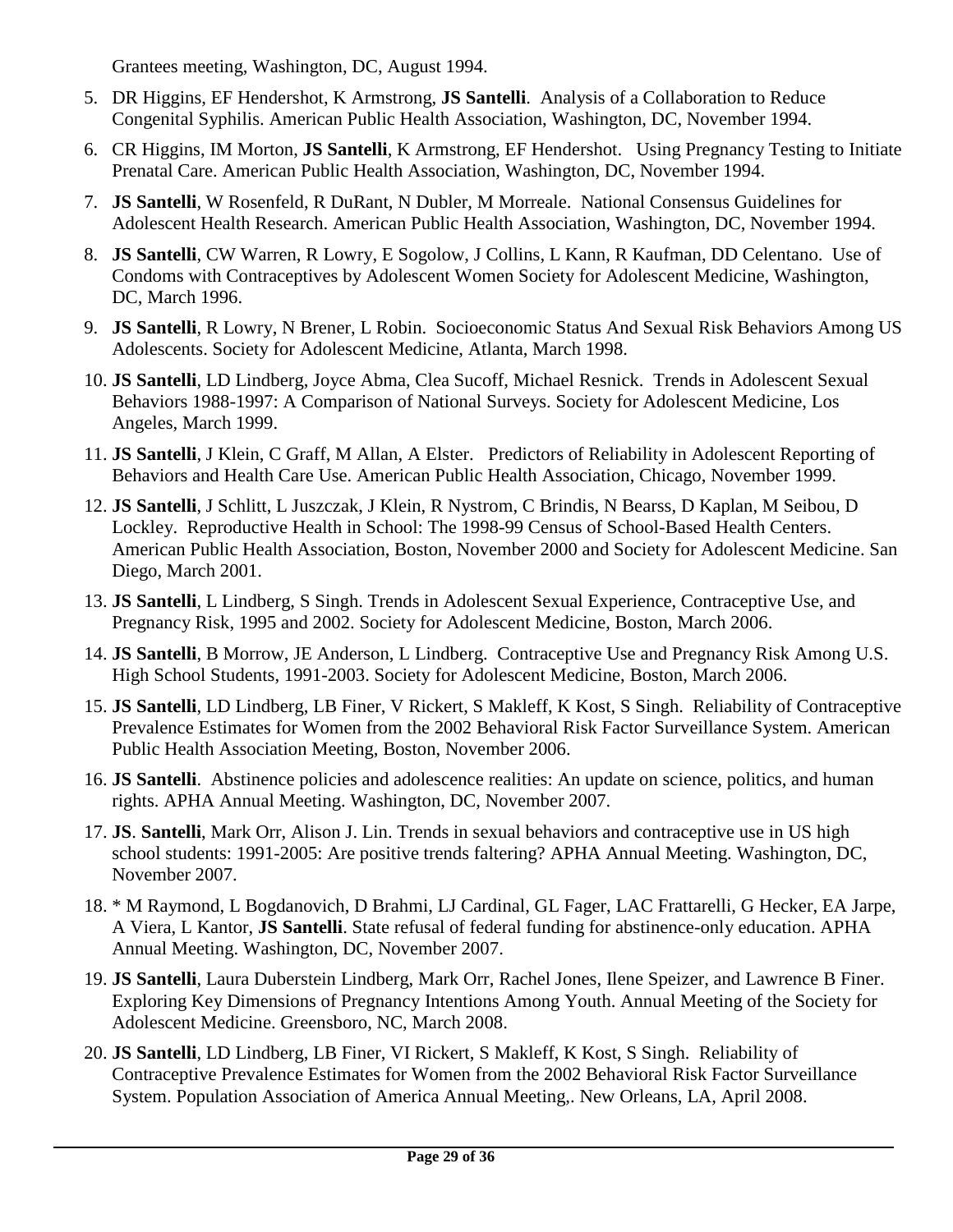- 21. **JS Santelli**, M Orr, Y Wei, S Mathur, F Nalugoda, T Lutalo, R Gray, J Higgins, M Wawer, D Serwadda. Behavioral, Biological, and Demographic Risk Factors for New HIV Infections among Youth, Rakai District, Uganda, 1999-2008. 18th Conference on Retroviruses and Opportunistic Infections (CROI 2011) Boston, MA February 27-March 2, 2011.
- 22. S Mathur, **JS Santelli**, J Higgins, E Eckel, N Nakyanjo and F Nalugoda. Young Women's Self-Assessment of HIV Risk and the Desire for Children in Rakai, Uganda. XIX International AIDS Conference. Washington, DC. July 2012.
- 23. **JS Santelli**, ZR Edelstein, Y Wei, S Mathur, W Zhang, S Helleringer, T Lutola, R Gray, M Wawer, F Nalugoda, L Lagone, D Serwadda. Trends in HIV Prevalence, Incidence and Demographic and Behavioral Risk Factors among Youth in Rakai, Uganda, 1999-2011. AIDS2012, Washington, DC, July 2012.
- 24. ZR Edelstein, **JS Santelli**, Y Wei, S Mathur, W Zhang, S Helleringer, T Lutola, R Gray, M Wawer, F Nalugoda, D Serwadda. An Examination of the Risk Factors for New HIV Infections versus Prevalent Infections among Youth in Rakai, Uganda, 1999-2008. AIDS2012, Washington, DC, July 2012.
- 25. ZR Edelstein, Y Wei, W Zhang, S Helleringer, T Lutalo, R Gray, MJ Wawer, F Nalugoda, EJ Lagone, D Serwadda, **JS Santelli**. Trends in HIV prevalence, incidence and demographic, behavioral, and biological risk factors among youth in Rakai, Uganda, 1999-2011. Population Association of America Annual Meeting, New Orleans, LA, April 2013.
- 26. ZR Edelstein, S Mathur, **JS Santelli**, Y Wei, J Higgins, N Nakyanjo, F Nalugoda. Shifting HIV Risk Paradigms among Youth in rural Uganda: An Outbreak of Perceived Risk. International Association of Adolescent Health  $10^{th}$  World Congress. Istanbul, Turkey; June 2013.
- 27. S Mathur, J Higgins, N Nakyanjo, E Eckel, **JS Santelli**, F Nalugoda. Enacting Fertility Desires: Influence of HIV, Relationship Contexts, and Contraceptive Knowledge among Youth in Uganda. International Association of Adolescent Health 10<sup>th</sup> World Congress. Istanbul, Turkey; June 2013.
- 28. M Rasmussen, **JS Santelli**, S Mathur, J Higgins, N Nakyanjo, F Nalugoda. Love and Hope in the Context of HIV – Youth Transitions in Rakai, Uganda. International Association of Adolescent Health  $10^{th}$  World Congress. Istanbul, Turkey: June 2013.
- 29. AC Schuyler, ZR Edelstein, J Sekasanvu, S Mathur, F Nalugoda, **JS Santelli**. Trends in Mobility Among Youth in Rakai District, Uganda: 1999-2011. International Association of Adolescent Health 10<sup>th</sup> World Congress. Istanbul, Turkey; June 2013.
- 30. **JS Santelli**, S Mathur, X Song, TJ Huang, Y Wei, T Lutalo, F Nalugoda, RH Gray, D Serwadda. Rising School Enrollment & Declining HIV Risk, 15-19y, Rakai, Uganda, 1994-2013. CROI, Seattle, WA, USA; February 2015.

### **Invited Presentations**

| 1. "Adolescent Pregnancy and School Based Clinics" Preventive<br>Medicine Residency Program, Johns Hopkins School of Hygiene.                          | October 13, 1987   |
|--------------------------------------------------------------------------------------------------------------------------------------------------------|--------------------|
| 2. "School Based Clinics Research" D Kirby and <b>JS Santelli</b> ,<br>Investigator Networking Breakfast, Society for Adolescent Medicine,<br>New York | March 25, 1988     |
| 3. "School Placement for the HIV Infected Child" Pediatric Grand<br>Rounds, Mercy Hospital, Baltimore.                                                 | September 16, 1988 |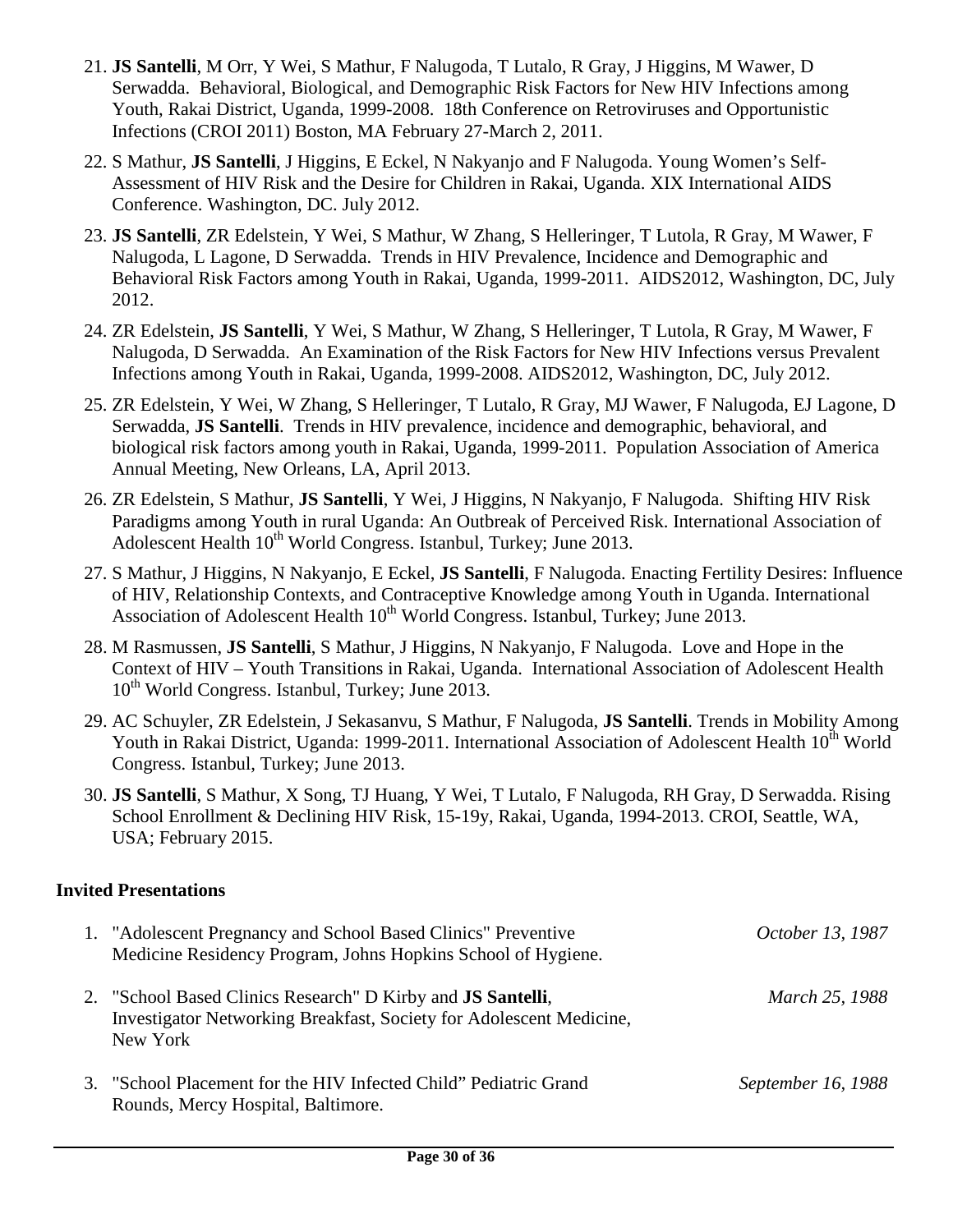| 4. "Research/Evaluation of Adolescent Health Services in the School<br>Context" JS Santelli and W Baldwin Investigator Networking<br>Breakfast, Society for Adolescent Medicine, San Francisco, CA. | March 20, 1989     |
|-----------------------------------------------------------------------------------------------------------------------------------------------------------------------------------------------------|--------------------|
| 5. "Research/Evaluation of Adolescent Health Services in the School<br>Context" JS Santelli and W Baldwin Investigator Networking<br>Breakfast, Society for Adolescent Medicine, San Francisco, CA. | March 20, 1989     |
| 6. Coordinator, "Update on Pharmacology", School Nurse Institute<br>Program, Maryland.                                                                                                              | August 7-10, 1989  |
| 7. "AIDS and Your Child Care Center: Developing a Policy Before You<br>Need One", Maryland Committee for Children, Baltimore, MD.                                                                   | October 11, 1989   |
| 8. "Adolescent Specific Annual and Sports Physicals" and Coordinator,<br>Clinical Training Tract, Sixth Annual School Based Clinic Conference,<br>Center Population Options, Baltimore, MD.         | November 2, 1989   |
| 9. "School Linked Clinics and other Alternatives" and "Lessons Learned"<br>from Evaluation", Center for Population Options Tenth Annual<br>meeting, Crystal City, VA.                               | September 26, 1990 |
| 10. "Pediatric HIV Infection: Public Policy Considerations" Pediatric<br>Grand Rounds, U Minnesota School of Medicine.                                                                              | February 13, 1991  |
| 11. "The Emerging Role of Schools in Promoting Adolescent Health" with<br>Candace Sullivan, Prevention 91, Baltimore, MD.                                                                           | March 18, 1991     |
| 12. "Is HIV Infection a Handicapping Condition? Yes, No, and Maybe"<br>with Lani Majer, Maryland State School Health Council, Ocean City,<br>MD.                                                    | May 3, 1991        |
| 13. "Condoms and Teenagers: Getting the Two Together" Fifth National<br>Adolescents AIDS and HIV Conference, Center for Population<br>Options, Washington, DC.                                      | September 14, 1991 |
| 14. "Adjunct Strategies for Teenage Pregnancy Prevention" Eighth Annual<br>School-Based and School-Linked Clinic Conference, Center for<br>Population Options, Dearborn, MI.                        | October 16, 1991   |
| 15. "STD/HIV in the Adolescent: Current Trends in Morbidity", 1993<br>Region III STD/HIV Update, Baltimore, MD.                                                                                     | January 1993       |
| 16. Community and Public Health Dinner, Society for Adolescent<br>Medicine, Chicago, IL.                                                                                                            | <b>March 1993</b>  |
| 17. "Providing Reproductive Health Care on Site: Lessons from<br>Baltimore, MD" 1993 School-Based and School-Linked Health Center                                                                   | October 1993       |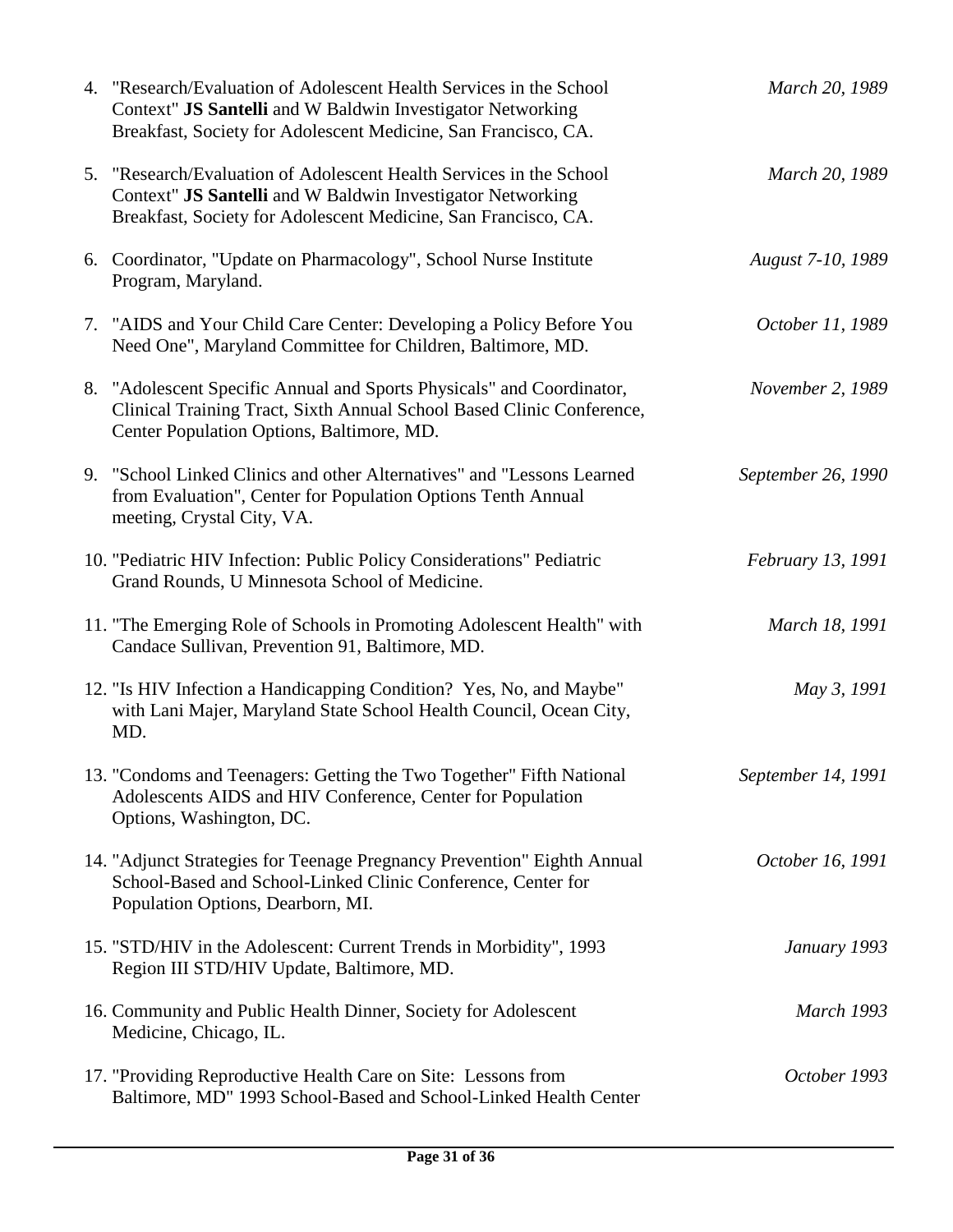Conference, Pittsburgh, PA.

| 18. "School-Based Clinics and Prevention" Region III HIV/STD Update,<br>Baltimore, MD.                                                                                                                   | January 1994      |
|----------------------------------------------------------------------------------------------------------------------------------------------------------------------------------------------------------|-------------------|
| 19. "Adolescent Health Status" Region IV MCH Annual meeting, Chapel<br>Hill, NC.                                                                                                                         | April 1994        |
| 20. "School-Based Adolescent Health Centers" Committee on<br>Comprehensive School Health Programs, Institute of Medicine,<br>Washington, DC.                                                             | January 1995      |
| 21. "Surveying Adolescent Populations: Lessons Learned, Ethical<br>Guidelines" Youth Health Assembly, International Association for<br>Adolescent Health, Vancouver, BC.                                 | <b>March 1995</b> |
| 22. "Guidelines for Adolescent Health Research" Public Responsibility in<br>Medicine and Research meeting, Boston, MA.                                                                                   | April 1995        |
| 23. "School-Based Health Centers and Adolescent Reproductive Health",<br>Association of Reproductive Health Professionals, Los Angeles, CA.                                                              | December 1995     |
| 24. "Guidelines and Ethics for Adolescent Health Research" Hunter<br>Lectureship in Ethics, Montefiore Hospital, Bronx, New York, NY.                                                                    | April 1996        |
| 25. "School Health and Managed Care: Partnerships for Prevention"<br>workshop at Prevention in Managed Care: Joining Forces for Value<br>and Quality, Atlanta, GA.                                       | January 1997      |
| 26. "Managed Care and School Health: Partnerships for Prevention"<br>meeting of the National Association of School Nurses, Alexandria,<br>VA.                                                            | September 1997    |
| 27. "Preventive Health Care for Adolescents" American Academy of<br>Pediatrics, New Orleans, LA.                                                                                                         | October 1997      |
| 28. "Trends in Adolescent Sexual Behavior, 1988-1995", American<br>Academy of Pediatrics, Atlanta, GA.                                                                                                   | <i>April 1998</i> |
| 29. Workshop "Adolescent Sexual Beliefs and Behaviors and the Gap<br>Between Adult Perceptions and Adolescent Realities", American<br>Academy of Pediatrics, San Francisco, CA.                          | October 1998      |
| 30. Pediatric Grand Rounds on "Inclusion of Adolescents in Health<br>Research" and a lecture on "An Evaluation of Human Subjects<br>Research at CDC/ADSDR", Wake Forest University, Wake Forrest,<br>NC. | January 2000      |
| 31. "Inclusion of Adolescents in Health Research", Association for Health                                                                                                                                | <b>June 2000</b>  |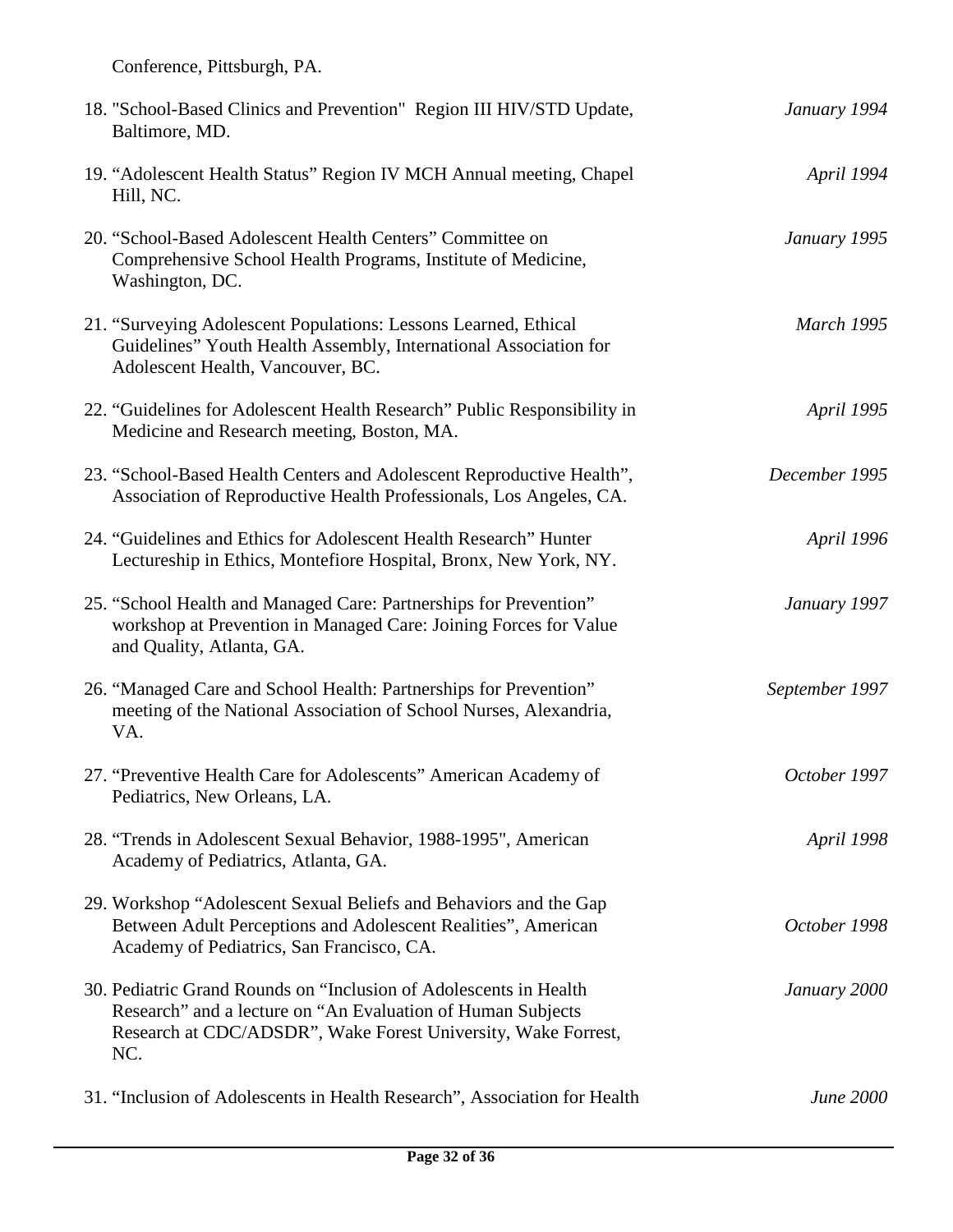Services Research, Los Angeles, CA

| 32. "Adolescents and Ethical Participation in Research" Population<br>Council meeting on Informed Consent: from Good Intentions to Sound<br>Practice. New York City, NY.                                     | May 25, 2001           |
|--------------------------------------------------------------------------------------------------------------------------------------------------------------------------------------------------------------|------------------------|
| 33. "IRB Survival Skills" Institute (half day workshop), Annual Society<br>for Adolescent Medicine meetings, Seattle, WA and Los Angeles, CA.                                                                | March 2003, March 2005 |
| 34. "Abstinence" Society for Adolescent Medicine, Los Angeles, CA.                                                                                                                                           | March 2005             |
| 35. "The Basics of Reviewing Adolescent Research: An Overview"<br>Annual HRPP Conference, Boston, MA.                                                                                                        | December 2005          |
| 36. Politics & Science: How their Interplay Results in Public Policy, The<br>New School. New York, NY                                                                                                        | February 2006          |
| 37. Abstinence-Only Education: Moral Triumph or Human Rights<br>Tragedy?" National Coalition of STD Directors. Jacksonville, FL.                                                                             | May 2006               |
| 38. Abstinence and Abstinence Only Education. United Nations General<br>Assembly Special Session Press Breakfast. New York, NY.                                                                              | May 2006               |
| 39. "Ethics of Abstinence-Only-Until-Marriage Programs" Congressional<br>Briefing. Washington DC.                                                                                                            | June 2006              |
| 40. "Abstinence and U.S. Abstinence-Only Education Policies: Ethical and<br>Human Rights Concerns." Seminar on Ethical Issues in Reproductive<br>Health, NIAS, Wassenaar, The Netherlands.                   | September 2006         |
| 41. "Ethics of Research with Adolescents" Bloomberg School of Public<br>Health, John Hopkins University, Baltimore, MD.                                                                                      | January 2007           |
| 42. "Abstinence-Only Proclivities and Demographic Realities" Office of<br>Population Research. Princeton, NJ.                                                                                                | February 2007          |
| 43. "Controversies in HIV/AIDS Prevention Policy". American College of<br>Preventative Medicine Conference. Miami, FL.                                                                                       | February 2007          |
| 44. "Reconnecting Science and Policy-Making: The Revolution Will Not<br>Be Televised" Center for Health Promotion Conference: Promoting<br>Health in Underserved Populations. University of Texas at Austin. | February 2007          |
| 45. "Condoms, Clean Needles, and Comprehensive Sexuality Education:<br>Evidence-based Approaches to HIV Prevention". Congressional<br>Briefing. Washington DC.                                               | March 2007             |
| 46. "A New Research Design for Evaluation of School-based<br>Interventions". National Assembly on School-Based Health Care.                                                                                  | June 2007              |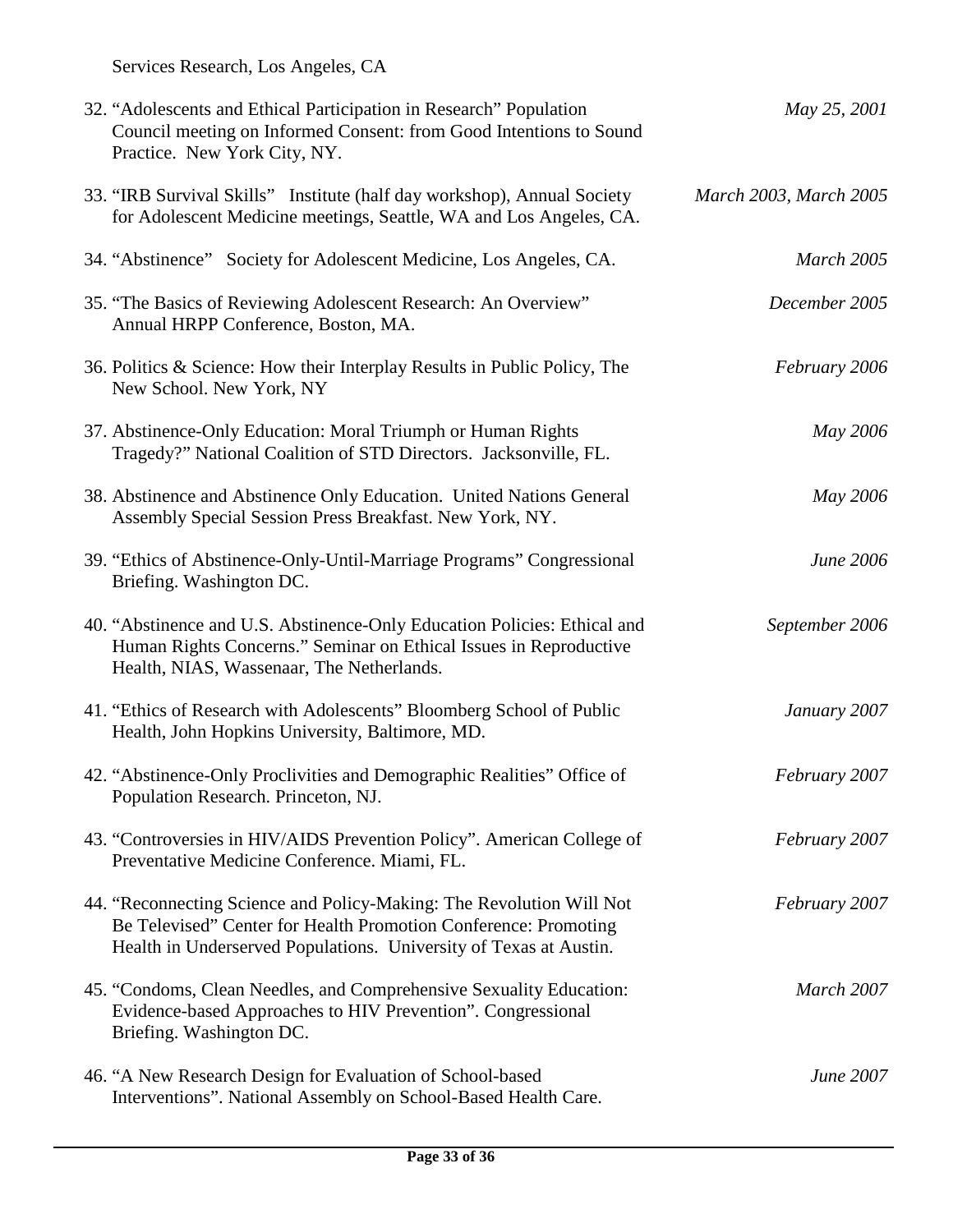Washington DC.

| 47. "Research involving adolescents: Rights, Responsibilities, and Special<br>Issues" Workshop. JS Santelli APHA Annual HRPP Conference.<br>Boston, MA.                                                                  | December 2007   |
|--------------------------------------------------------------------------------------------------------------------------------------------------------------------------------------------------------------------------|-----------------|
| 48. "Exploring key dimension of pregnancy intentions among youth". JS<br>Santelli, LD Lindberg, M Orr, IS Speizer, LB Finer. Annual Meeting<br>of the Society for Adolescent Medicine (SAM). Greensboro, NC.             | March 2008      |
| 49. "One more step to publication: Responding to reviewer's critiques. LH<br>Bearinger, VI Rickert, RE Sieving, TD Berg, JS Santelli. Annual<br>Meeting of the Society for Adolescent Medicine (SAM). Greensboro,<br>NC. | March 2008      |
| 50. "Abstinence-only education – Moral Triumph or Public Health<br>Catastrophe?" Contraceptive Technology Conference. Boston, MA.                                                                                        | March 2008      |
| 51. Testimony before the Committee on Oversight and Government<br>Reform, U.S. House of Representatives, Hearing on Abstinence-Only<br>Programs http://oversight.house.gov/documents/20080423113314.pdf                  | April 23, 2008  |
| 52. "Responsiveness of US Policies and programs to adolescents' sexual<br>health needs: Similar or different to other countries?" IUSSP Plenary<br>session at the 2008 PAA Annual Meeting, New Orleans, LA.              | April 2008      |
| 53. Contraception, Abstinence, and Nonsense. Plenary address to IVth<br>Biennial International Sex and Relationships Education Conference,<br>Birmingham, England.                                                       | September 2009  |
| 54. "Toward a Multidimensional Measure of Pregnancy Intentions:<br>Evidence from the United States" UCLA School of Public Health.<br>California Center for Population Research                                           | January 6, 2010 |
| 55. U.S. Policy Approaches to Preventing Teen Pregnancy: Efficacy,<br>Epidemiology, or Ideology? Division of Reproductive Health, CDC                                                                                    | March 4, 2010   |
| 56. Discussant for the Teen Pregnancy and Childbearing session, 2010<br>National Conference on Health Statistics, Washington, DC                                                                                         | August 2010     |
| 57. "How AIDS (Almost) Stopped Teen Pregnancy in the United States".<br>Morris Blum memorial lecture, Pediatrics, U Minnesota                                                                                            | Oct 27, 2010    |
| 58. "How AIDS (Almost) Stopped Teen Pregnancy in the United States"<br>Carolina Population Center, U of North Carolina                                                                                                   | Oct 29, 2010    |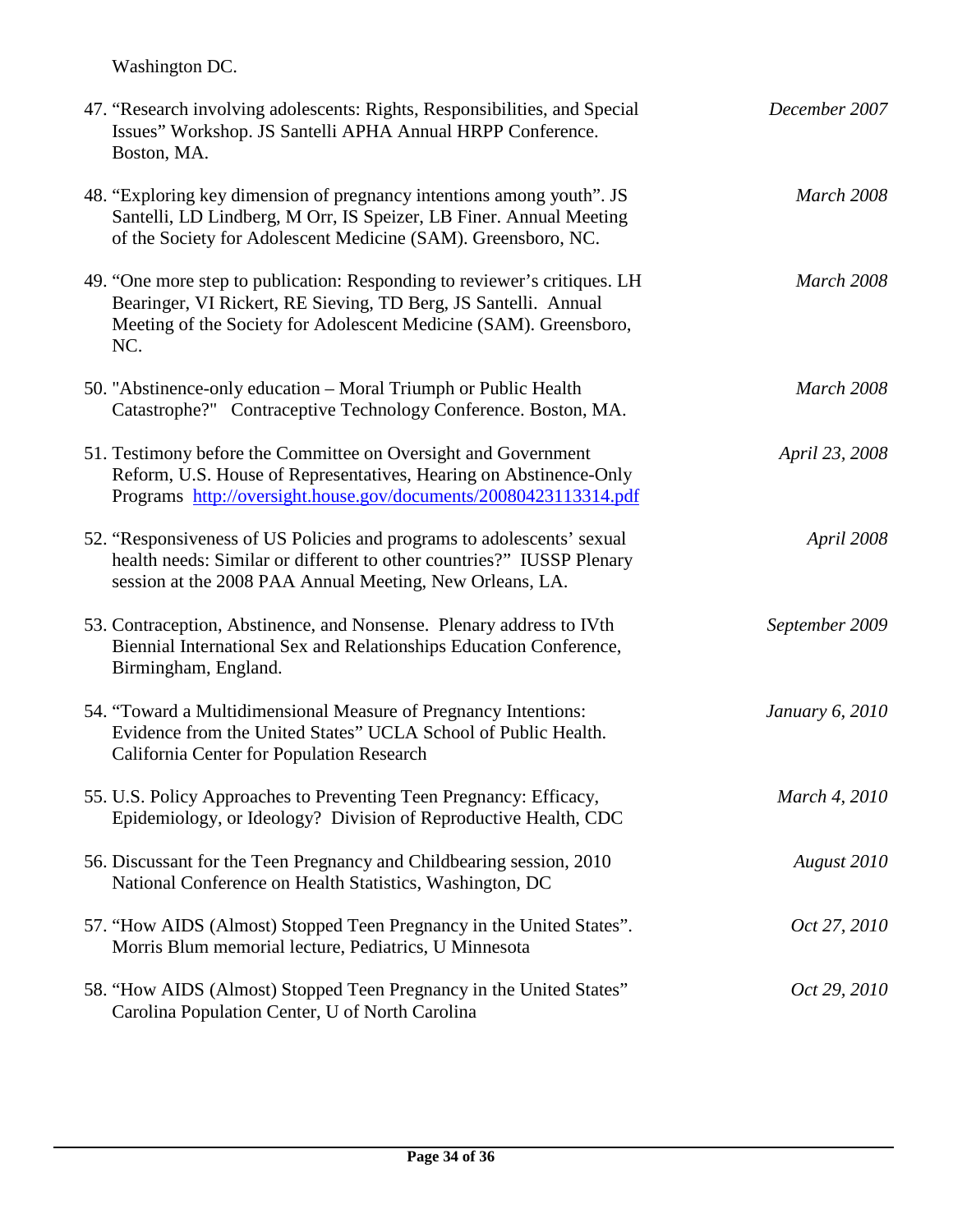| 59. "Preventive Services for Young Women" Testimony to the Institute of<br>Medicine Committee on Preventive Services for Women, representing<br>the Society for Adolescent Health and Medicine.                                                                                                                    | November 16, 2010 |
|--------------------------------------------------------------------------------------------------------------------------------------------------------------------------------------------------------------------------------------------------------------------------------------------------------------------|-------------------|
| 60. "Thinking Globally, Acting Local: The Development of Adolescent<br>Health in the 20th Century" Youth and Adolescents' Health<br>Conference, Cairo, Egypt                                                                                                                                                       | December 11, 2011 |
| 61. "Teen Fertility in Transition: Trends and Disparities in the United<br>States" Reproductive Health Disparities among Youth: Improving<br>Services and Ensuring Access, University of Chicago                                                                                                                   | May 10, 2012      |
| 62. JS Santelli. Global Health Research with Adolescents at Risk of HIV Infection: Balancing Inclusion and<br>Protection in Longitudinal Studies in Sub-Saharan Africa. American Academy of Pediatrics Annual<br>Meeting; October 2014.                                                                            |                   |
| 63. JS Santelli. Family Planning; a Great Achievement in 20th Century Public Health. Buffalo GYN OB<br>Society; November 2014.                                                                                                                                                                                     |                   |
| 64. JS Santelli. Declining Teen Fertility in the U.S. and Globally; Bright Futures and Effective<br>Contraceptives. Buffalo GYN OB Society; November 2014.                                                                                                                                                         |                   |
| 65. G Patton, R Viner, S Sawyer, JS Santelli. Plenary Session I: Meeting the Challenge of Transitions in<br>Global Adolescent Health. SAHM, LA, CA, USA; March 2015.                                                                                                                                               |                   |
| 66. JS Santelli. Syndemics of HIV and Marginalization among Youth: Prevention Challenges from Africa<br>to New York. Hofstra University; April 2015.                                                                                                                                                               |                   |
| 67. JS Santelli. The role of schools in decreasing HIV acquisition among adolescent girls in Rakai, Uganda.<br>Good Quality Education for Adolescent Girls for an AIDS-Free Future, a UNAIDS IATT on Education<br>Symposium. Washington, DC, June 2015                                                             |                   |
| 68. JS Santelli. Talking to adolescent patients about pleasure - when all I ever learned was how to talk about<br>diseases?!? and Abstinence, evidence, science, and nonsense: smart politics and sensible science in the<br>service of sex education. World Association of Sexology, Singapore, July 26+27, 2015. |                   |
| 69. JS Santelli. School Based Health Centers as a Critical Access Point for Contraceptive Care.<br>Reproductive Healthy Symposium, DC Chapter of the American Academy of Pediatrics, Washingon,<br>DC, October 15, 2015.                                                                                           |                   |
| 70. JS Santelli. Teen Pregnancy Prevention: Thinking Globally, Acting Locally. Annual Cowell Lectureship<br>in Pediatrics and Obstetrics, U of Toronto, April 8, 2016                                                                                                                                              |                   |
| 71. JS Santelli. Education and/or Sex Education: Raising Expectations for Young People, International<br>Forum: Innovative Methods in Sexual Health Education. Annual meeting of North American Society<br>Pediatric and Adolescent Gynecology, Toronto, April 9, 2016.                                            |                   |
| 72. JS Santelli. Workshop on Adolescent Research. UNICEF Office of Research - Innocenti, Florence,<br>February 15, 2016.                                                                                                                                                                                           |                   |
| 73. JS Santelli, X Song, S Garbers, V Sharma, RM Viner. National wealth, income inequalities, educational<br>expenditures, and global trends in adolescent fertility, 1990-2013. Psychosocial Workshop of the<br>Population Association of America, Washington, DC, 2016. March 30, 2016.                          |                   |
| 74. JS Santelli. Recent and Historical Trends in Adolescent Fertility: Global Convergence or American<br>Exceptionalism? Cornell Population Center, Cornell U, April 15, 2016.                                                                                                                                     |                   |